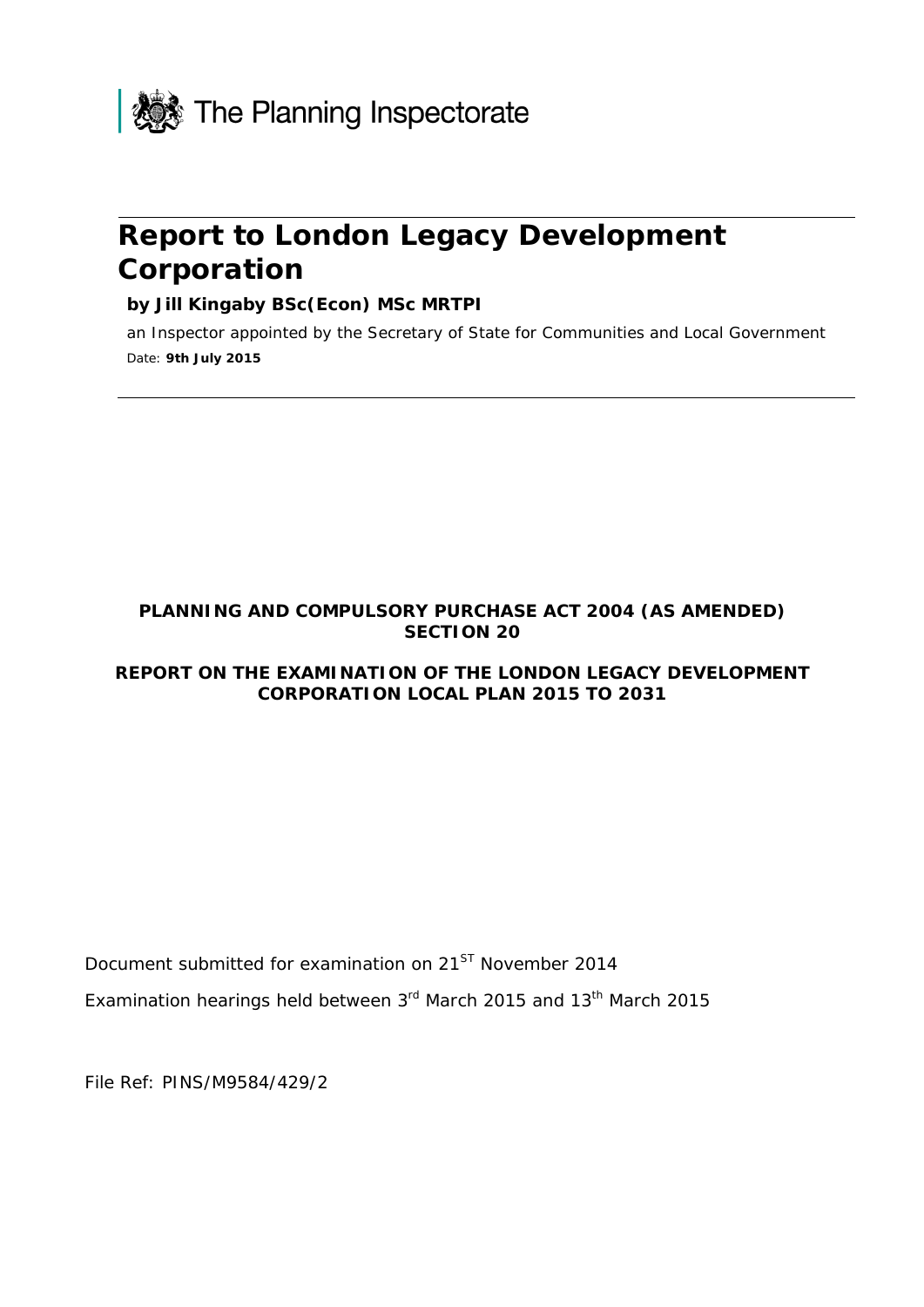# **Abbreviations Used in this Report**

| AA.         | Appropriate Assessment                                        |
|-------------|---------------------------------------------------------------|
| AAP         | Area Action Plan                                              |
| <b>CIL</b>  | Community Infrastructure Levy                                 |
| <b>FALP</b> | Further Alterations to the London Plan, Mayor of London, 2014 |
| <b>HMO</b>  | Houses in Multiple Occupation                                 |
| <b>KPI</b>  | Key Performance Indicator                                     |
| LB          | London Borough                                                |
| <b>LDS</b>  | Local Development Scheme                                      |
| <b>LLDC</b> | London Legacy Development Corporation                         |
| MM.         | Main Modification                                             |
| <b>NPPF</b> | National Planning Policy Framework                            |
| <b>PSED</b> | <b>Public Sector Equality Duty</b>                            |
| <b>PTAL</b> | <b>Public Transport Accessibility Level</b>                   |
| SA          | Sustainability Appraisal                                      |
| SCI         | Statement of Community Involvement                            |
| <b>SCS</b>  | Sustainable Community Strategy                                |
| <b>SPG</b>  | Supplementary Planning Guidance                               |
|             |                                                               |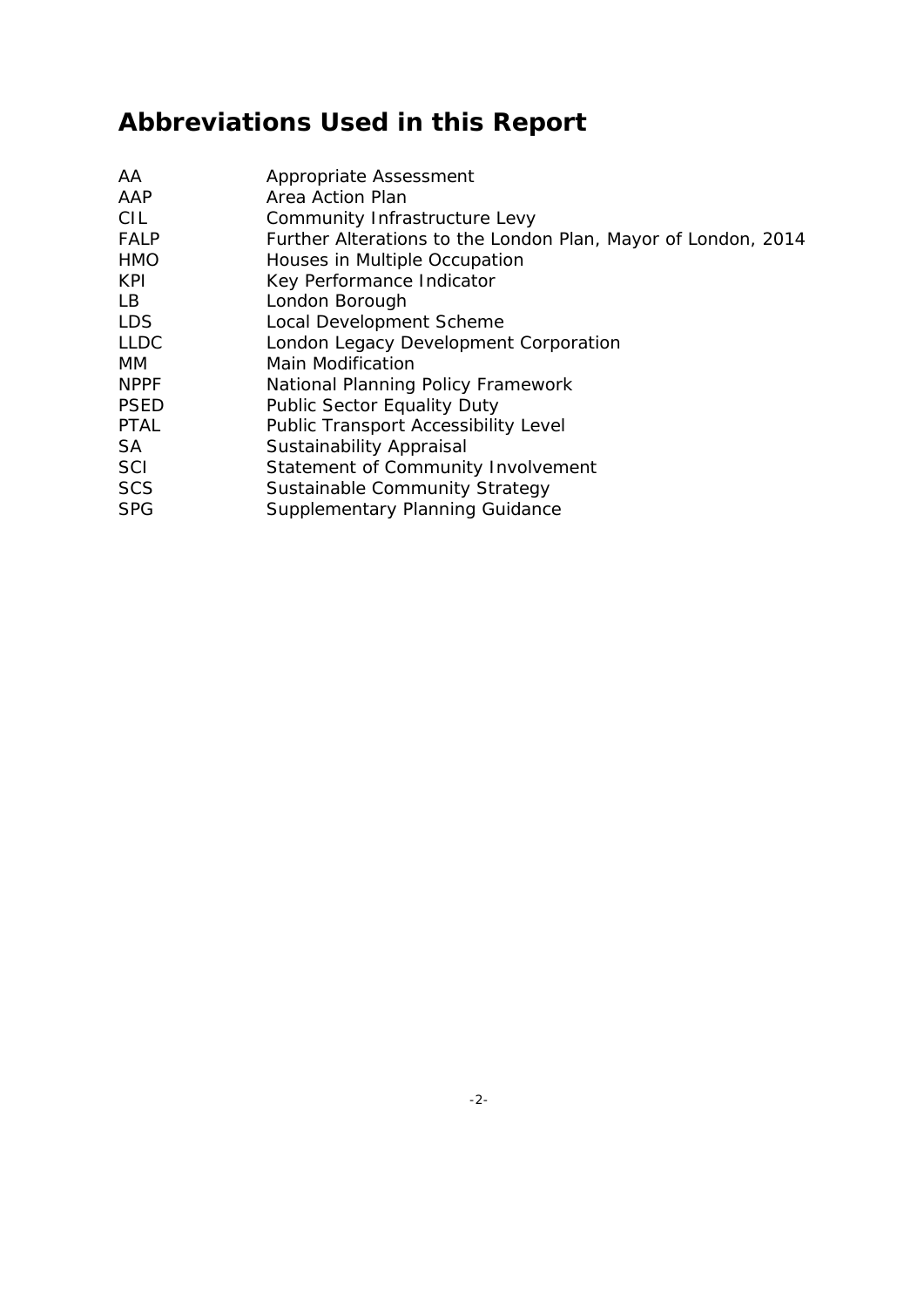#### **Non-Technical Summary**

This report concludes that the London Legacy Development Corporation Local Plan provides an appropriate basis for the planning of the Area, providing a number of modifications are made to the plan. The Corporation has specifically requested me to recommend any modifications necessary to enable the plan to be adopted. All of the modifications to address this were proposed by the Corporation with one exception, as explained in the main body of the report.

The Main Modifications can be summarised as follows:

- Modifications to confirm the importance of convergence, and to assist its achievement through the creation of job opportunities and access to education, and through the plan monitoring process;
- Modifications to confirm that housing delivery over the plan period will meet if not exceed the London Plan targets, and will be monitored and managed appropriately;
- Modifications to ensure that the needs of gypsies and travellers for accommodation are planned for positively and in accordance with national policy, supported by co-operative working with the Boroughs and gypsy & traveller communities;
- Modifications to ensure that proposals for tall buildings are assessed in terms of their effects on the surrounding area in a rigorous and consistent manner;
- Modifications to ensure that the historic environment of the area, including its designated and non-designated heritage assets and its historic waterways, is conserved and enhanced;
- Modifications to give consistency with the Government's latest guidance on housing standards;
- Modifications to clarify the position of safeguarded rail sites and the range of uses appropriate to them;
- Modifications to clarify the role and expectations for Stratford Metropolitan Centre and other lower order centres;
- Modifications to explain arrangements for waste planning correctly;
- Modifications to text and maps to show the area's key connections, including waterways, accurately;
- Modifications to the Sub-Area strategic allocations to ensure that these are all justified, consistent with the Local Plan's policies and likely to deliver;
- And Modifications to ensure that the Site Allocation for Greater Carpenters District gives due consideration to retaining low-rise family housing where possible, allows for early community consultation on development, and supports the principle of Neighbourhood Planning.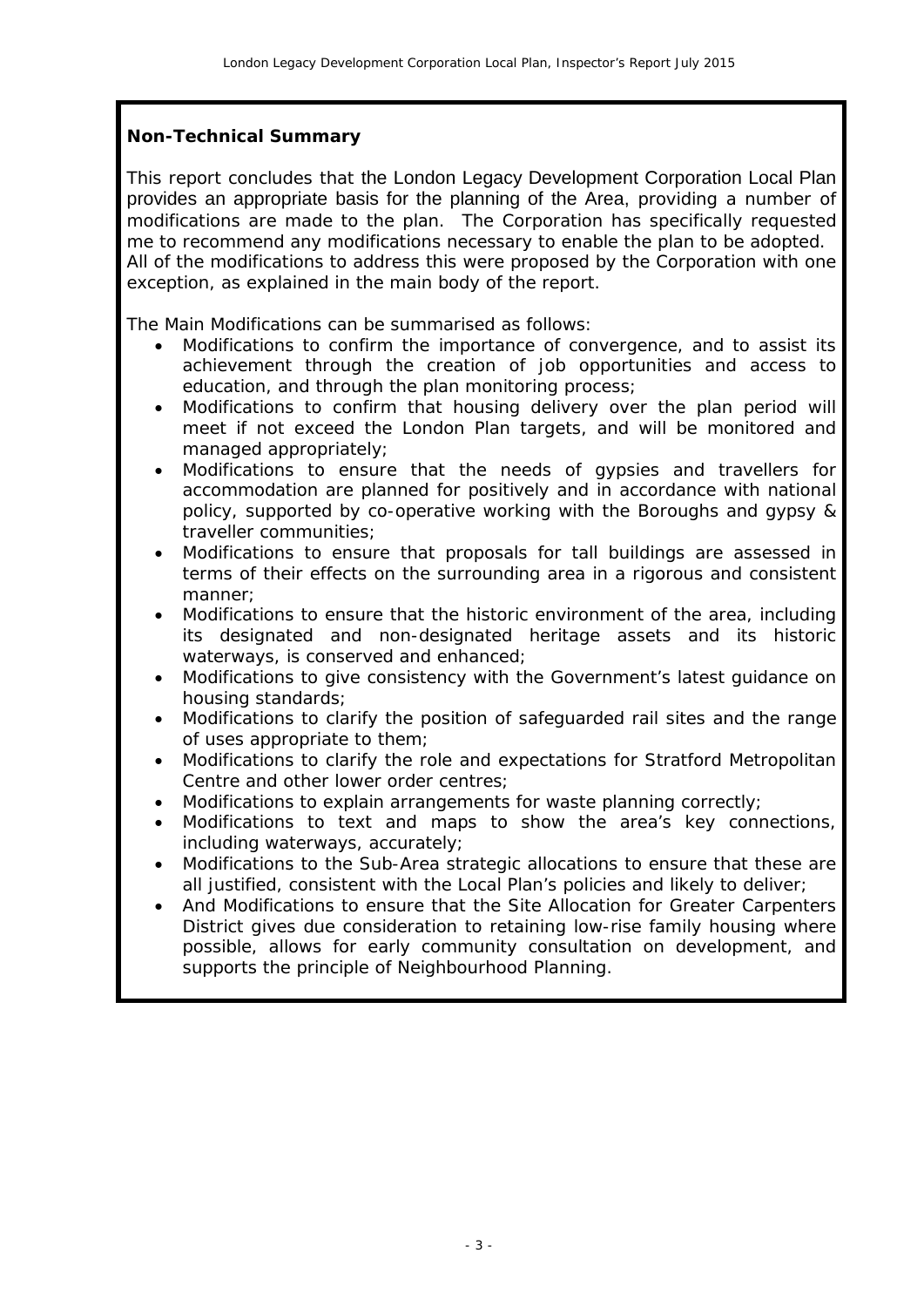# **Introduction**

- 1. This report contains my assessment of the London Legacy Development Corporation (LLDC) Local Plan in terms of Section 20(5) of the Planning & Compulsory Purchase Act 2004 (as amended). It considers first whether the Plan's preparation has complied with the duty to co-operate, in recognition that there is no scope to remedy any failure in this regard. It then considers whether the Plan is sound and whether it is compliant with the legal requirements. The National Planning Policy Framework (NPPF),paragraph 182, makes clear that to be sound, a Local Plan should be positively prepared; justified; effective and consistent with national policy.
- 2. The starting point for the examination is the assumption that the local planning authority has submitted what it considers to be a sound plan. The basis for my examination is the publication version (August 2014) [LD/01] which was subject to consultation between August and October 2014. After receiving responses to this consultation exercise, the Development Corporation produced a Table of Minor Amendments and Corrections [LD/26]. These were discussed at the hearings and I have also taken account of them in examining the Local Plan.
- 3. In accordance with section 20(7C) of the 2004 Act, the Corporation requested that I should make any modifications needed to rectify matters that make the Plan unsound or not legally compliant and thus incapable of being adopted. My report deals with the main modifications that are needed to make the Local Plan sound and legally compliant and they are identified in bold in the report (**MM**). These main modifications are set out in the Appendix.
- 4. All the main modifications relate to matters that were discussed at the examination hearings. Following these discussions, the Legacy Corporation prepared a schedule of proposed main modifications [LD/31] and carried out sustainability appraisal. The schedule was subject to public consultation for six weeks. I have taken account of the consultation responses in coming to my conclusions in this report. The one further modification which I recommend, **MM72,** addresses representations from English Heritage (now named Historic England). MM72 complements proposed modifications MM2 and MM15-MM18, and its addition does not significantly alter the content of the modifications as published for consultation, nor undermine the participatory processes and sustainability appraisal that has been undertaken.
- 5. The Corporation put forward a number of additional, minor modifications both before and after the hearings [LD/31]. As Inspector, I have no powers to make minor changes or "improvements" to the Local Plan which do not affect its soundness. Minor modifications may assist with correcting errors, providing factual updates and giving greater clarity, however, and can be made by the Corporation before adoption.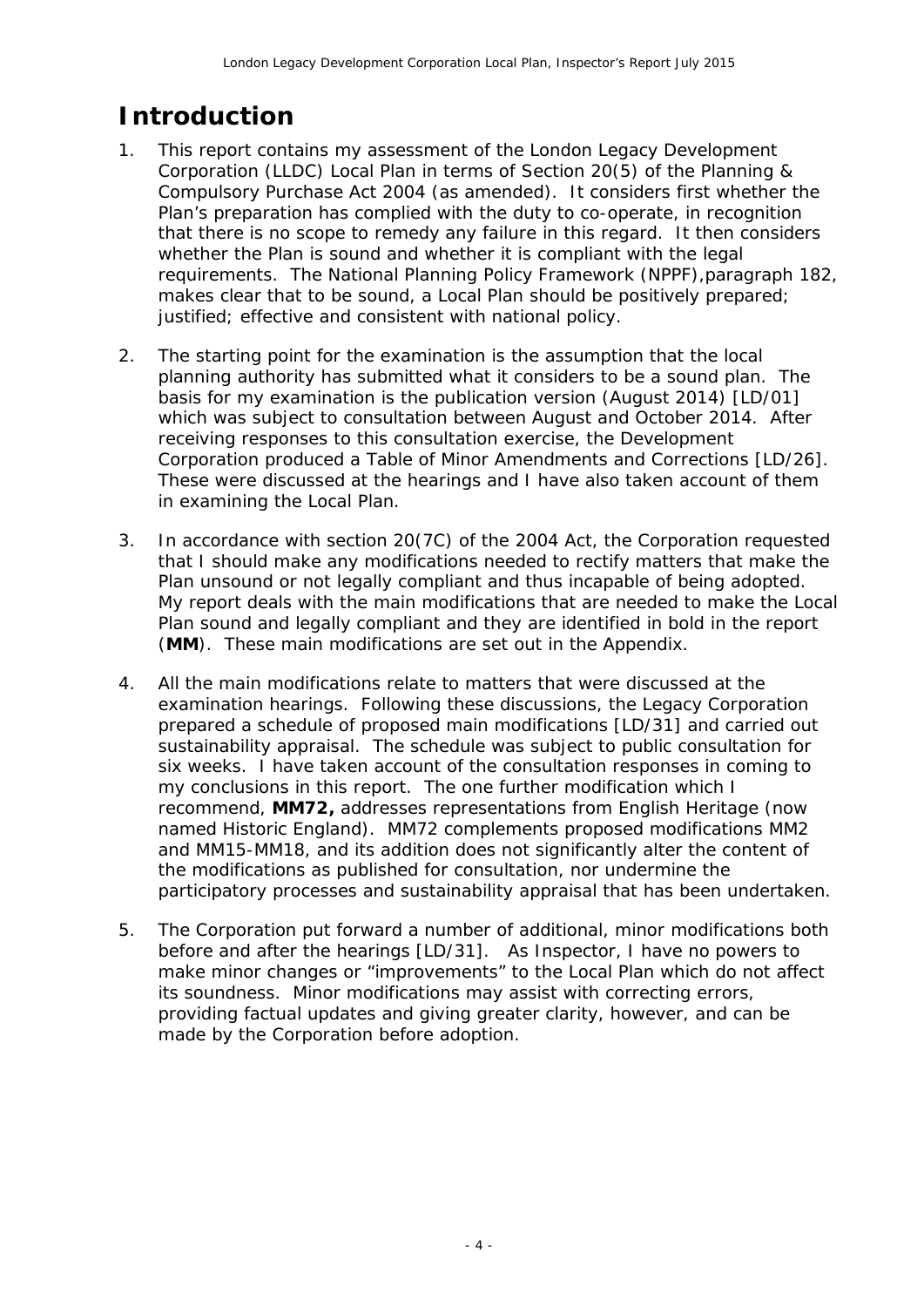# **Assessment of Duty to Co-operate**

- 6. Section 20(5)(c) of the 2004 Act requires that I consider whether the Corporation complied with any duty imposed on it by section 33A of the 2004 Act in relation to the Plan's preparation. The Corporation's Duty to Co-operate Background Paper [TBP/03] sets out the arrangements established and followed for constructive, active and ongoing engagement with the four host or Growth Boroughs which cover the area of the Local Plan, the Greater London Authority and Lee Valley Regional Park Authority. A Memorandum of Understanding between these authorities establishing a commitment to meet the duty to co-operate has been secured [Appendix 1 of TBP/03]. In addition, there has been consultation with relevant prescribed bodies, as a minimum at each formal stage of consultation of the Local Plan's preparation. Discussions with the prescribed bodies and local planning authorities over matters raised have clearly helped shape the policies and site allocations in the Local Plan.
- 7. The London Gypsy and Traveller Unit queried whether the duty had been met in respect of co-operation with all four London Boroughs over the provision for gypsy and traveller accommodation. Cross-border working is addressed in the Development Corporation's Gypsy, Traveller and Travelling Showpeople Accommodation Assessment [LEB/08], which demonstrates that this has been a complex matter. The Development Corporation explored the potential for joint working but this was not carried forward immediately because all the Boroughs are at different stages of preparation or review of their own Local Plans. It is noted that statutory housing responsibilities sit with each of the four Boroughs rather than the Development Corporation. However, the Development Corporation has committed to work with each Borough when reviews of Local Plans reach a relevant position [TBP/03]. This is discussed further in paragraphs 33-37 below. I am satisfied that the Corporation has taken an equal approach towards co-operation with the constituent Boroughs, even if progress on the planning and provision of gypsy and traveller accommodation has been variable across the area. Overall, I am satisfied that the duty to co-operate has been met.

## **Assessment of Soundness**

#### **Main Issues**

8. Taking account of all the representations, written evidence and the discussions that took place at the Examination hearings, I have identified a number of main issues upon which the soundness of the Plan depends. These are discussed below under the following headings: (1) Business Growth, Jobs and Lifelong Learning; (2) Housing; (3) Built and Natural Environment; (4) Infrastructure; (5) Environmental Sustainability; (6) Site Allocations; (7) Delivery and Implementation.

**Business Growth, Jobs and Lifelong Learning - Issue 1 – Whether the Local Plan supports sustainable economic growth in line with the NPPF, the London Plan's aims for securing the legacy of the 2012 Olympic and Paralympic Games, and tackling the persistent problems of deprivation and exclusion in the East of London.**

9. The Strategic Regeneration Framework 2009 by the host Boroughs for the Olympic and Paralympic Games [S/45], and the Greater London Authority's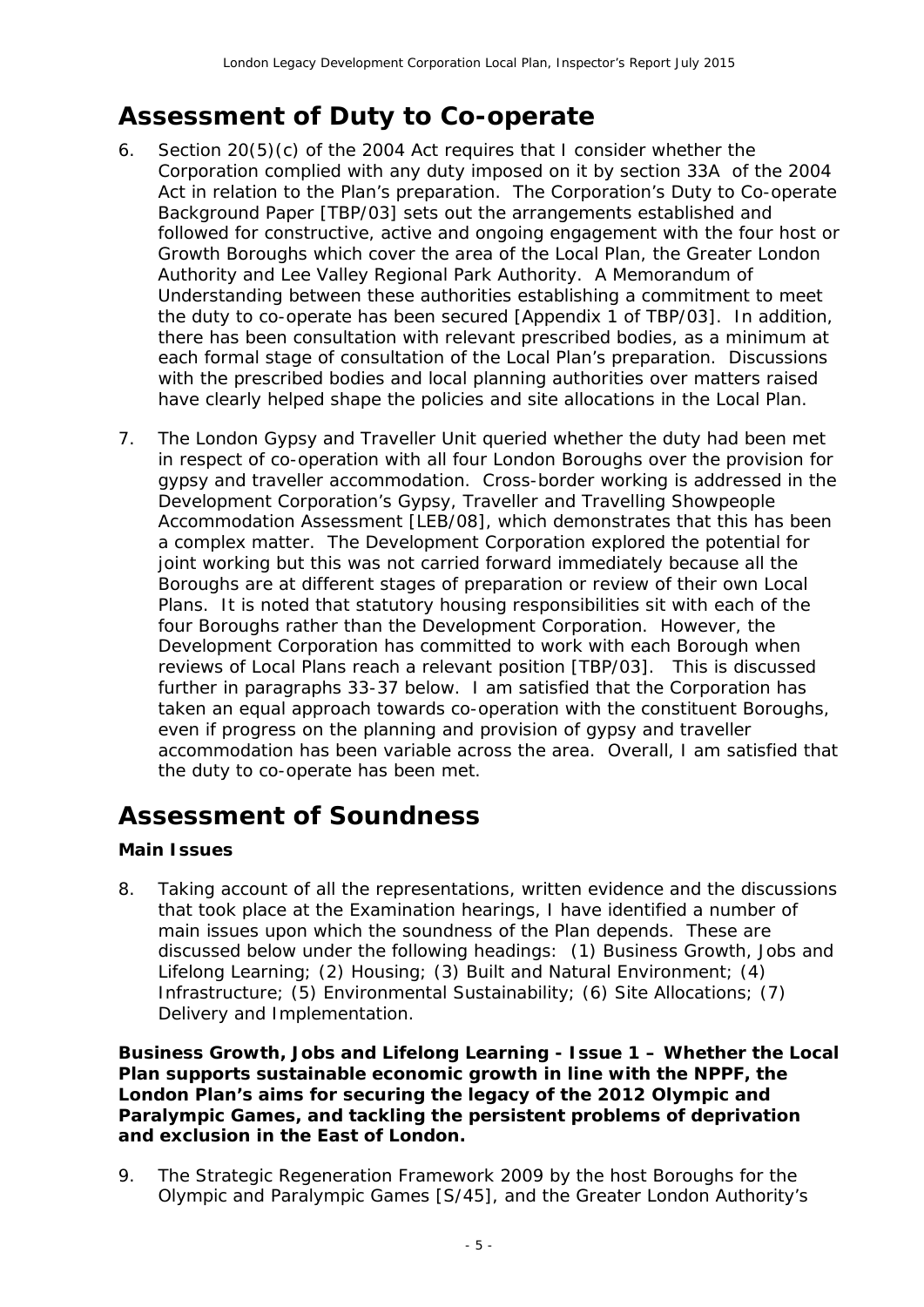Olympic Legacy Supplementary Planning Guidance (SPG) 2012 [RP/5] both refer to London's Olympic bid and statement that *"The most enduring legacy of the Olympics will be the regeneration of an entire community for the direct benefit of everyone who lives there."* The conditions for people who live in the area, where there is acknowledged to be much deprivation, should improve so that they can enjoy the same social and economic conditions as Londoners as a whole. This is the principle of convergence and is referenced in the opening paragraph of section 04 of the Local Plan.

- 10. Notwithstanding the evidence that jobs were lost and some businesses harmed when the Queen Elizabeth Olympic Park was established, and that some local businesses were unable to capitalise from the Olympics taking place closeby, it is clear that significant new economic development has been achieved in the area, notably at the Metropolitan Centre and at Here East. There is no need for more detailed information on past job losses and the character of the existing economic base to be included in the Local Plan. Paragraphs 4.1 and 4.2 of the Local Plan provide an aspirational introduction to the section on Developing Business Growth, Jobs and Lifelong Learning which is consistent with the NPPF's aim to promote a strong, competitive economy (paragraphs 18-22) and with the London Plan's strategic Policy 4.1. This introduction also embraces the convergence agenda. The NPPF is clear that investment in business should not be over-burdened by the combined requirements of planning policy expectations. Therefore, whilst greater use of local supply chains might benefit some existing businesses, this should remain a matter for the market, and not the Local Plan.
- 11. I have considered whether more information should be included in section 2 of the Local Plan to describe the area's historic buildings and waterways, but have concluded that this would be unnecessary. Similarly, additions to Policy SD1 are not needed to give more detail to the over-arching policy on sustainable development, or to require the re-use of historic buildings. Objective 1 and Policy SP1 are sufficiently balanced between promoting international and national businesses, supporting established centres, and enabling diversity notably within employment clusters listed in Table 2, in my view. Detailed new references, for example to a museum at Three Mills and waterbus service, are not necessary. Objective 1 and Policy SP1 appropriately support further and higher education provision and access for local people to improve skills and training opportunities, consistent with convergence.
- 12. Table 1 of the Local Plan shows estimated job numbers from large schemes within the area. Some are precise numbers reflecting extant planning permissions. Other small schemes are expected to result in new job provision and I accept that these cannot be specified in this Plan with its 16 year time period. The international quarter is expected to make a significant contribution of new office space towards meeting the London Plan's expectation for the Lower Lea Valley of some 30,000 predominantly office jobs' capacity by 2031. The Local Plan is not inconsistent with this aim.
- 13. Policy B1 supported by Table 2 seeks to provide protection for existing employment uses, taking account of their location and type. Some parties argued that the approach was too protective and that replacing under-used, low density space with higher quality and higher density business premises could meet market demand better. Too much concern with quantities of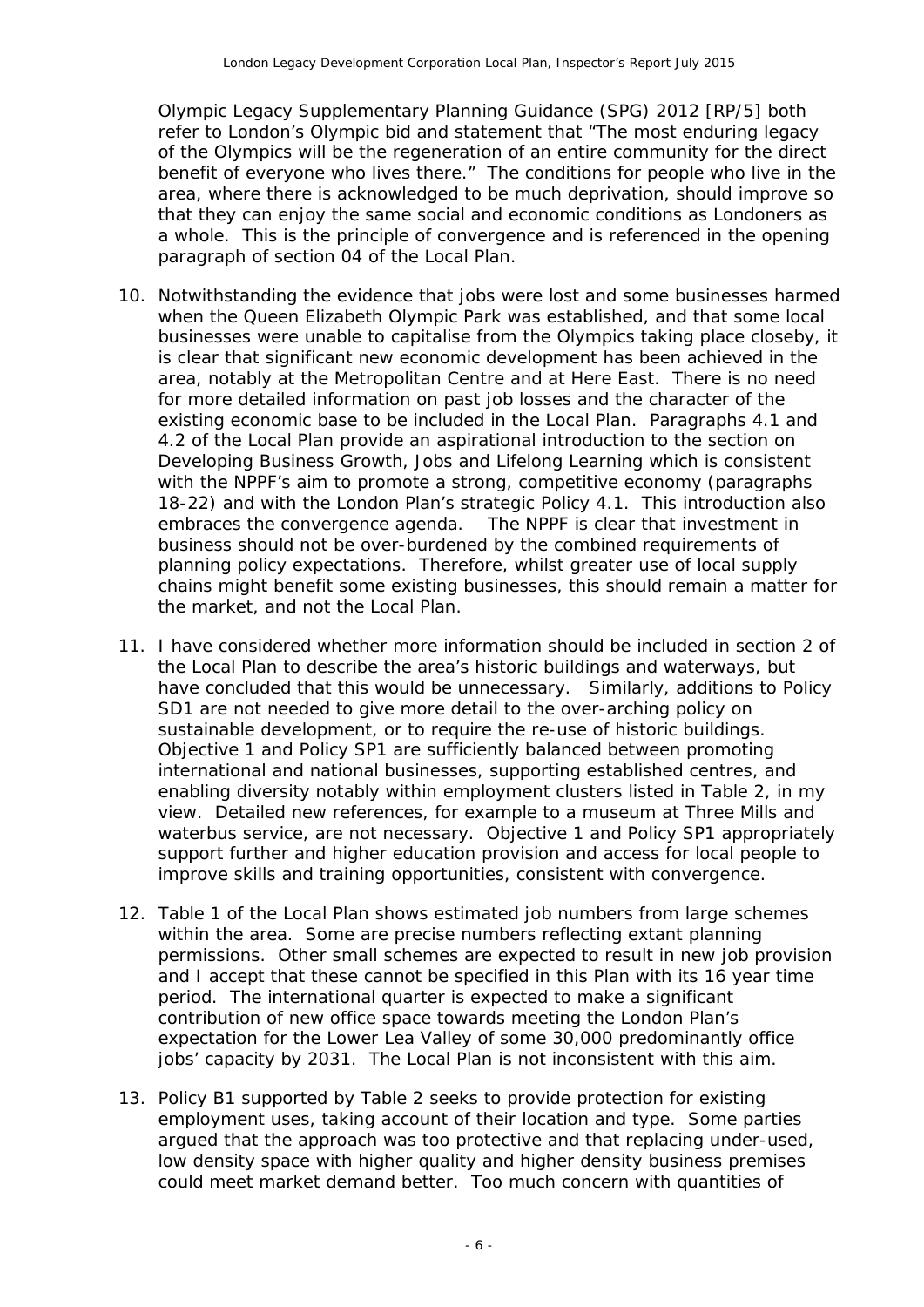floorspace and insufficient regard for qualitative factors was perceived as likely to hold back good development. However, local industry representatives cited specific problems which they faced in finding and retaining suitable workspace of the right type which would meet their requirements, enabling them to provide local jobs and apprenticeships. The employment clusters where B use classes are to be focused reflect designations in the relevant Borough Local Plans, and I am satisfied that the approach in Policy B1 is consistent with the London Plan's Policy 4.4. The addition of Carpenters District to Table 2 or the deletion of Cooks Road would not be justified.

- 14. The vulnerability of much land to residential development which would give higher returns than continued employment use was pointed out, and I recognise that this is a key consideration for planning in this part of London. The Corporation put forward a modification to Policy B1 to confirm that office uses should be located within defined centres, and this would give consistency with the NPPF paragraph 23 onwards (**MM3**). A modification to Table 2, with the definition of Safeguarded Rail Sites on the Policies Map, would clarify the expected use of land at Bow Midland West Rail Site and Bow Goods Yard East (**MM1**, **MM4 & MM42**).
- 15. Concern was expressed that the proposed modification to Table 2 referring to the potential for a concrete batching plant at the Bow Midland West rail site amounted to a material change in policy. Separation of the two parts of the rail yard, it was pointed out, should have no influence on the range of appropriate uses. I note that **MM4** is consistent with the statement of common ground between the Corporation and Firstplan on behalf of London Concrete Limited and Aggregate Industries UK Limited [SCG/02]. In my view, it helpfully describes a potential type of industry which would need to be located close to the rail head. The modification does not give different status to the two sites or rule out in principle similar uses being located at Bow Goods Yard East. I support all the above proposed modifications for the retention of employment sites and effective planning of the area.
- 16. Paragraph 4.19 of the Local Plan explains that, as the comprehensive development proposed within the Area progresses, the retail and leisure requirements of future residents will emerge and develop. There is fear that, at Bromley-by-Bow and Hackney Wick, development pressures for new retail and services' provision could undermine the functions and strengths of existing smaller centres. However, the Local Plan aims to provide at least 24,000 new homes by 2031, and the provision of enhanced centres at Bromley-by-Bow, Hackney Wick and Pudding Mill to serve the expanded population indicates positive forward planning. Policy B2 is supported by the Sub-Area policies and site allocations which should enable any harmful consequences from growth to be avoided or mitigated.
- 17. The thresholds in Policy B2 for impact assessment where a main town centre use is proposed outside a town centre are justified by paragraph 26 of the NPPF and the Retail and Leisure Study [LEB/18]. I am satisfied that the Stratford Metropolitan Centre, which includes Westfield and the more traditional Stratford town centre, caters for a diverse range of the local community and business needs. It also performs a wider Metropolitan centre function and operates in an integrated fashion. Table 3 of the Local Plan is currently unclear that Stratford Metropolitan Centre is a single town centre at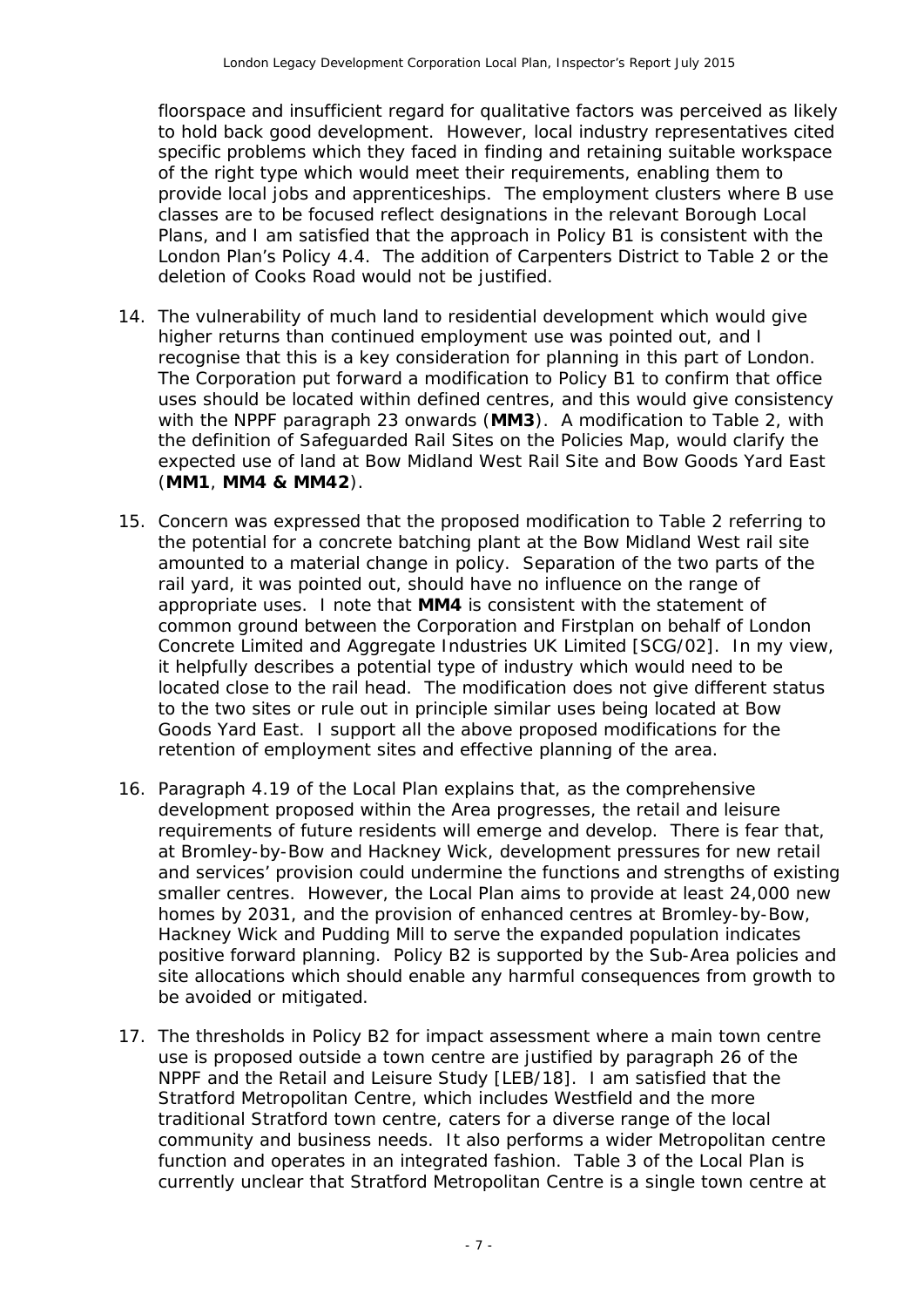the top of the hierarchy. Provision of approximately 55,000 net sales' area of additional comparison floorspace is an indicative figure and should not be regarded as a cap on development. Proposed modification **MM5** would clarify and confirm the centre's position. Subject to this modification, Policy B2 is sound and consistent with the NPPF on promoting competitive town centres.

- 18. A case was made for more community engagement in the design and implementation of interim uses, on small as well as large sites, to give local benefits especially to more disadvantaged and disenfranchised groups. Modifications to strengthen Policy B3 on this basis were sought, and to enable interim uses to be continued or relocated if necessary. The Corporation confirmed that community engagement for all development proposals is encouraged but sees no reason to single out interim uses. I agree with that position and consider the policy to be sound.
- 19. Policy B4 supports the provision of low-cost and managed workspace which is important to the artistic and creative industries. The Business Survey [LEB/05] found that overall, 50% of businesses in the Legacy Corporation area can be considered part of the creative industry sector as described by the Department for Culture, Media and Sport, 2001. These industries define the character, give vibrancy and have aided regeneration in parts of the Development Corporation area, notably but not uniquely at Hackney Wick and Fish Island. The policy is supported by evidence from the Research and Viability Study of Affordable and Managed Workspaces Supporting Artistic Practices in East London, 2014 [LEB/17]. The provision of affordable studio space is highlighted as a key problem for the sector, and the LEB/17 discusses a number of ways in which interventions through planning and working with developers and other stakeholders might assist.
- 20. I consider that Policy B4 gives sufficient encouragement and flexibility to the provision of low-cost workspace based on the evidence. This includes the experience at Neptune Wharf in applying "up to 75% of historic market rent for the previous year". Use of this example was criticised because it was considered too early to judge its effectiveness. However, the policy puts forward "up to 75% …" as one of a number of alternative approaches to delivering workspace. Creative and cultural industries are defined in the Plan's glossary, and the references to viability are essential for consistency with the NPPF (paragraph 173). I conclude that the policy is sound.
- 21. I agree with the Development Corporation that Policy B5 should help increase participation in local skills and employment training and the use of local labour agreements. Proposed modification **MM6** would extend the application of this policy to other schemes in addition to major development proposals, thereby improving its effectiveness. The Corporation's experience has been that setting a target for local job creation was not beneficial, as targets could have been exceeded on some occasions. In addition to being too prescriptive and adversely affecting business development, policy requiring the use of local supply chains would be difficult to monitor and enforce. The Development Corporation is not the local education authority and is therefore unable to include more specific measures in Policy B6 to achieve local connections between communities and the higher/ further education sector. However, the policy's encouragement of higher education, research and development should benefit the local economy and, on balance, assist convergence. I agree with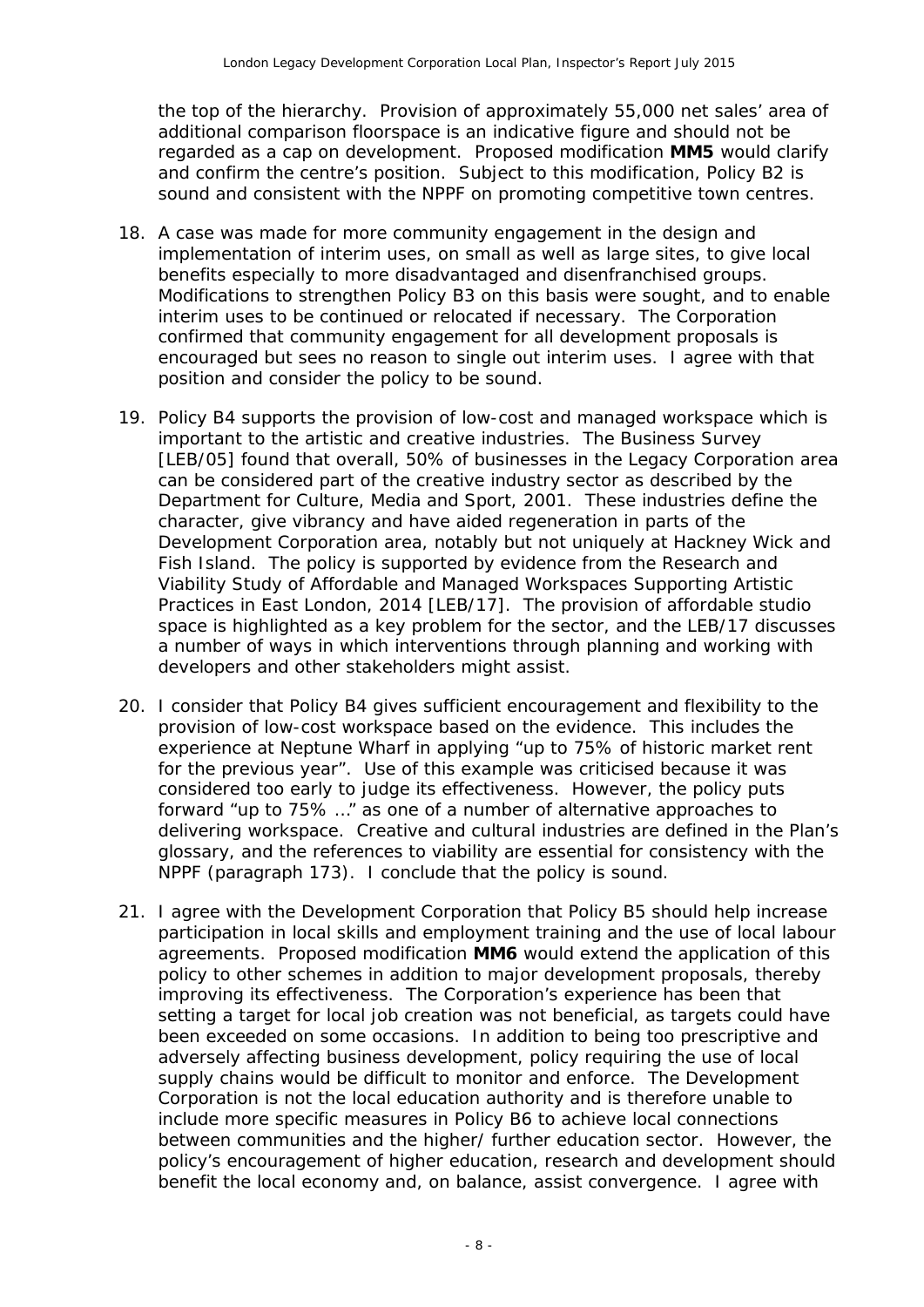the Corporation that the supporting text should be extended to explain the potential benefits more comprehensively, as in **MM7**.

22. Providing the above modifications are made, I conclude that the Local Plan aligns with the NPPF in supporting sustainable economic growth, and conforms with the London Plan's aims for securing the legacy of the 2012 Olympic and Paralympic Games, and tackling the persistent problems of deprivation and exclusion in the East of London.

**Housing - Issue 2 – Whether the Local Plan is consistent with the NPPF's aims to boost significantly the supply of housing and deliver a choice of high quality homes to meet the needs of different population groups; and whether the Local Plan is in general conformity with the London Plan including the Further Alterations to it (FALP) [RP/03].**

#### *Housing Numbers*

- 23. Section 05 of the Local Plan, Providing Housing and Neighbourhoods, addresses the important question of the need for housing. Policy SP2 commits the Legacy Corporation to working with its partners to maximise opportunities to deliver high quality, sustainable and affordable homes in excess of the London Plan target of 1,471 homes per annum. This target for housing supply in the Development Corporation area 2015-25 is given in Table 3.1 of the recently adopted FALP. LLDC's target is clearly distinguished from the targets for all other London Boroughs. The FALP shows different figures for the host LBs when compared with the London Plan 2011 [RP/01], which did not include LLDC. It will be for each of the host Boroughs to monitor its performance against the updated Table 3.1 targets outside the LLDC area. Having regard for paragraphs 31-35 of the Inspector's report on the FALP [M/13], I see no need for the Corporation to undertake its own independent housing need assessment. As the area housed about 10,000 population in 2011 and is expected to accommodate some 55,000 by the end of the plan period in 2031, it is clear to me that the Corporation will be helping to boost the supply of housing, to meet strategic London needs as well as those generated locally.
- 24. My attention was drawn to the homes which were lost in order to accommodate the Olympic and Paralympic Games facilities. The Corporation confirmed that this amounted to some 450 homes. Whilst recognising that this would have represented a major event for affected households, the Corporation advised that many homes were vacant and in poor condition. In any case, it is clear that the net gain in housing should more than offset the loss in numerical terms. For consistency with national planning policy which seeks to boost significantly the housing supply, and for internal consistency with paragraph 5.3, Objective 2 should aim to deliver more than 24,000 homes (my underlining). **MM8** is necessary to achieve this.
- 25. The Housing Position Statement, LD/28, finds that the Local Plan's housing target strikes an appropriate balance between delivery of housing and the wider regeneration aims. If a higher target were adopted for the plan period, it is observed in LD/28 that additional employment land would need to be given over to housing, inhibiting the achievement of economic regeneration and growth. Another option would be to use up Metropolitan Open Land and local open space for housing, but this could harm environmental designations,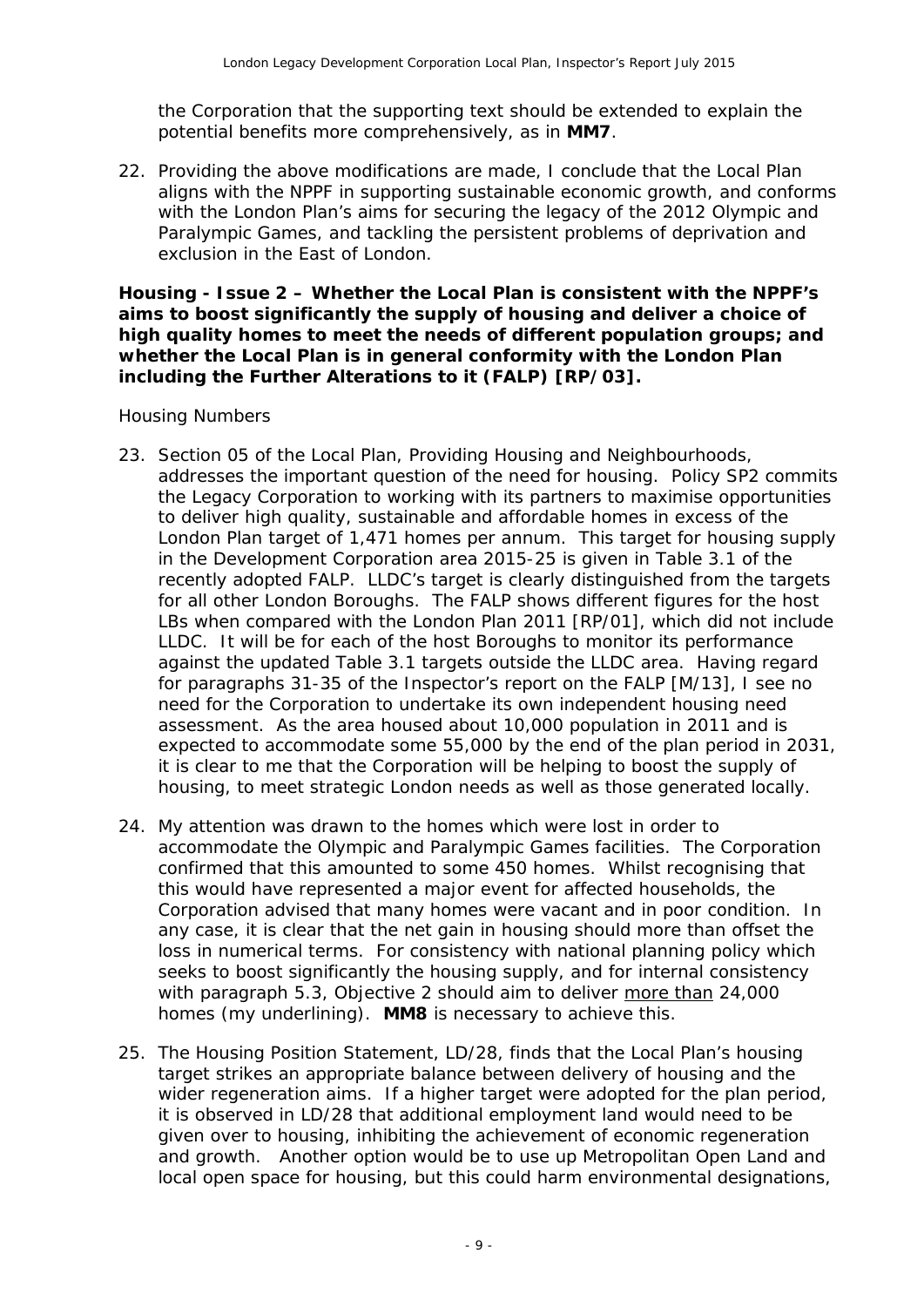adversely affect biodiversity and the development of a liveable and sustainable urban environment. I consider the target in Policy SP2 for total housing provision to be justified, as well as in conformity with the FALP.

- 26. The Corporation has used the London Strategic Housing Land Availability Assessment and all potential sources of additional capacity, applying higher densities than the London Plan and assuming mixed use development as far as possible, for delivery of the housing requirement. The housing trajectory in Figure 9 of the Local Plan is superseded by Figure 1 in LD/28, but both indicate levels of completions above the annual target for the first 10 years of the Local Plan. A five year housing land supply with a 6% buffer is identified. Even if three of the growth Boroughs have experienced under-delivery in recent years, the Development Corporation area only includes a small portion of their land, and it is currently achieving high levels of delivery (see Figure 9 for years 2013/14 and 2014/15). Table 12 in Appendix 2 of the Local Plan indicates that more than 20,000 new homes already have planning permission. I consider that a five year supply with a 5% and not a 20% buffer is appropriate for planning in this area.
- 27. The Local Plan acknowledges, in paragraph 5.3, that delivery of housing in the last five years of the plan could be difficult. However, this does not render the plan unsound in my view. Certainty surrounding housing schemes reduces as one looks further into the future, and the plan includes some flexibility in its site allocations to increase capacity if necessary. The key to maintaining continuous housing delivery will be good monitoring and managing, with timely policy review as necessary. Allocated sites should not be delayed or held back if unallocated sites came forward unexpectedly to contribute new housing, but this need not be stated in the plan. The Corporation proposed **MM9** which strengthens the commitment to monitoring and review, and provides added detail. I consider it necessary to aid delivery and make the plan effective.

#### *High quality homes to meet the needs of different population groups*

- 28. Policy H1 and the supporting text refer to the need for a mix of housing of different types and size, but give no specific targets. Paragraph 5.9 states that all proposals should contain more 2-bedroom-plus than single bedroom units, but individual site circumstances will determine the detailed mix. The plan makes clear that a mix of types and size of units, not a uniform supply, is expected, and there is a priority for family housing. Given the small size of the existing population in the area and the diverse character of East London, I accept that this approach with built-in flexibility is appropriate. Support for self-build, co-operative housing and community land trusts is not ruled out by the Local Plan, but it is not essential for more detail on them to be included.
- 29. Though Policy H2 does not include a target for affordable housing, Strategic Policy SP2 states that a minimum of 455 "housing units per annum" will be affordable. After subtracting non-self-contained accommodation, this is calculated on the basis that 35% of new homes should be affordable. The evidence document, Assessing the London Legacy Corporation's Housing Needs [LEB/12], reports that there is an extremely high affordable housing requirement amounting to more than 100% of planned delivery in the Corporation area. It suggests that an affordable housing target of 30% was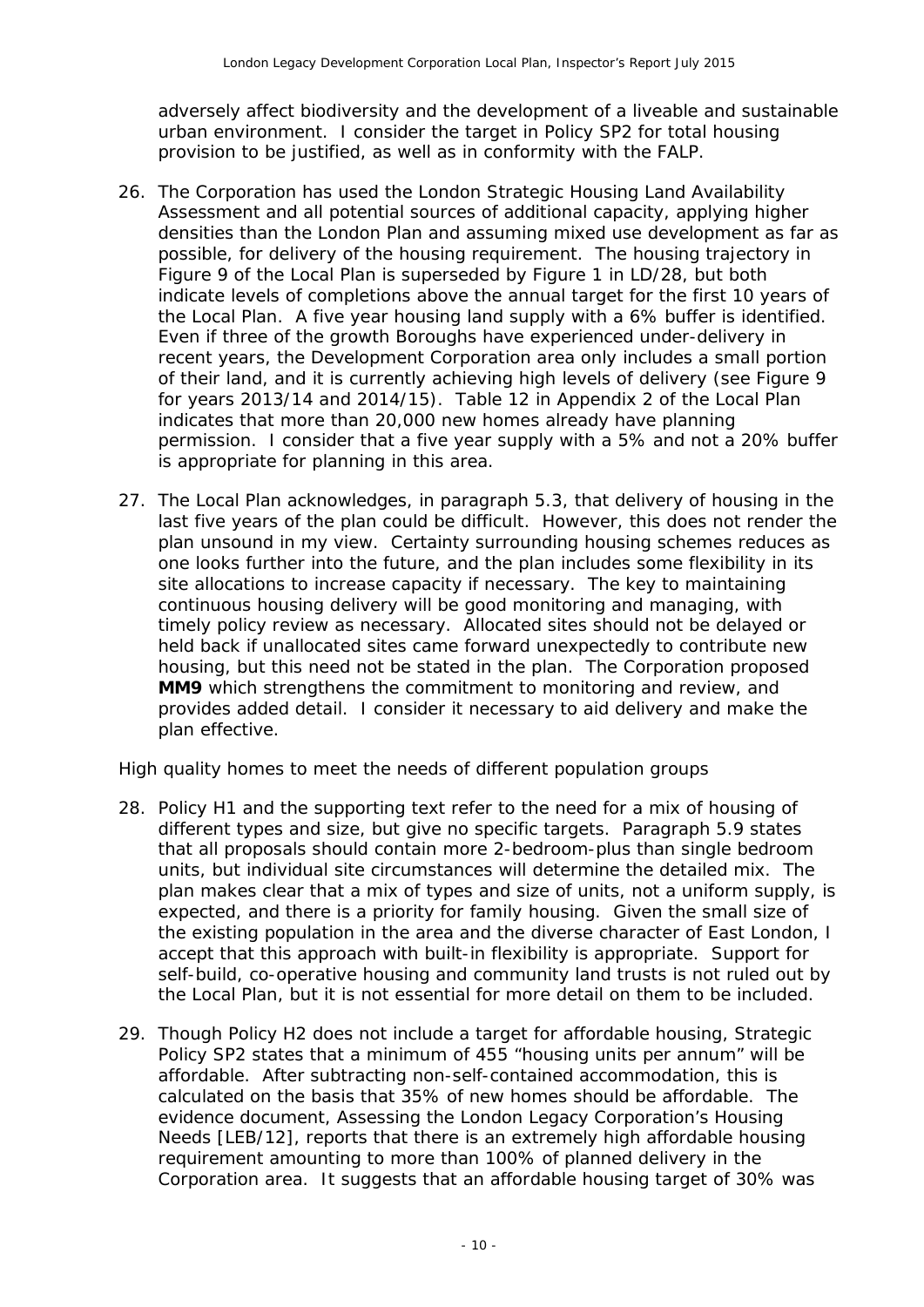adopted for planning permissions already granted. Therefore, a shortage of affordable housing will be an ongoing challenge and, as LEB/12 observes, increasing numbers of households will either live in the private rented sector or will move elsewhere. Policy H7 provides sensible support for large-scale investment in the private rented sector.

- 30. Policy H2 seeks to maximise affordable housing provision on sites of 10 units or more having regard for a number of factors including viability. Paragraph 5.13 describes 35% as a minimum target across the whole of the Legacy Corporation area. The 35% target is lower than the Londonwide target of 40% in Policy 3.11 of the FALP. However, 35% for this area is supported by evidence in the Affordable Housing Viability Testing document [LEB/13], Combined Policy Viability Study [LEB/14] and Community Infrastructure Levy: Viability Study [LEB/1]. The Development Corporation's targets are at the low end of the range used by the host Boroughs for affordable housing and tenure split, but I recognise that viability can differ significantly between sites and local housing market areas.
- 31. Using 35% as a target for the whole Corporation Area should enable higher and lower percentages on specific sites, depending on the outcome of viability assessments. Much will depend on the negotiation process, but I consider that Policy H2 with its supporting text and Policy SP2 should provide a good starting-point for securing maximum provision. The Local Plan should not specify that provision of affordable workspace in accordance with Policy B4 would necessarily offset quantities of affordable housing, even though sitespecific negotiations may require a balance of these considerations. The 60% affordable rent and social rent and 40% intermediate rent or sale split is in conformity with Policy 3.11 of the FALP.
- 32. Policy H3 supports provision and retention of older persons' housing. The Corporation points out that this area has a relatively youthful population so that, even though life-expectancy is expected to go on improving across London, the priority for older persons' housing is likely to be less in the LLDC area than elsewhere. I consider that adherence to the design principles in Policies BN4 and BN5, with modifications to reflect new national standards as discussed below, and with a cross-reference in Policy H3, should ensure that the needs of older persons are met appropriately.
- 33. Provision for gypsy and traveller accommodation is addressed in Policy H5. With reference to national policy, Policy A in Planning Policy for Traveller Sites, March 2012, there is concern that travellers living in all four Boroughs not just those within the Development Corporation boundaries should have been engaged more fully in the Local Plan's preparation. Former residents of Clay Lane point out that they were moved out of the area because of the Olympic Games to a site which has "*very poor standards*". They were promised a reassessment of the potential to relocate within the Development Corporation area after the Games. It is argued that there is a shortage of sites and much overcrowding on traveller sites close to the Local Plan area in Tower Hamlets and Newham.
- 34. It is contended that a pitch target should be set in the Local Plan policy, and referenced in the monitoring and review section. Whilst the allocation of a new site at Bartrip Street South is supported, this site is not sufficient to meet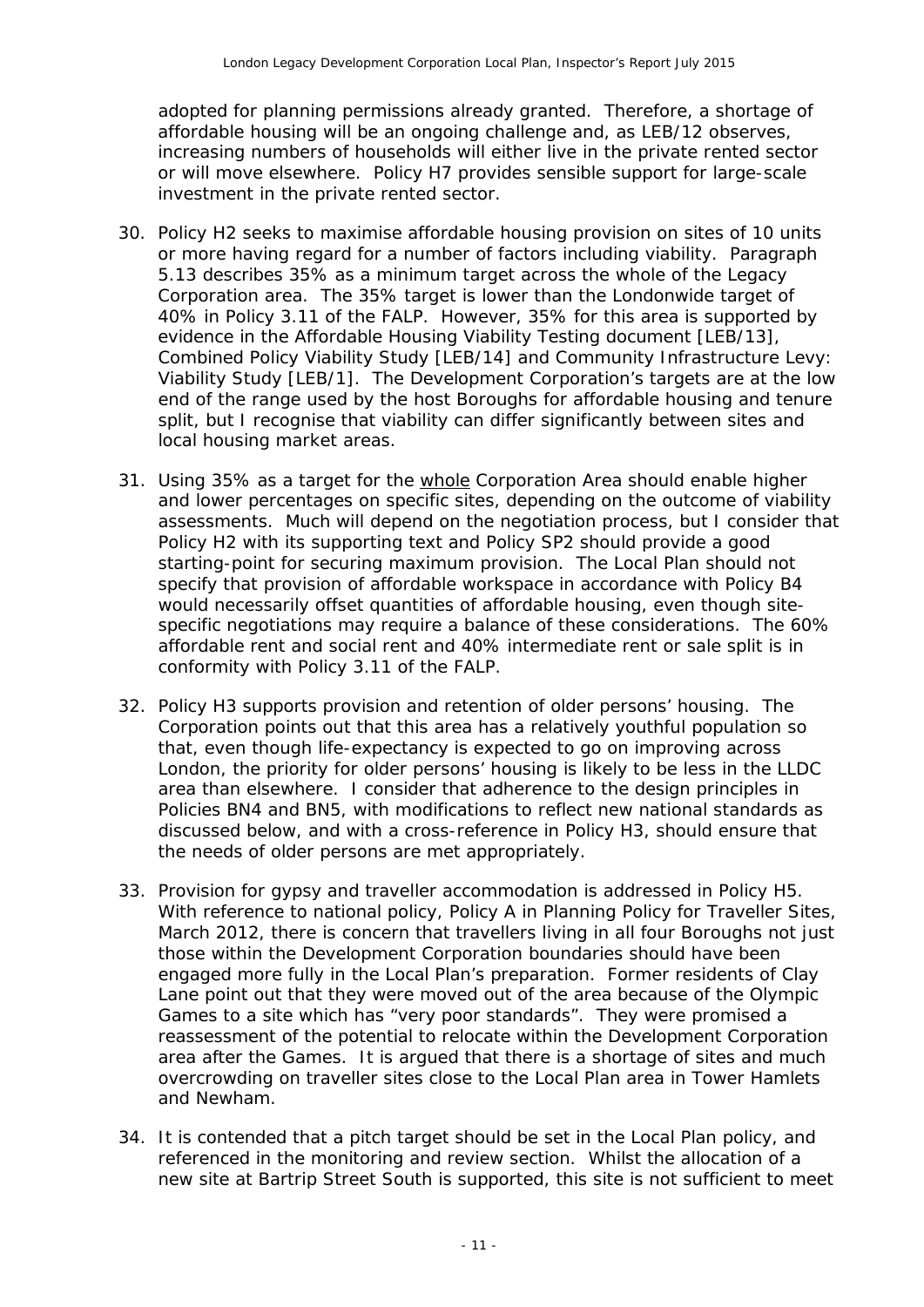identified needs for the full plan period. It is suggested that the Local Plan should commit to delivery of this site within the next 5 years, and set out how the Corporation will work with the neighbouring Boroughs and gypsy and traveller communities to meet additional requirements for sites over the plan period.

- 35. The Gypsy, Traveller and Travelling Showpeople Accommodation Assessment [LEB/8] and Gypsy and Traveller Site Assessment Study [LEB/9] provide reasonably up-to-date evidence of need, the results of which are given in paragraph 5.25 of the Local Plan. LEB/9 includes an assessment of potential sites but concludes there are no suitable sites available in the area. The Housing Position Statement [LD/28] explains that, as the Corporation is not a housing authority, it relies on the Boroughs for housing gypsies and travellers in their areas. In LD/28, the Corporation states that it will continue to work with the Boroughs to address additional unmet need once they have reached an appropriate point of review for their local plans. I appreciate the gypsy and traveller communities' concern that equal engagement and inclusion with the various communities has not happened across all the Growth Boroughs in the past, and this needs to be addressed in the Local Plan.
- 36. National policy (Policy B of Planning Policy for Traveller Sites) is clear that Local Plans should identify specific deliverable sites for the first 5 years and specific, developable sites or broad locations for sites for years 6 to 10 and, where possible, years 11-15. I accept that the complex arrangements of governance limit the Development Corporation's position to promote and guarantee delivery of necessary gypsy and traveller pitches. Nevertheless, the absence of sufficient sites is a weakness in the Local Plan. The Corporation has put forward modifications to Policy H5 to (i) confirm future co-operation with gypsy and traveller communities over accommodation needs; (ii) identify and update annually available sites to meet the 5 year supply, and sites or broad locations to meet the 6-10 year supply, against pitch requirements; (iii) commit to co-operate with each of the Growth Boroughs to address need; and (iv) monitor performance, and review Policy H5 if the policy aims are not being met by 2018/19. I consider that **MM12, MM13 and MM14** as proposed by the Corporation are necessary to achieve a sound approach to meeting the needs for gypsy and traveller accommodation.
- 37. These modifications would also amend criterion 4 in Policy H5 to clarify that policies concerning local amenity and environment are intended, and to omit the reference to viability being a strong consideration from paragraph 5.26. They should be made to ensure a positive planning rather than a restrictive approach to meeting the needs of gypsies and travellers.
- 38. Policy H6, Houses in Multiple Occupation (HMOs), includes a cross-reference to the London Plan and Mayor's Housing SPG. This does not set out standards for design but the GLA's letter of 20<sup>th</sup> October 2014 advises that the SPG is being reviewed and reference to specific standards could be included in future. That is a matter for the GLA and, in the meantime, Policy H6 provides useful guidance for this important form of housing provision.
- 39. With all the above modifications, I conclude that the Local Plan is consistent with the NPPF's aims to boost significantly the supply of housing and deliver a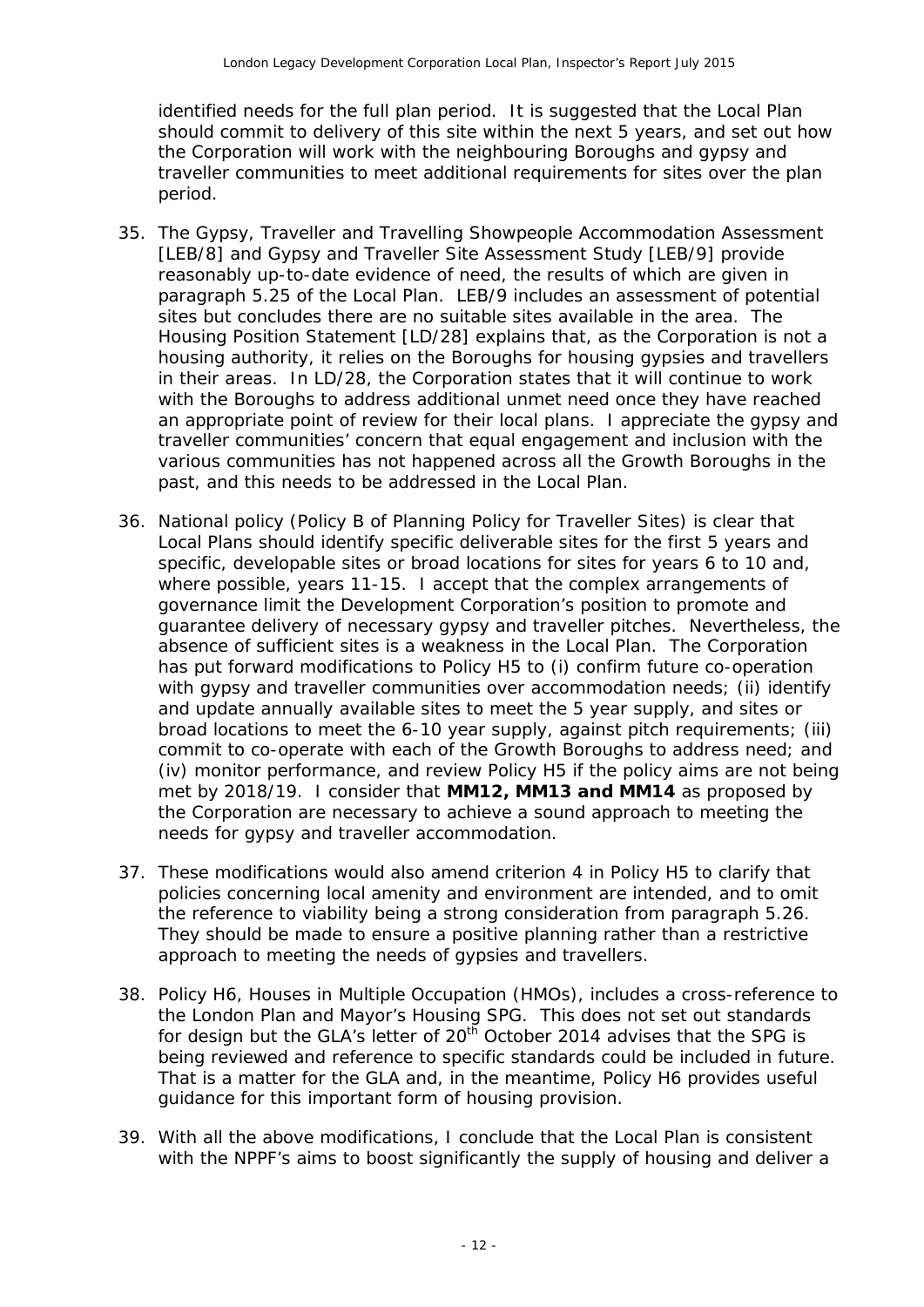choice of high quality homes to meet the needs of different population groups. The Local Plan is in general conformity with the FALP.

#### **Built and Natural Environment - Issue 3 – Whether the Local Plan is likely to achieve a high quality environment integrating green spaces and waterways with built form, respecting heritage assets and promoting new development which achieves high standards of design and architecture.**

- 40. Section 6 of the Local Plan refers to the unique interplay of green spaces, waterways and built environment that make up the Legacy Corporation area. Objective 3 and Strategic Policy SP3 seek to integrate new development with waterways and green space. Observing that the area covered by the plan contains a number of heritage assets including conservation areas, listed buildings, locally designated buildings and archaeological priority areas, English Heritage (now Historic England) sought more recognition and clarity, to ensure that historic environment considerations would be apparent to users of the Local Plan. To address this concern, which is shared by other parties, and secure consistency with the NPPF (paragraphs 17, 126, 156 & 157), I consider that **MM2, MM15, MM16, MM17 and MM18** should be made.
- 41. It is considered by some that non-designated as well as designated heritage assets do not receive sufficient attention in the Local Plan. Policy BN16 covers all heritage assets and paragraph 6.48 refers to locally listed buildings or buildings of townscape merit. That Policy BN16 sits at the end of section 6 in no way reduces its importance within the Local Plan. It cross-references Policies 7.4, 7.8 and 7.9 of the London Plan which set out how local character, heritage assets and archaeology should be conserved and enhanced, and heritage-led regeneration supported. English Heritage recommended that the wording of Policy BN16 and paragraph 6.48 should be amended to align better with the NPPF. Although not proposed by the Development Corporation, I consider this is necessary for consistency with national policy, and to recognise the need for new development to take account of the potential impact on the settings of heritage assets. I recommend that **MM72** is made for soundness to complement the Corporation's proposed modifications **MM2** and **MM15-18**.
- 42. Policy BN2 aims to enhance the distinctive character of waterway environments. The waterways are used for a variety of purposes including recreational activities, residential moorings, navigation of passengers and freight including waste, with pedestrian and cycling access routes alongside. Gentrification of the Lea Valley is said to affect the waterways and their use, and Policy BN2 is criticised for focusing too much on waterway facilities rather than on their industries and freight movements. Rowing Clubs, I am advised, have been in existence for more than 200 years in the stretch of the river between Old Ford Lock and Tottenham Lock. Canals and rivers also contribute to green infrastructure supporting wildlife, and provide essential drainage networks. Policy BN2 will have to operate in this context and ensure that an optimum balance of activities and functions is achieved.
- 43. It would not be realistic or sound to "require" development to meet all the stated criteria in Policy BN2, or guarantee public access for all parts of the waterways. Transport Policies T7, requiring transport assessments and travel plans, and T10 seeking information on freight movement, make the addition of a criterion for freight transport targets in Policy BN2 unnecessary. The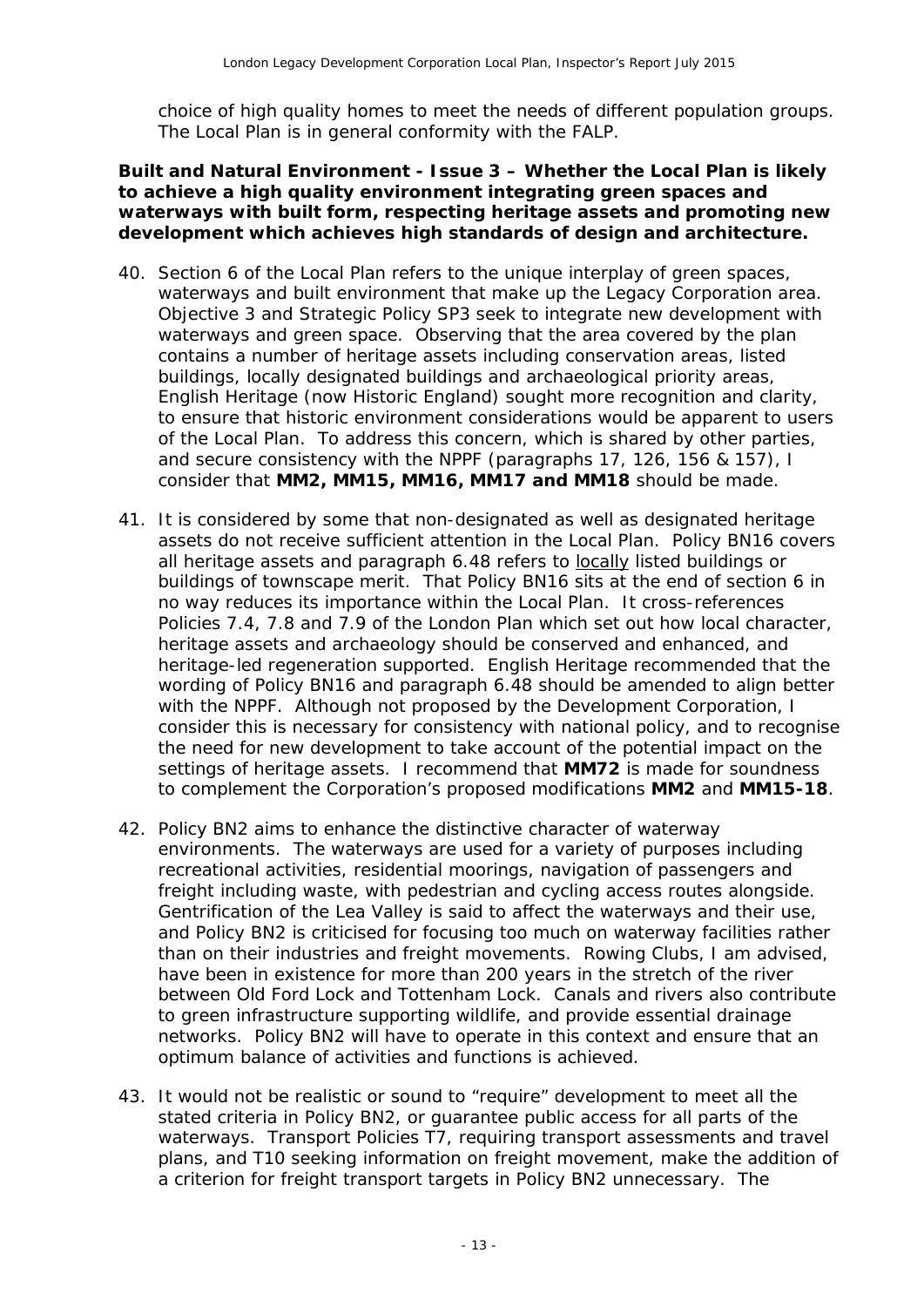Corporation proposed modification **MM19** to refer to improvements to existing moorings. Safety requirements and safeguarding existing sporting activities would be among the factors which any proposals for additional moorings would need to consider. Criteria 3, 6 and 7 of Policy BN2 should ensure this. Overall, the modification should assist with the enhancement of waterway environments and policy effectiveness, and should be made. Policy BN3 addresses the protection and enhancement of biodiversity across the area. It is underpinned by relevant local evidence in the Local Plan Background Paper: Natural Environment [TBP05].

- 44. In a written ministerial statement on 25<sup>th</sup> March 2015, the Secretary of State for Communities and Local Government set out new arrangements for the consideration of Housing Standards in the planning system. New additional optional Building Regulations on water and access and on space standards are described which can complement existing, mandatory Building Regulations. The new arrangements are particularly relevant when applying paragraphs 95, 174 and 177 of the NPPF to plan-making and decision-taking. The Corporation proposed a number of modifications to the Local Plan to take account of the ministerial statement with its new national space standards and additional, optional Building Regulations on water and access.
- 45. The written ministerial statement, supported by the national PPG, is clear that the optional new national technical standards should only be required through Local Plan policies if there is a clearly evidenced need, and where the impact on viability has been considered. The Corporation contended that evidence of need for accessible dwellings and wheelchair access had informed the London Plan in 2011, specifically Policy 3.8B. I have seen no evidence that this Londonwide need should not apply to the Corporation's area given the significant uplift in new homes to serve local and Londonwide needs that is planned. Main modifications **MM20, MM21, MM22 & MM23** to Policies BN4 and BN5 and their supporting text would add references to the Nationally Described Space Standards – Technical Requirements.The LLDC Combined Policy Viability Study [LEB/14] found that the arguably more onerous unmodified Policies BN4 and BN5 would have "*no additional cost implications*". This was because the cost of a scheme would be related to good design and would be incorporated within base build costs, appropriate external work costs and professional fees.
- 46. Policy H1 seeks compliance with the London Plan and Mayor's Housing Supplementary Planning Guidance to secure a mix of house types reflecting the GLA's standards for design and access and accessibility and space standards, among other things. I have considered the procedural point that the GLA is putting forward Minor Alterations to the London Plan to incorporate changes necessitated by the written ministerial statement. These have not yet been examined and found sound, and the Home Builders Federation advises that it has concerns about the GLA's supporting evidence base [Appendix 1 to M/20]. I make no comment on the proposed Minor Alterations or the GLA's supporting evidence. It seems to me that it is difficult for this Local Plan to set out a positive, justified and effective approach to providing good space standards and accessible housing when national and London Plan policy are undergoing change. However, the NPPF expects delivery of a wide choice of high quality homes and attaches great importance to the design of the built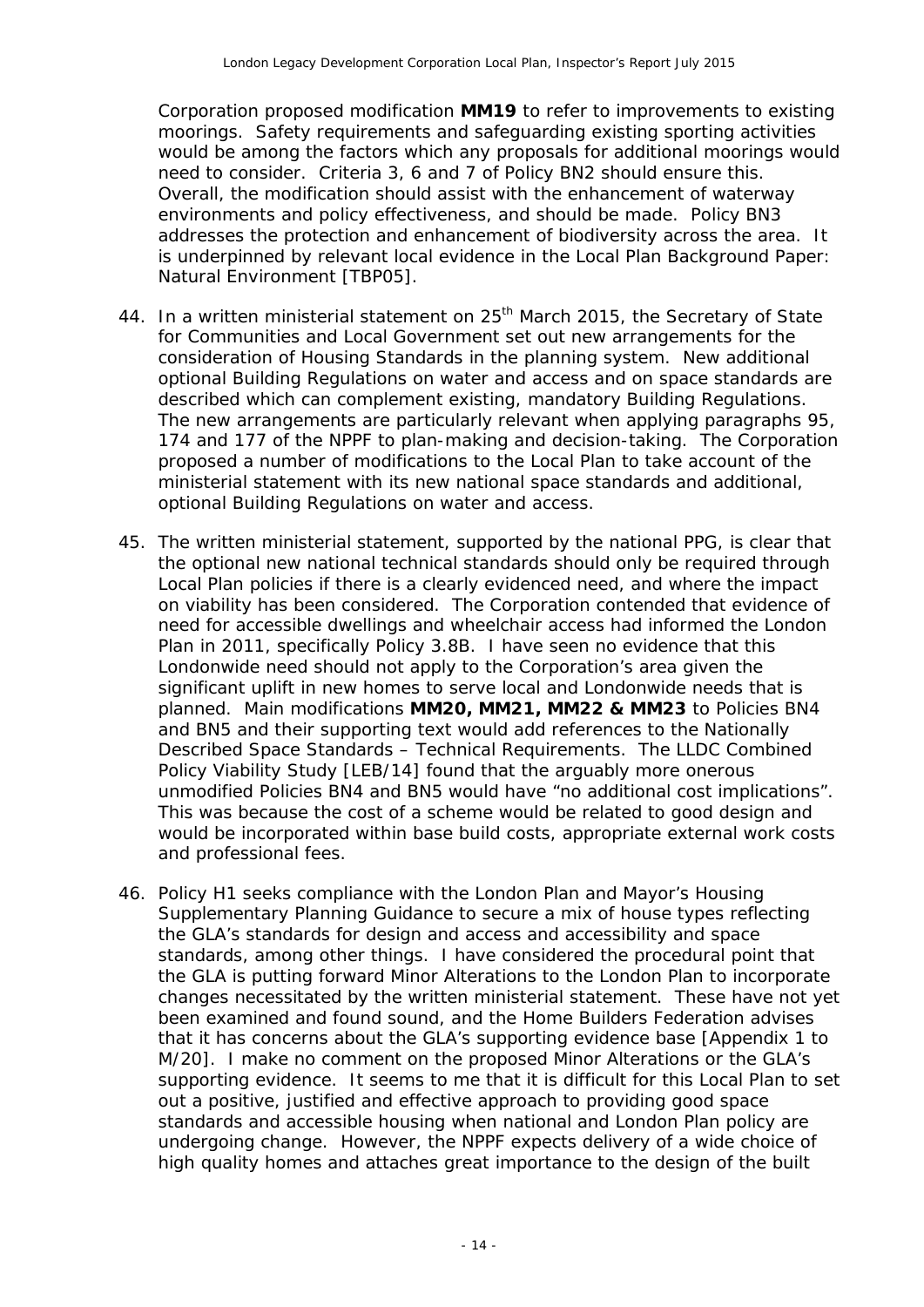environment. It would be inappropriate for the Local Plan to neglect these important issues.

- 47. Main modifications **MM10 & MM11** to Policy H1 and paragraph 5.12 amend the references to the London Plan and the Housing SPG. These have sought to reflect the most up-to-date strategic policy position, with some flexibility for likely future changes to the London Plan beyond the LLDC's control. These and modifications to Policies BN4 & BN5 should be made for sound planning.
- 48. I accept that there is no need to refer to details of private amenity space standards in Policies BN4 and BN5. The meaning of local open space is sufficiently clear from the supporting text to Policy BN7 and the glossary. The Natural Environment Background Paper [TBP05] refers to a review of open space to indicate where, and of what type, deficiencies exist in the area. Allotments are important to local communities, but need not be mentioned specifically in this policy. Children's play space is adequately addressed in Policy BN8 and site allocations include references to them, where relevant. Figure 15 provides a helpful illustration as to where future local open space will be provided. The exact extent, character and quality will be determined through site allocations and planning permissions.
- 49. Thames Water expressed concern that Policy BN7 should not restrict the operation of the pumping station at Abbey Mills. However, paragraph 13.1 of the Local Plan explains the position of the pumping station so that Policy BN7 should not inhibit its operation. The Corporation proposed a modification to Policy BN7 to include a reference to the Lea River Park and Leaway area. **MM24** should be made for clarity and to secure effective planning.
- 50. Paragraph 6.35 of the Local Plan states that the Legacy Corporation will have one of the highest concentrations of tall buildings within Greater London. Policy BN9 aims to protect the area's key views from adverse impact, and Policy BN10 sets out criteria for making tall buildings acceptable, incorporating the highest standards of sustainability and design. Whilst some parties advised that the benefit of the growth of tall buildings in London is being questioned and the trend seen as backward-looking, the Corporation pointed out that the current situation with extant planning permissions will mean a significant increase in tall buildings. This is illustrated on Page 12 of the Local Plan. In these circumstances and with a range of opinion on the merit of tall buildings, a strong policy to scrutinise proposals for them is essential.
- 51. I accept that a key challenge will be to conserve and enhance the heritage assets and historic environment of the area whilst accommodating tall buildings to provide new homes and business opportunities. Notwithstanding the difficulties, this does not justify a policy to "resist" any new tall buildings in this highly accessible part of London, in my view. Some parties argued that the FALP gives more emphasis to Opportunity Areas than the old London Plan and the need to maximise housing provision favours a more flexible approach which would permit more tall buildings. However, the Development Corporation commented that it is exceeding Public Transport Accessibility Level (PTAL) density standards, and is confident that it can meet its housing requirements without encouraging even more or taller buildings, regardless of their impact. Paragraph 6.33 refers to the definition of tall buildings applied by the London Plan, and summarises the concept as "higher than a Sub-Area's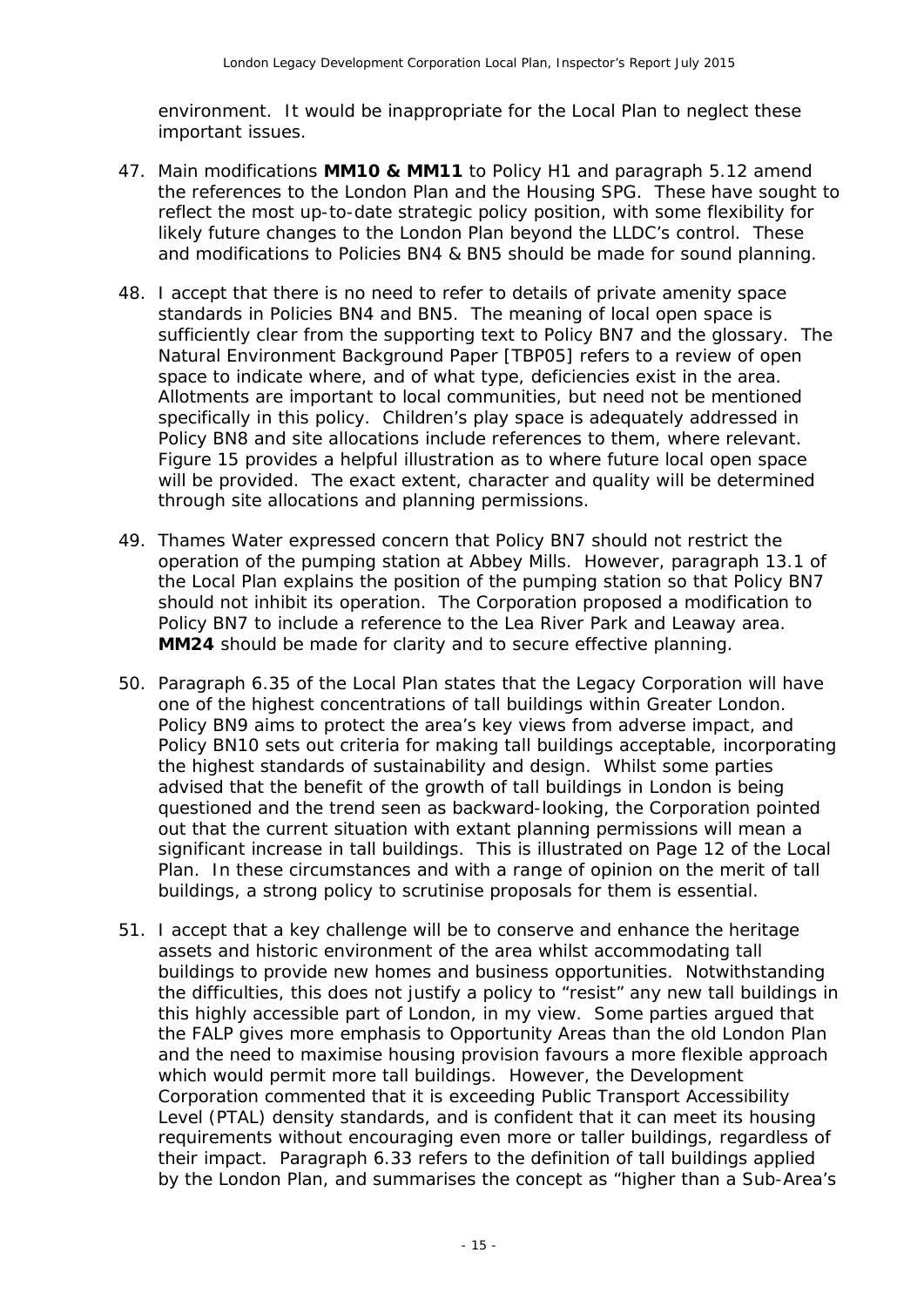prevailing height". The appropriateness of the prevailing heights defined for Sub-Areas is discussed more fully in Matter 6 below.

- 52. The expectation that tall buildings should be concentrated in defined centres was questioned. However, paragraph 6.32 of the Local Plan provides substantial justification for this policy aim and it is clearly not a sequential approach as would be applied to town centre use proposals. If town or other centres contain conservation areas or historic buildings and structures, criterion 10 of Policy BN10, and Policy BN16, would require development proposals to take account of the likely impact. It was contended that Stratford High Street, outside a centre but already including a significant number of tall buildings, should be identified as a suitable location for new tall buildings. I address this more specifically under Issue 6 below, but see no need to name Stratford High Street in this policy. Regarding the concern that tall buildings are not best suited for family accommodation, Policies BN4 and BN5 should enable resistance to schemes which would not provide a liveable environment, respond to the needs of users or meet the principles of good design.
- 53. The Corporation proposed **MM25** to clarify how prevailing or generally expected heights in the Sub Areas would be defined and to confirm that criteria 1-13 in Policy BN10 would be applied to proposals for tall buildings outside centres, to decide whether the impact would be unacceptable. The notion of "generally expected heights" was queried but I accept that it could be helpful to describe the context of developments proposed in places where buildings have been demolished and land left vacant. References to heritage assets, waterways and wider amenity are also included in Policy BN10 following the modification, which I consider necessary for effectiveness.
- 54. Policy BN11 refers to the Mayor's Air Quality Strategy which states that developments should be air quality neutral. The Local Plan seeks appropriate construction, design and transport planning practices in general conformity with the London Plan. Policy 7.14 of the FALP expects Boroughs to have policies which seek reductions in the level of air pollution having regard for the National and Mayor's Air Quality Strategies. Policy BN11 meets this requirement; Strategic Policy SP5 and paragraph 8.6 embrace the aim for improved air quality. Policy BN11, in my view, also deals with noise effects adequately. The Corporation proposed a modification, **MM26**, to Policy BN13 to ensure that development proposals take account of the impacts from any consented hazardous substance installation. In view of the evidence of hazardous substances having been found on some sites, I consider this modification to be necessary.
- 55. Providing the above modifications are made, I conclude that the Local Plan should help achieve a high quality environment integrating green spaces and waterways with built form, respecting heritage assets and promoting new development which achieves high standards of design and architecture.

#### **Infrastructure - Issue 4 – Whether the Local Plan will secure the infrastructure needed to support sustainable development and convergence, and consistency with the NPPF, paragraphs 156 & 162.**

56. Table 9 summarises the infrastructure delivery policies in the Local Plan which are supported by evidence in the Infrastructure Delivery Plan [LEB/20] (IDP).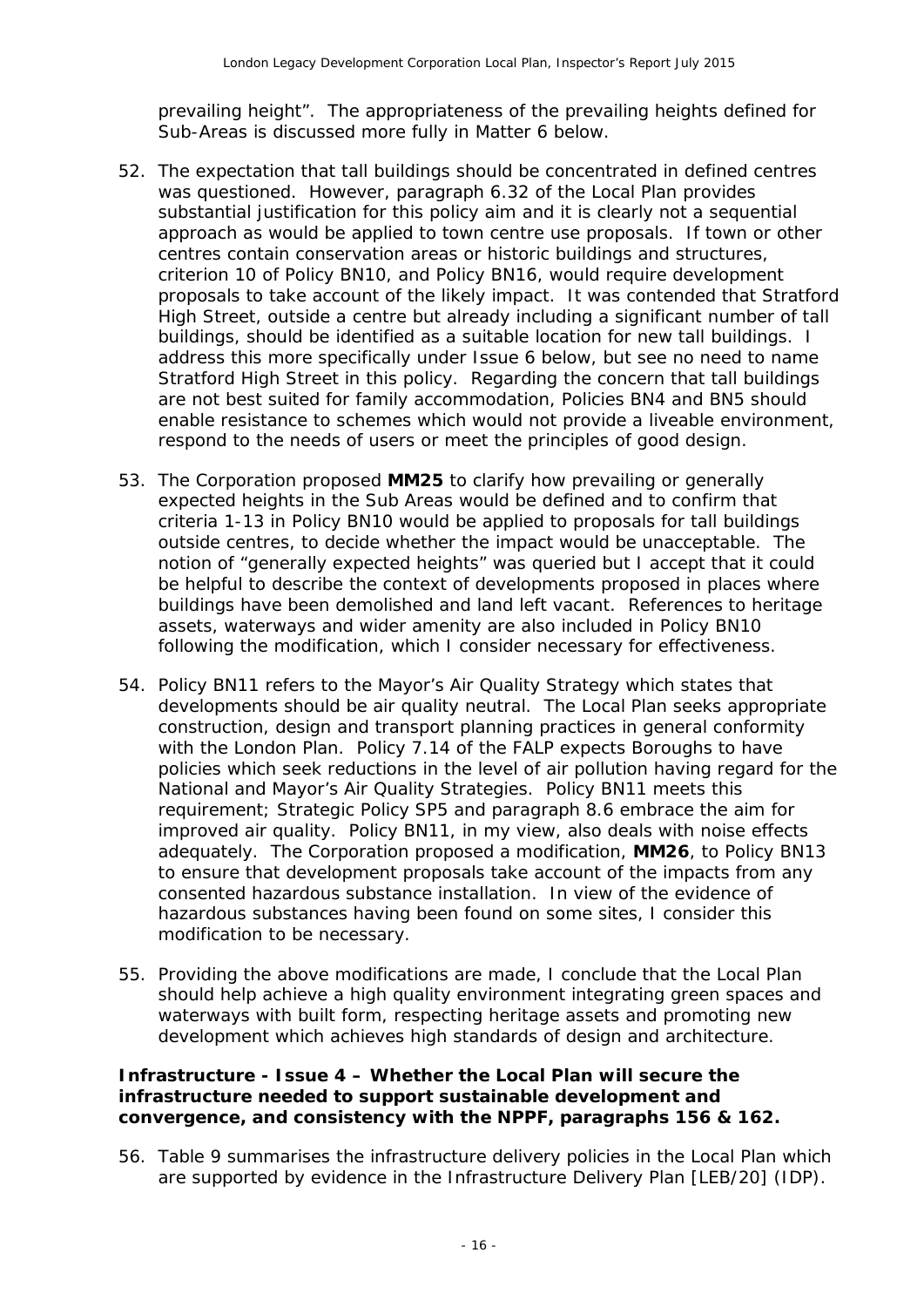The Local Plan and its policies have been viability tested [LEB/14], and the Corporation advises that it has adopted a flexible approach to affordable housing and other policies to give consistency with paragraphs 173 and 174 of the NPPF. Allowances have been made for CIL and s106 contributions, and Policy SP4 sets out the key infrastructure requirements for delivery of the Plan. The supporting text to Policy SP4 refers to working in partnership with infrastructure providers and the Growth Boroughs, who may be required to take over responsibility for operating and managing some public services in the longer term, post-2022, when the Corporation could be wound up. As details of these long-term arrangements are currently unknown, I consider that the Local Plan cannot be expected to be more precise.

- 57. School provision, healthcare and other community infrastructure are addressed by Policies C1.1 and C1.2 of the Local Plan. It is recognised that providing community infrastructure alongside housing is important to establishing pleasant, workable and locally distinctive new neighbourhoods. As significant growth in population is expected, existing and planned community facilities will need to be retained and expanded. However, it is not necessary for Policy C1.1 to give more detail on specific existing deficiencies and needs, or on valued community assets. Many of the site allocations envisage a mix of uses with community and cultural facilities, and I see no firm evidence that the needs of the young or elderly people, or for healthcare, community halls or places of worship, have been neglected in drawing up this Local Plan.
- 58. In its response to my questions under Matter 5, the Corporation attached an Appendix which explains the planning history for new school development, giving results for future child yield from new development projections, and indicating that three schools are planned for opening in 2015 and 2016. The LB of Tower Hamlets raised concerns over the ability of the plan to meet likely future need for places in full, over consistency with the Fish Island Area Action Plan (AAP) and the apparent contradiction between an allocated secondary school at Rick Roberts Way and emerging proposals for a school at the Stadium Island site.
- 59. A statement of common ground was subsequently submitted [SCG/4]. However, Tower Hamlets still perceives a failure to plan for sufficient secondary school places over the plan period and to accord with the Fish Island AAP on primary school provision. The Corporation confirmed that the new primary school at Sweetwater (SA1.8) has outline planning permission for three forms of entry. Ideally, more specific school provision would be made through the Local Plan. However, there is uncertainty over demand for school places over the full plan period in this area where substantial change in population is expected [LEB/19 & LEB/20 describe this]. Policy C1.2 states that the Corporation will work with the Boroughs and other partners to secure the provision of new and expanded schools. It gives appropriate criteria for planning in my view, and commits to keeping site allocations under review as developments are built out.
- 60. Policy SP4 supports the expansion of electronic communications' networks and Policy IN1provides development management guidance on acceptable proposals. Modification **MM27** clarifying the expected approach and securing consistency with section 5 of the NPPF should be made.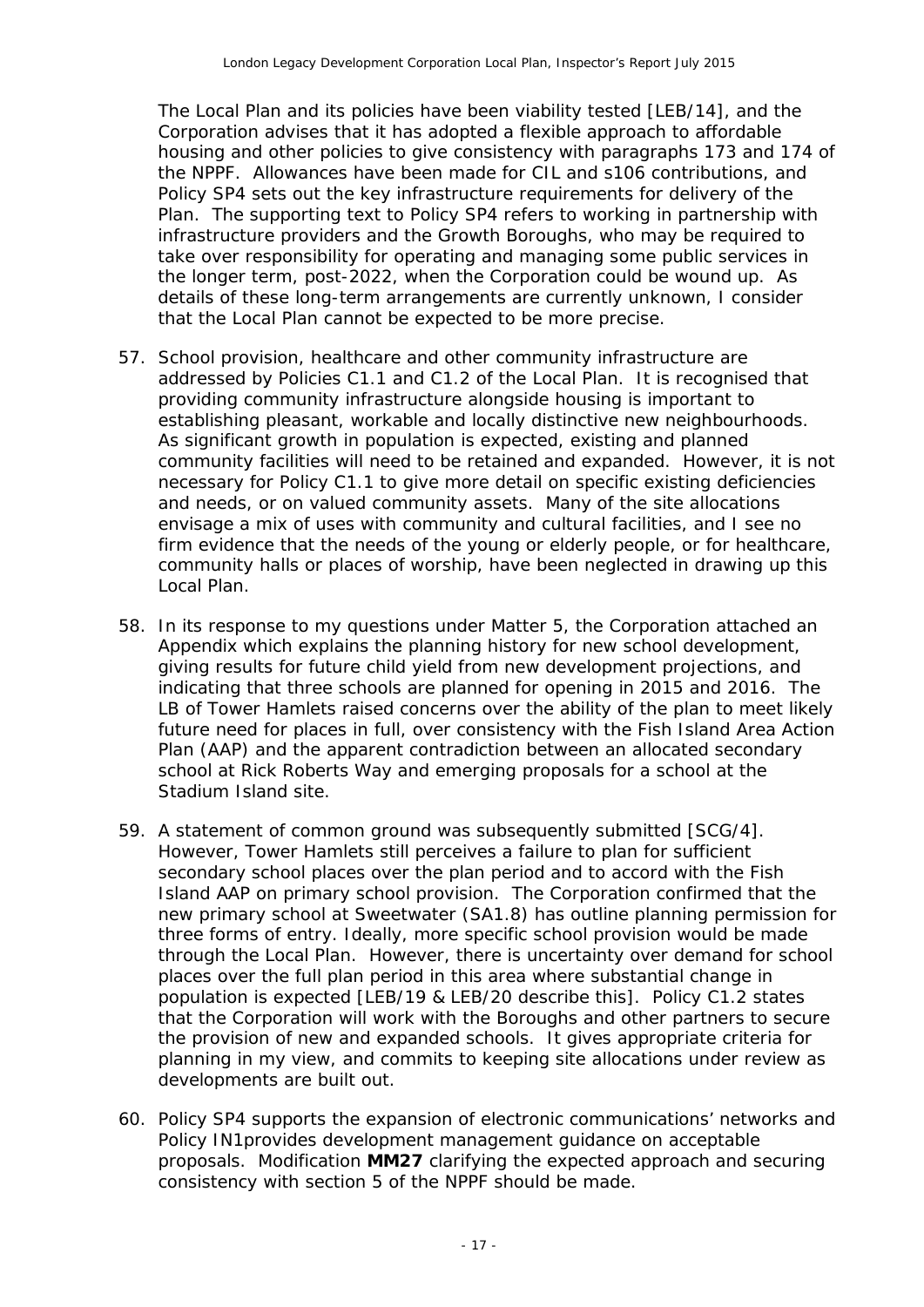- 61. The London Plan sets waste apportionment targets for each Borough but not for the Development Corporation area. Part of its area in the LBs of Tower Hamlets and Newham is covered by the adopted East London Waste Plan, and partly by relevant policies in Tower Hamlets Core Strategy. The North London Waste Planning group includes the LBs of Hackney and Waltham Forest, but a North London Waste Local Plan is not yet in place. Notwithstanding these complex arrangements, Policy IN2 commits to co-operation with all parties on matters of strategic waste management and planning. I was informed that a memorandum of understanding had been agreed at officer level between the Corporation and North London Boroughs [M/15], which names three sites in the Corporation's area potentially suitable for waste management use. All are strategic industrial locations or locally significant industrial sites where Policy IN2(8) will permit new waste management facilities.
- 62. The Corporation pointed out that these sites are currently occupied by nonwaste uses and are not immediately available. I see no need for Table 2: Employment clusters to refer specifically to their suitability for waste management, especially as it is calculated that the relevant Corporation area takes up less than 1% of the full North London Waste Plan area. I consider that Policy IN2 (criteria 4 to 7) should not conflict with the delivery of Site Allocation SA.1.3 on the replacement of waste management facilities. Site Allocation SA1.3 need not be modified on this point. However, I support the proposed modifications **MM28, MM29 & MM30** to the supporting text to Policy IN2 to explain the relationship of the Corporation to other parties including the Greater London Authority and Transport for London in respect of waste planning and management.
- 63. In the update of June 2014 to the national Planning Practice Guidance it states that local authorities must spend at least 15% of community infrastructure levy (CIL) receipts on priorities agreed with the local community in areas where development is taking place. The Corporation's CIL draft charging schedule, found appropriate by the examiner subject to a modification to maps, became operational in April 2015 [LEB/03]. Thus, receipts from CIL are likely to be available to help deliver the Local Plan policies in the near future. The charging schedule commits in section 7 to "neighbourhood funding" and, as this should be responsive to local needs and wishes, I consider that the Local Plan need not make repetitive or additional comment.
- 64. Concerning transport, the Local Plan seeks enhancements to national and international transport to support economic growth, notably in Policy T1, and I accept that it is logical to address these strategic transport matters first. It does not mean that they have a higher priority than local connectivity considerations.
- 65. The Corporation advises that the Local Plan has taken account of the improved transport capacity resulting from investment in the 2012 Games, and from earlier schemes such as the Jubilee line underground extension in 1999. That Crossrail services at Stratford in 2019 are expected to improve accessibility further has also been considered. I agree with the Corporation that, though Transport for London's PTAL standards and changes to them should influence the location and form of future development, this is just one of a number of relevant planning considerations. There is negligible evidence that the Local Plan has ignored existing and likely future changes to PTAL.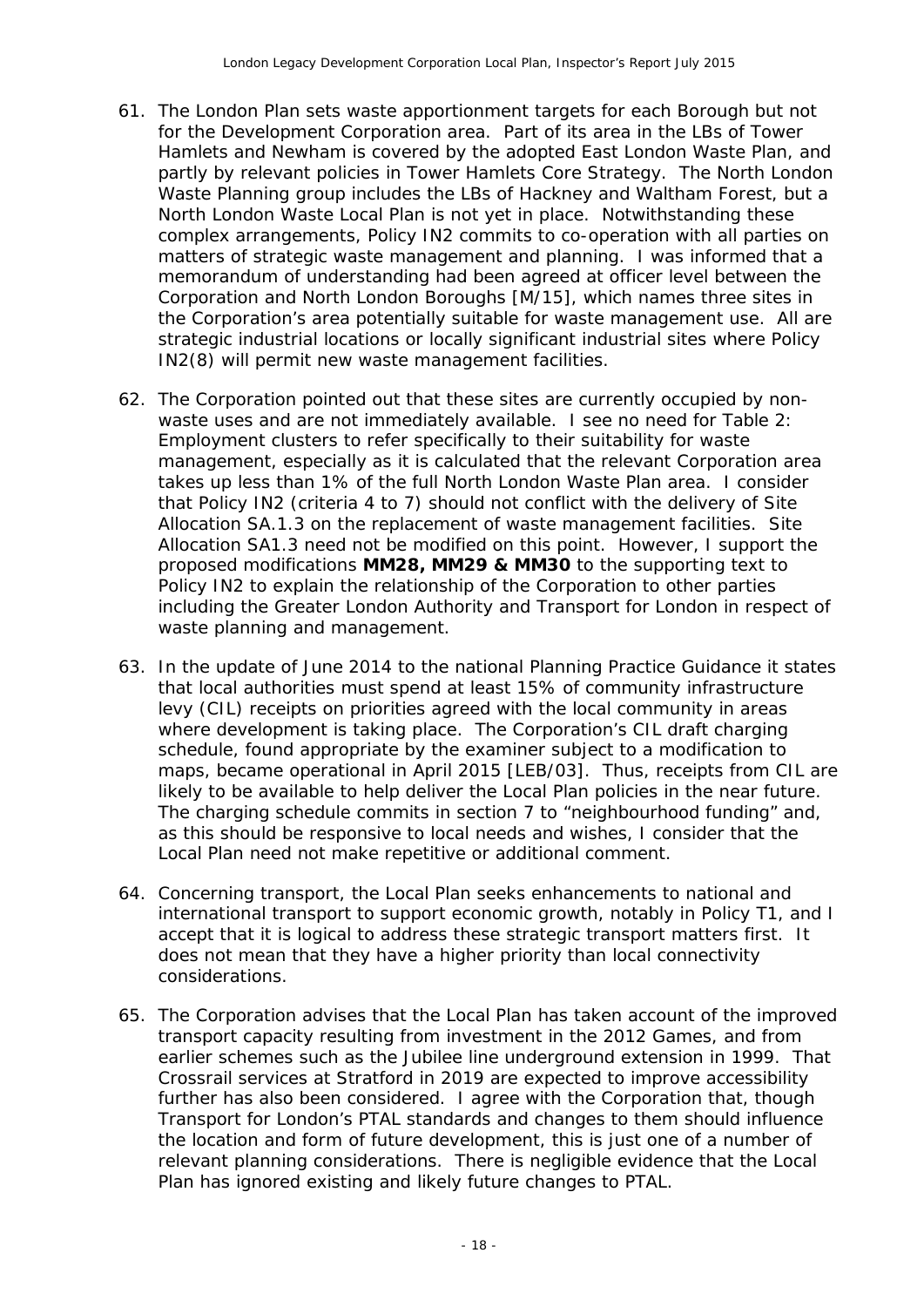- 66. The sub-section on Transport and Connectivity includes a number of policies to secure development consistent with promoting sustainable transport choices, improving connectivity and prioritising pedestrian and cycling accessibility. To reinforce this approach consistent with national policy, proposed modifications **MM31 and MM32** have been put forward. These would confirm that new transport schemes should meet all the criteria in Policy T3, add references to car clubs and waterway towpaths, and strengthen the requirements for Travel Plans, and should be made.
- 67. The Legacy Corporation has chosen to adopt the London Plan parking standards. As the area includes a number of local authority areas with different policy approaches, and in view of Policy T8's criteria governing parking provision in specific schemes, I consider this to be appropriate.
- 68. Proposed modification **MM33** to Figure 24 corrects and updates information on key connections. Also, proposed modification **MM44** to Figure 29 and the Old Ford link would change the central and right connection over the Hertford Union to "off road". The changes are needed to give a credible picture of safe and suitable connections for pedestrians and cyclists, consistent with the use and operation of the waterways as well as protecting the character of the area. The changes to Figure 24 with consequential changes to Figures 32, 34 and 36 should be made.
- 69. As paragraph 7.36 informs, the character of the Legacy Corporation area is in part derived from its waterways. It was claimed that use of the waterways for passenger and freight purposes has declined since the 2012 Games and parts of the waterways have been closed off. Hence, Policy T10 should align more closely with Policies 7.25 and 7.26 of the FALP which seek to increase use of the Blue Ribbon Network. Figure 14 of the Local Plan helpfully indicates the mooring points. I accept that the Corporation does not have powers to direct use of the waterways and relies on support from the Canals and Rivers Trust. However, Policy T10 which encourages use should better reflect the complex pattern of uses on and adjacent to the waterways, with potential for conflict and adverse impacts. It should refer to the Leaway project to improve pedestrian and cycle use. Proposed modifications **MM34 and MM35** should be made to secure effectiveness. I accept that it would be too onerous for the Corporation to monitor in detail use of the waterways.
- 70. I conclude that the Local Plan should secure the infrastructure needed to support sustainable development and convergence, and consistency with the NPPF, paragraphs 156 & 162, as long as the above main modifications are made.

#### **Environmental Sustainability - Issue 5 – Whether the Local Plan will contribute to securing sustainable and healthy places to live and work, minimising effects on climate change and reducing carbon dioxide emissions.**

71. Policies S2-S8 of the Local Plan cover the matters addressed in paragraphs 93- 108 of the NPPF. I consider it unnecessary for the Local Plan to set out the guiding principles of the UK Sustainable Development Strategy. Policy DM9 of LB Tower Hamlets' Managing Development Plan assesses carbon savings against the 2013 Building Regulations, whereas the Corporation's Policy S2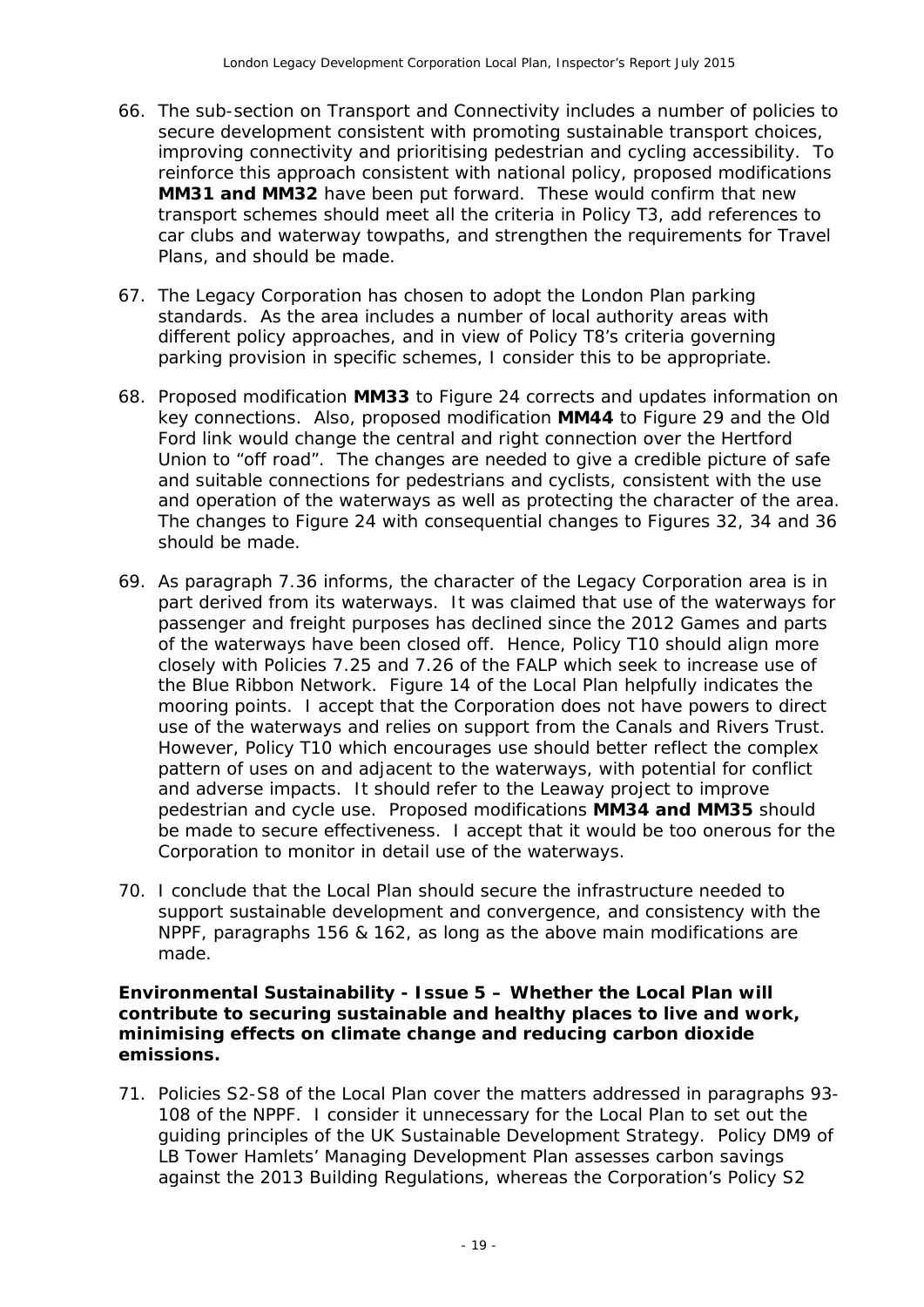has been designed to follow London Plan Policy 5.2 Minimising Carbon Emissions. This policy remains in the FALP and the Corporation confirmed that Tower Hamlets Plan would not apply to the LLDC area so that those proposing developments in the LLDC area should not encounter policy conflict.

- 72. Policy 5.4 of the London Plan states that Boroughs should develop policies for the sustainable retrofitting of existing buildings. My attention was drawn to a study by Anne Powers from the London School of Economics which found that estate or tower block refurbishment could be cheaper and less damaging to the local environment in many cases. In addition to contributing to reduction in carbon emissions, retrofitting could boost the small building industry and local jobs. In contrast to demolition and rebuilding, retrofitting could enhance the physical and mental health of affected local residents, thereby contributing to convergence. I recognise the importance of these potential benefits but, as it is not a Local Authority, the Corporation lacks direct powers to improve old buildings and housing infrastructure. In paragraph 8.7, it commits to producing a carbon off-setting supplementary planning document which should cover retrofitting of local buildings and structures where appropriate. This approach is realistic and consistent with Policy 5.4 of the London Plan.
- 73. The Olympic Park and Stratford City areas are served by a district heating and district cooling network powered by two significant energy centres. Policy S3 supports new energy infrastructure consistent with carbon reduction. Proposed modification **MM36** clarifies that connections from existing developments to existing or new local energy networks will be supported. This should help to achieve energy efficiency and make the Local Plan effective.
- 74. The Corporation advised that Policy S8 takes specific account of flood risk within the local area. The inappropriateness of basement development within flood zones 2 and 3, in particular where basement dwellings are proposed, is emphasised in the Environment Agency's letter to the Corporation of 29<sup>th</sup> January 2015. The Policy should not be changed so that only habitable development is resisted in my opinion. However, modifications to Policy S8 are needed (a) to make clear that development proposals for living accommodation should set finished floor levels 300mm above the predicted flood level for the 1 in 100 chance in any year plus an allowance for climate change, and (b) to refer to potential flooding from sewers. These modifications are sought by (a) the Environment Agency and (b) Thames Water. Modifications **MM39 and MM40** would secure consistency with the NPPF's paragraphs 99 onwards and effective planning.
- 75. Modifications **MM37 & MM38** are put forward to achieve consistency with national policy on housing standards, following the written ministerial statement in March 2015. These would remove the requirement to meet Code for Sustainable Homes level 4 from Policy S4 and amend the design standard for water use from 105 litres per person per day to 110 litres in Policy S5. The tighter Building Regulations optional standards should only be applied where there is evidence of need and viability. The evidence of need is that this is an area of water stress. Both Thames Water and the Environment Agency expressed support for measures to reduce water demand and use through policies in the Local Plan.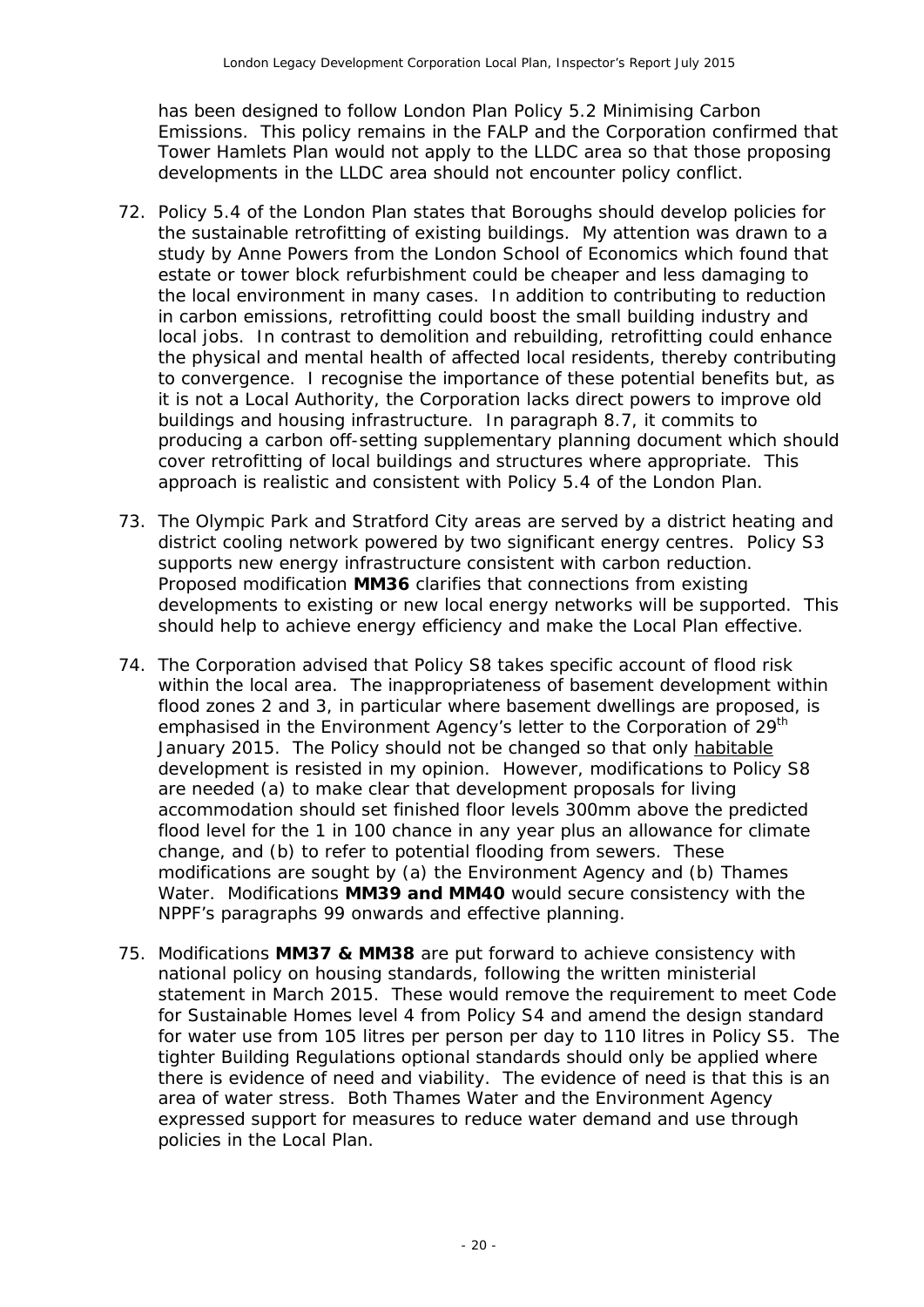- 76. The Viability Study, LEB/14, was critical of Policy S4 but the proposed modification to omit reference to achieving at least Code for Sustainable Homes level 4, should overcome the concern. Policy S5 was also assessed in LEB/14 (and not found unviable) and the Corporation pointed out that the standard of 105 litres a day has been applied and implemented within its area to meet London Plan Policy 5.15B. I consider that **MM37 & MM38** should be made for consistency with national policy. Policy S5 expects proposals for major development to maximise opportunities to reduce water demand and use, and demonstrate capacity for sufficient water supply and waste water disposal infrastructure. In view of the Water Industry Act 1991 requirement for water companies to provide connections to water supply and infrastructure, and in order to avoid onerous policy restrictions on small developments, Policy S5 should not be further modified to apply to all development.
- 77. Subject to the above main modifications, I conclude that the Local Plan will contribute to securing sustainable and healthy places to live and work, minimising effects on climate change and reducing carbon dioxide emissions.

#### **Sub-Areas - Issue 6 – Whether the Local Plan provides for its sub-areas and makes appropriate site allocations for new development in a manner consistent with integration with the Queen Elizabeth Olympic Park.**

- 78. The Local Plan defines four sub-areas as illustrated on Figure 27. Each has its own specific policies and site allocations as shown on Figure 40. The Corporation's vision and objectives for its area overall have shaped sub-area policies and allocations, but the distinctive features of each sub-area and the extant planning permissions for significant sites have also played a role. The Corporation's Sites Report [TBP/06] provides evidence to underpin the site allocations. In response to concern that it was unclear as to where site allocation policies ended and supporting text began, the Corporation put forward changes to their presentation **(MM45).** I support this modification to enable the Plan to be effectively implemented.
- 79. The Corporation argues that the site allocations provide sufficient clarity as to what development is being sought even though specific quantities are not specified. The Local Plan as a whole sets the parameters for acceptable schemes, providing flexibility for appropriate site-specific solutions. A broad indication of expected phasing over the plan period is also included. I have seen negligible evidence that the approach is inconsistent with positive planning as sought in paragraph 157 of the NPPF, notably the fifth bullet point.

#### Sub-Area 1

- 80. The priorities for Sub-Area 1 are summarised in paragraph 10.3 of the Local Plan. In response to comment from the Environment Agency, the Corporation proposed a modification to draw attention to the fact that parts of the area are at risk from fluvial flooding from the River Lee Navigation. Development proposals will have to incorporate appropriate flood mitigation measures. **MM43** addresses this and is needed for effective planning.
- 81. The policies in this section are broadly consistent with the adopted Fish Island and Hackney Wick AAPs [BPP5 & BPP6] except where developments at Here East and at the Olympic Parklands, following the Legacies Community Scheme planning permission, have necessitated changes. Policy 1.1 of the Local Plan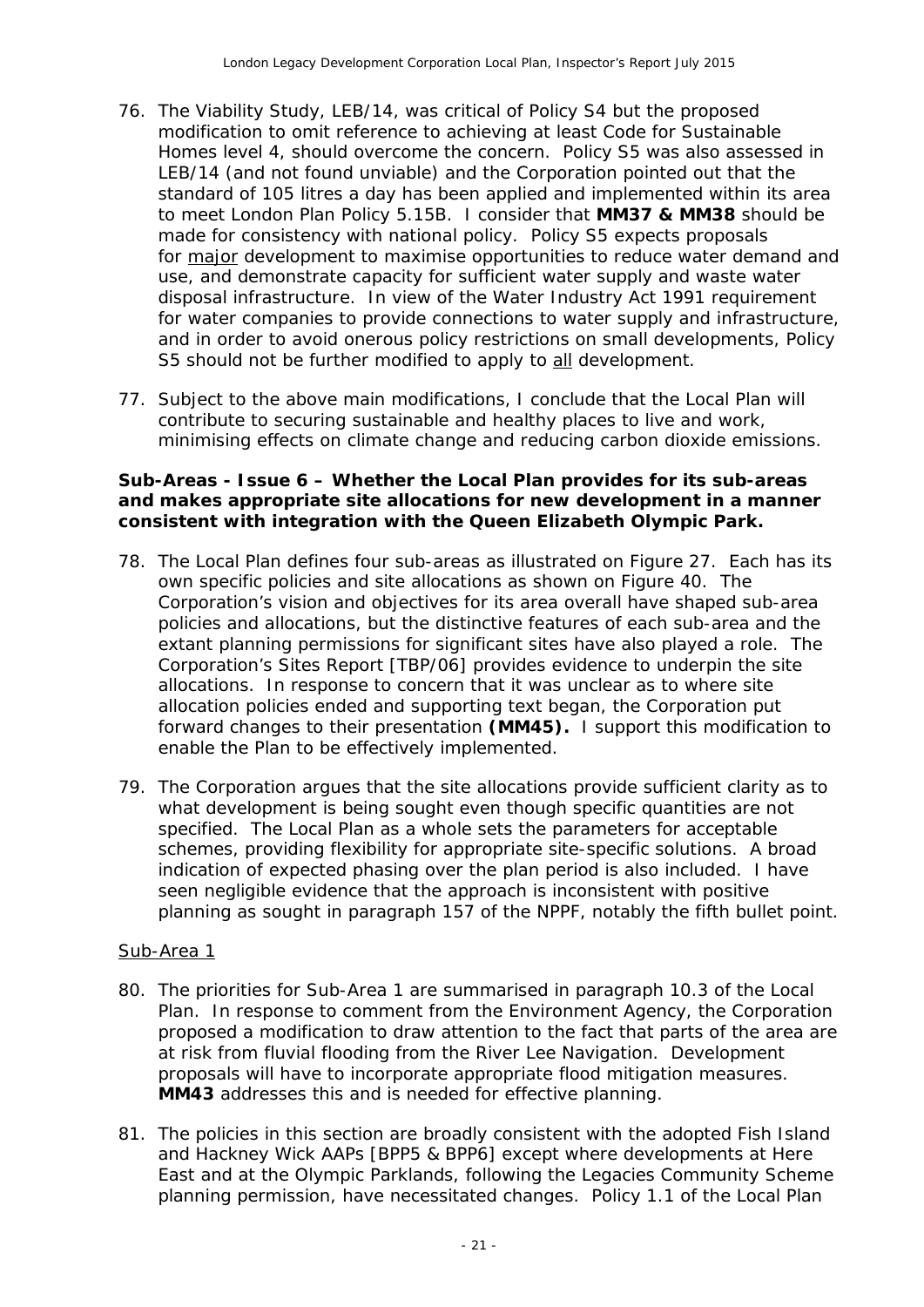protects existing employment floorspace in line with the Economy Study: Part A – Employment Land Review [LEB/6]. It highlights the aim to maintain creative and cultural industries and those operating as low cost and managed workspace within the sub-area. In view of the importance of these industries to the area's economy and character and the achievement of convergence, this part of the policy should not be relaxed.

- 82. Some industrial land has already been released from the previously defined Hackney Wick Other Industrial Land area in accordance with the AAPs. Additional B1(a) uses are sought there to bring forward the Hackney Wick Station Area neighbourhood centre. Figure 09 in the Business Survey [LEB/5] demonstrates the variety of businesses with land and property in Sub-Area 1. Exterior yards are shown and I have considered whether Policy 1.1 is overly protective of them. Clearly, land at Bow Midland West Rail Site and Bow Goods Yard East should be used for purposes related to their rail access. Paragraph 4.12 of the Local Plan confirms that yardspace is contained in the definition of industrial floorspace but does not state that existing yards on development sites have to be replaced with yardspace. I am satisfied that the policies and site allocations for the wider Sub-Area should provide sufficient opportunities for the growth of a diversity of employment uses. Market forces would not be unduly restricted, and the approach is reasonable.
- 83. The prevailing building height in Sub-Area 1 is defined as 20 metres above ground level, roughly equivalent to 6 storeys. Even if recent permissions have been given for 7 and 8 storey developments and buildings which exceed 30m, I have seen no substantive evidence to support a higher figure for the overall, prevailing height. Policy 1.6 is not inflexible and states that proposals for taller developments will be assessed against the criteria in Policy BN10. Paragraph 6.35 is clear that a variety of building heights rather than uniformity is sought, and proposed modification **MM51** would clarify this position, confirming the need for flexibility in respect of development at Neptune Wharf under SA1.6. Strategic Allocation SA1.2 does not impose a specific building height, expecting development at Hamlet Industrial Estate to vary in height and respond to the height and massing of the existing juxtaposed tall and low buildings. This should provide ample scope for a sitespecific design solution.
- 84. Figure 30 illustrates the extent of conservation areas and heritage buildings and structures in this area. It shows that extensive parts of the waterway network are within conservation areas, and should be protected accordingly. Notwithstanding the cultural assets and sensitivity of Vittoria Wharf, it is unnecessary for the Local Plan to give details of existing and all planned waterway crossings. New development on site allocations in Hackney Wick and Fish Island will be required to protect the assets of this sub-area and be characterised by high quality design. Some sites adjoining the conservation areas are of poor quality and this provides a case for aiming to enhance their settings. The glossary in the NPPF explains that heritage assets include monuments, sites, places, areas or landscape as well as buildings; heritage assets could be identified by a local planning authority, and are not limited to national designations. I am satisfied that sufficient regard for the full range of heritage assets in this Sub-Area has been had. For consistency with national policy and to maximise opportunities for the sustainable re-use of assets, the proposed modification to Policy 1.1(3), **MM41,** should be made along with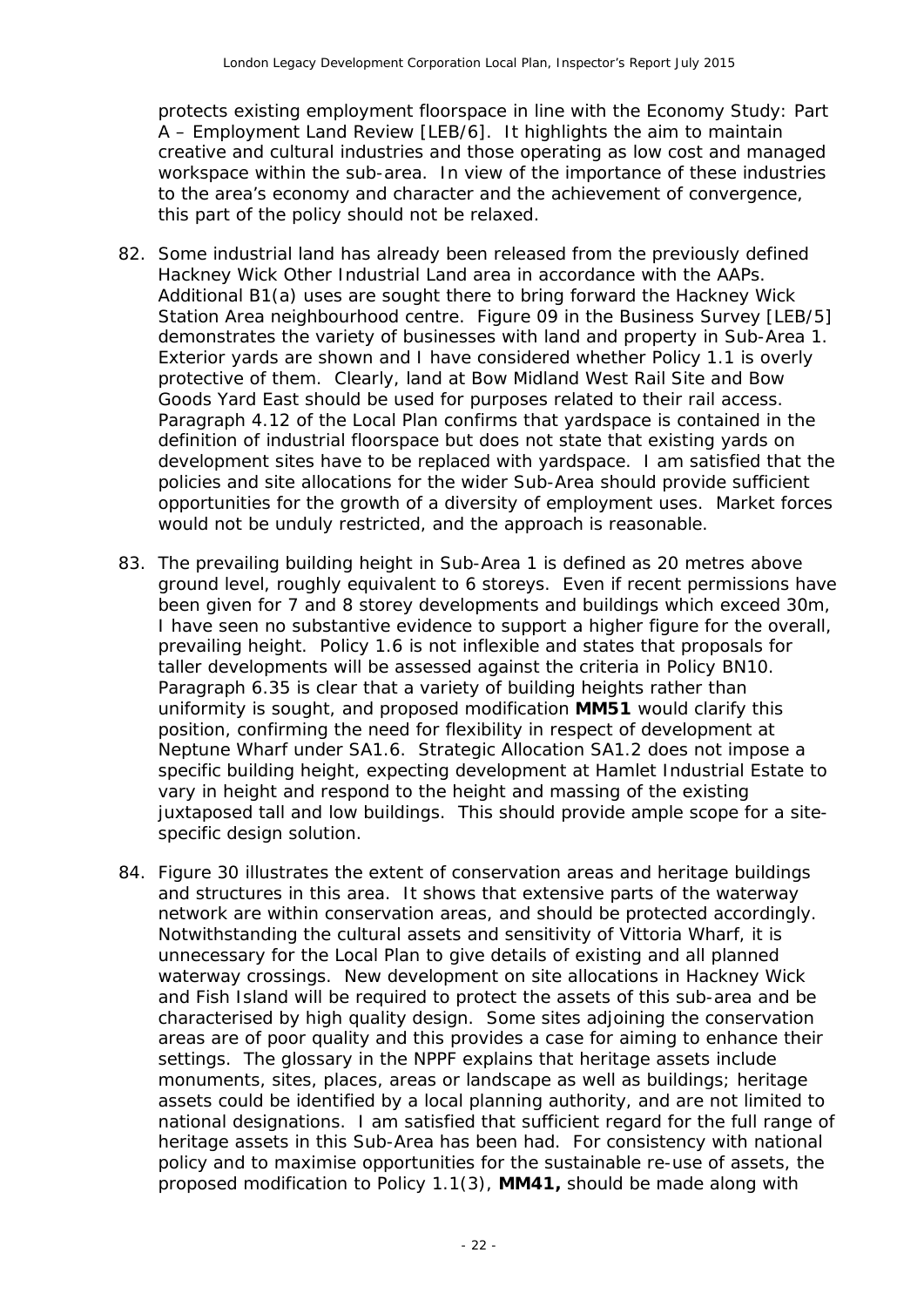modifications to Site Allocations SA1.3: Hepscott Road and SA1.5: 415 Wick Lane **(MM47, MM48 & MM49).**

- 85. The Fish Island AAP supports the provision of a new local park of approximately 1.2has at Hepscott Road. Development should respond positively to the waterside setting and meet policies to safeguard waste sites. Site Allocation SA1.3, phased to start in 2020 onwards, is consistent with this approach. Proposed modification **MM46** confirms the intention to create a linear park and this should be made. The Corporation explained that a new site allocation at Hepscott Road/Rothbury Road with improved north-south access would be unnecessary, but the absence of a specific allocation would not prevent mixed use development occurring there.
- 86. Proposed modifications **MM52 & MM53** to Site Allocations SA1.7 and SA1.8 would add information on the content of the mixed use development sought on these sites, including the provision of new schools and other community facilities. These modifications would give greater consistency with the other site allocations in this Sub-Area and are needed for positive planning. The challenge to provide sufficient school places, as discussed in paragraphs 57-59 above, also supports these modifications. With all the above modifications in place, the section on Sub-Area 1 is sound.

#### Sub-Area 2

- 87. The vision for North Stratford and Eton Manor is that it should become an area of new, high quality housing alongside the open space of the Olympic Park. A mix of house types is envisaged with emphasis on family housing and a new local centre at East Village. Outline planning permissions are already in place, and development has commenced on all the key development sites at East Village, Chobham Farm and Chobham Manor.
- 88. It was suggested that more imagination and expertise should be applied to layout and landscaping to secure exemplary neighbourhoods. Small developers should be offered sites to accommodate alternative housing and community facilities for a range of social groups. In view of the existing planning permissions, however, these amendments could be seen as onerous and contradictory. This Sub-Area does not include small infill sites which are commonly found in established built-up areas. Site Allocation SA2.1 includes land in employment use but the allocation accords with the Newham Core Strategy 2012 [BPP/02] and the Stratford Metropolitan Masterplan [BPP/10]. The outstanding planning permission requires a relocation strategy for employment uses in line with Policy B1.
- 89. Chobham Academy (including playing fields) and the Sir Ludwig Guttmann Health Centre also contain community meeting space. With the new local centre, legacy sporting venues and access to employment sites, a 'lifetime neighbourhood' should be created. Improvements to the streetscape along Leyton Road, which links the Corporation's area to existing built up areas to the east, are sought and are needed to aid physical and social integration. Table 8 of the Local Plan does not record the prevailing building heights accurately and modification **MM54** is needed to reflect existing planning permissions and achieve effective planning. With this change, I conclude that the policies for Sub-Area 2 are sound.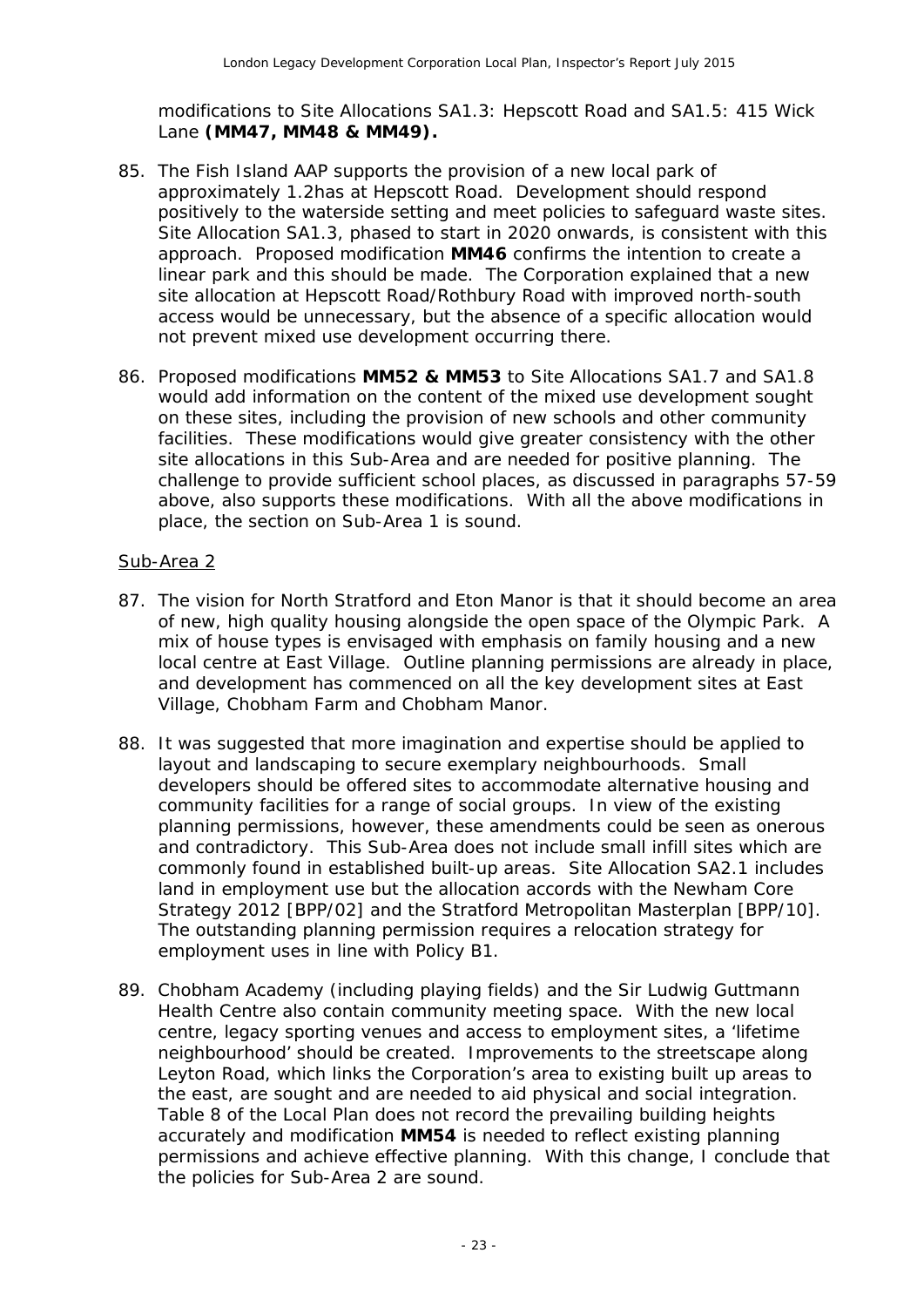#### Sub-Area 3

- 90. The vision for the Central Stratford and Southern Queen Elizabeth Olympic Park Sub-Area is for a diverse area with new high profile education and sporting facilities, retail, leisure and business expansion with high-quality housing alongside long-standing and thriving business and residential communities. The sub-area's excellent public transport accessibility with potential for additional international links is highlighted.
- 91. Paragraph 12.3 points out that significant amounts of residential and office floorspace already have planning permission, but goes on to state that changing circumstances may necessitate a review of proposals. I accept that outline permissions provide opportunities for flexibility when detailed plans for reserved matters are submitted. As paragraph 12.3 sets out priorities to be applied to future development proposals, the approach gives sufficient direction and is sound.
- 92. Prevailing heights within Sub-Areas 1, 2 and 4, with the exception of East Village, are defined as 18, 20 or 21 metres (m). In Sub-Area 3, paragraph 12.5 requires Policy BN.10 to be applied where developments above 30m are proposed, or above 27m along Stratford High Street. Paragraph 12.6 adequately explains why additional high-rise developments may not be appropriate along Stratford High Street. I consider that the prevailing heights of 27m and 30m should allow for buildings of a substantial size in this subarea. However, it would give greater consistency with the text of other subarea sections and be clearer to users of the Local Plan, if the wording "prevailing height" was introduced into paragraph 12.5. I therefore support **MM55** in the interests of achieving an effective plan.
- 93. Site Allocation SA3.1: Stratford Town Centre West refers to a link bridge, and the Corporation confirms that this is required to connect the Chobham Farm South site to the town (or Metropolitan) centre and integrate it, so that it will be suitable to accommodate town centre uses. Proposed modifications **MM56 & MM57** explain the purpose of the link bridge more precisely and should be made to secure effective planning.
- 94. University College London proposes a new University Quarter on the Queen Elizabeth Olympic Park, forming part of the Mayor's Olympicopolis vision referenced in the foreword to the Local Plan. Site allocations SA3.2 and SA3.3 will enable this mixed use development with residential accommodation for staff and students, as well as space for partners and entrepreneurs. I note that UCL supports the Corporation's proposed minor modifications [LD/26 – nos. 104 & 105] to delete the reference to 'conventional' housing as the concept is not defined. Such a modification would be consistent with **MM12** and should assist delivery of the Olympicopolis vision. If the education-led campus proceeds, a limited amount of retail floorspace to support the immediate needs of its population could be beneficial, and I accept that it would not be of a scale or type that would have an adverse impact on Stratford High Street or the Metropolitan Centre.
- 95. Site Allocation SA3.4: Greater Carpenters District has been the subject of significant local opposition. It is argued that this District is already a mixed use area with a strong and supportive, long-standing community. In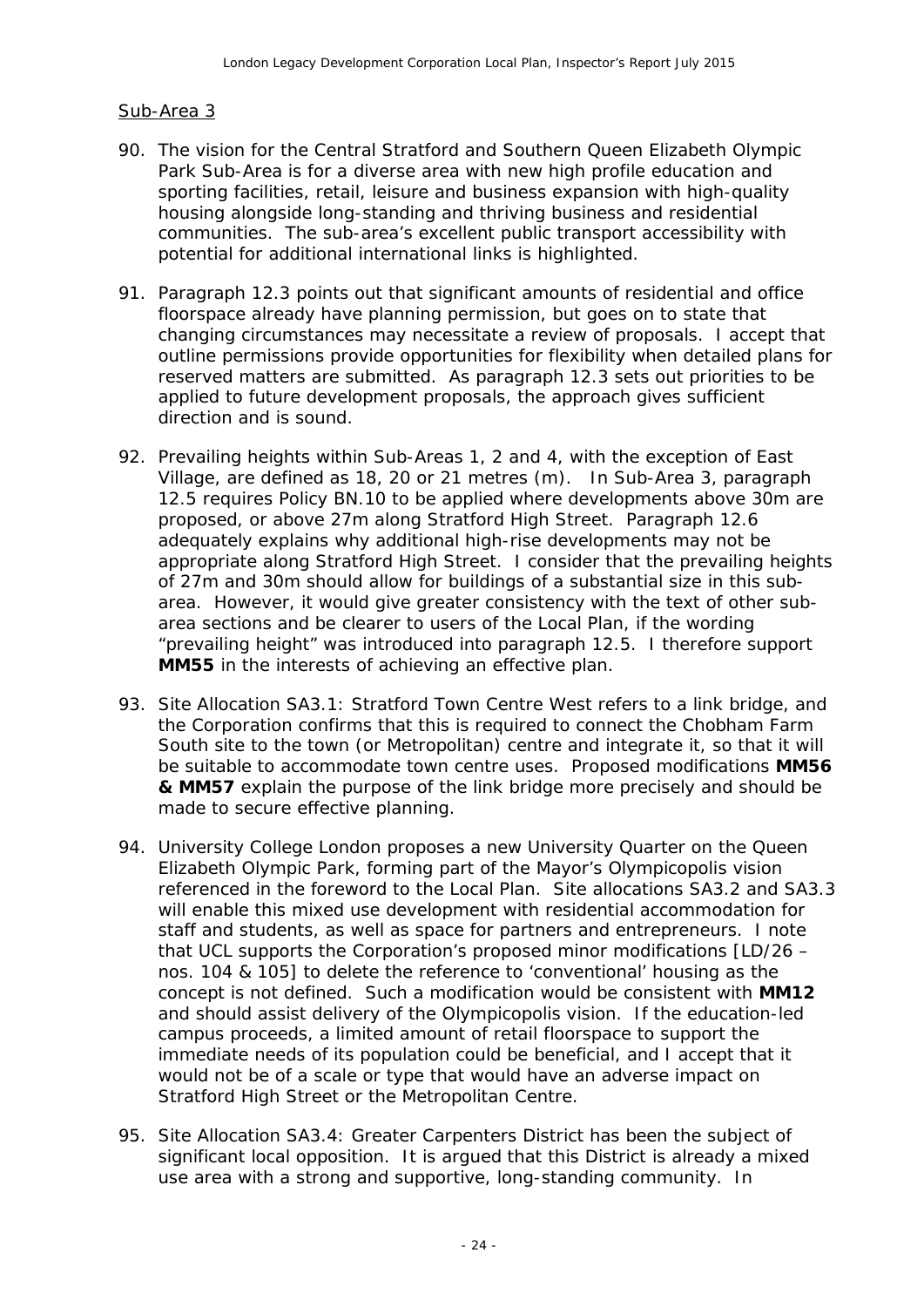accordance with the Vision for Sub-Area 3, this should be maintained and the community enabled to stay together. A large number of residents have already been displaced and homes left empty, and there are doubts as to whether the promise for them to return to the area will materialise. Extensive redevelopment of the area is not supported, and it is contended that the costs and benefits of refurbishment of the existing 1960s housing estate have not been properly assessed.

- 96. Newham Core Strategy adopted in 2012 [BPP/02] includes Policy S06 which seeks extensive redevelopment in Carpenters District to create a more mixed use area. The Inspector examining this Core Strategy in 2011 described Carpenters District as very close to a range of services in Stratford town centre at a key public transport hub, with connectivity virtually unrivalled outside Central London. He also observed that *"The site presents a classic planning dilemma of how to maximise exciting opportunities while protecting the important interests of the existing community*." I consider that it would be inappropriate for the Corporation's Local Plan to ignore the area's potential to accommodate some additional homes and jobs, but change must be handled in a sensitive, transparent and co-operative way.
- 97. The LB of Newham states that it has looked at the costs of refurbishment and housing improvement to achieve modern standards over a number of years [M/18], and it has rehoused a significant percentage of the occupiers of the tower blocks within the E15 postcode area. However, there remain questions as to whether the assessments of refurbishment schemes are sufficiently upto-date, and whether the most reasonable option for this area in the future has been defined. I attach weight to Policy S06 of Newham Core Strategy which supports the retention of existing low rise family housing where it would not conflict with wider regeneration aspirations. Bearing in mind that Policy SP2 of the Legacy Corporation's Local Plan seeks to maximise housing provision, particularly family housing, and safeguard existing residential units and land, I consider that Site Allocation SA3.4 is unsound. **MM58** would add a new bullet 11 to align SA3.4 with Policy SP2 and Newham Core Strategy, and should be made to overcome the deficiency.
- 98. Carpenters Community Plan was produced by Carpenters estate residents, local businesses and stakeholders in 2013. There is clearly considerable local interest in neighbourhood planning of which the NPPF is highly supportive (paragraphs 155 and 183-5), and a Neighbourhood Forum has been set up. Given the potentially serious impact which redevelopment of this site could have on people's lives and businesses, Site Allocation SA3.4 should confirm that early community consultation will be undertaken on development proposals or regeneration schemes, and encouragement given to preparation of a Neighbourhood Plan consistent with national policy. The proposed new bullets 12 and 13 in **MM58** would secure these outcomes and make SA3.4 sound.
- 99. It was suggested that the reference to education provision in Site Allocation SA3.6 Rick Roberts Way should be removed since recent events favoured school provision at the Stadium site. Necessary remediation of this former gas works site could only be funded, it was argued, if residential development were permitted. More flexibility on the height of new development was sought. Bullets 2 and 3 of Policy SA3.6 set out what would be expected if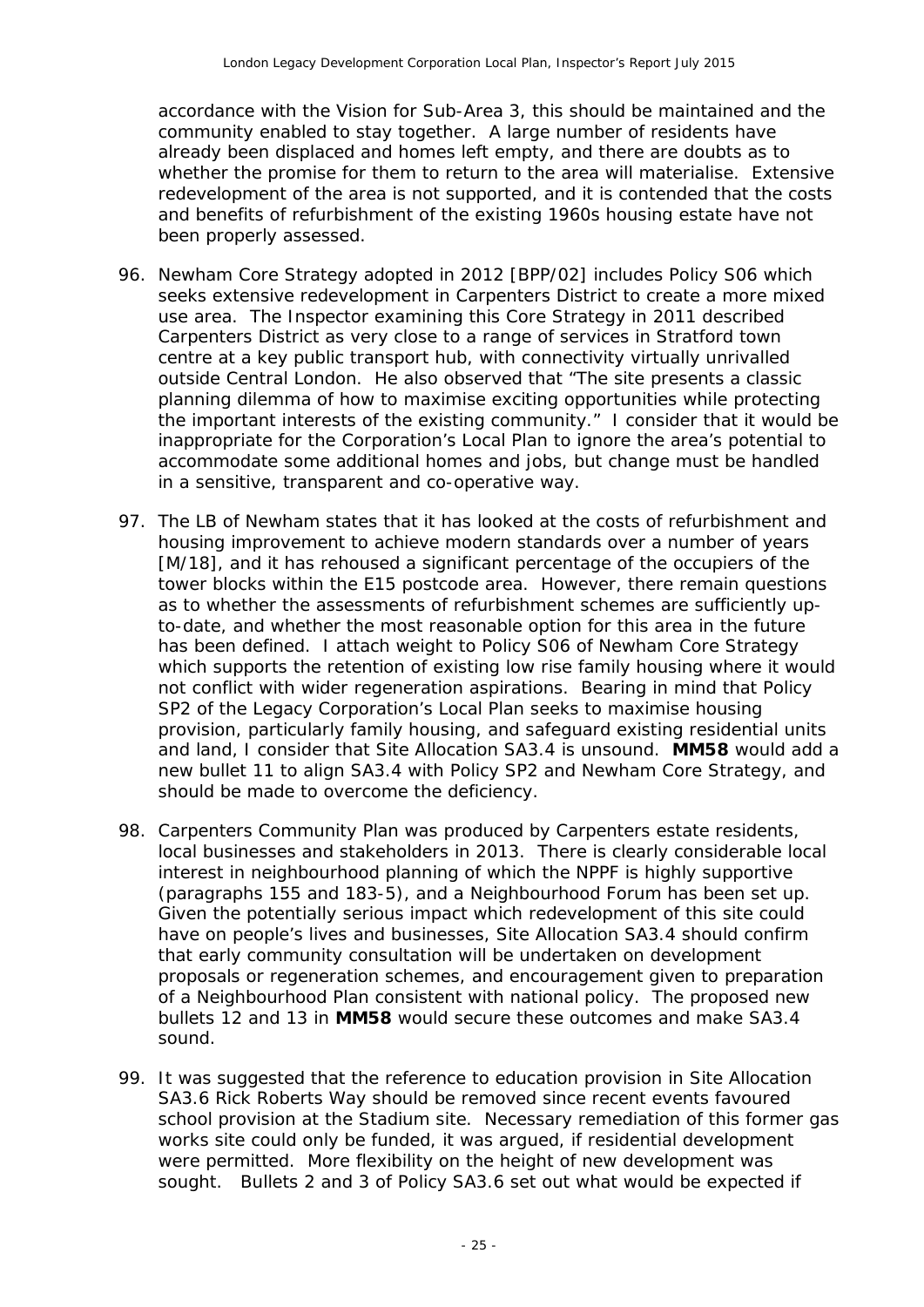school provision were delivered more suitably in another location. The site is expected to be delivered from 2020 onwards enabling the need for school provision to be reviewed at that time. Any proposals for new tall buildings would need to be assessed against the criteria in Policy BN10, having regard for the site's character and context. Concerning the potential viability of mixed use development, I note that planning permission has already been granted for residential, retail and school uses on the site. I see no need to amend this site allocation.

100.With the modifications outlined above, I conclude that the policies and site allocations for Sub-Area 3 are sound.

#### Sub-Area 4

- 101.This sub-area covers Bromley-by-Bow, Pudding Mill, Sugar House Lane and Mill Meads, and is bounded to the west by the A12. Occupied currently by a combination of vacant land and buildings, businesses and recently constructed commercial and residential development, the vision for 2031 is for a distinct series of new urban communities, well connected to their surroundings. A new district centre at Bromley-by-Bow and new DLR station at Pudding Mill should help shape the area, along with the heritage assets at Sugar House Lane and Three Mills.
- 102.As already mentioned, Thames Water sought to have Abbey Mills Pumping Station removed from the area of Local Open Space at Mills Mead. Paragraph 13.1 of the Local Plan rightly states that the pumping station site is an operational complex, is not publicly accessible and does not provide any public open space amenity function. The Corporation proposed a minor modification to this paragraph [no. 111 in LD/26] which would reinforce the fact that the pumping station does not function as public open space. It would also clarify that land at Mills Mead, however, has the potential to be included in the Lea River Park. Whilst this point of clarification may not go to soundness, it would improve understanding of the Local Plan.
- 103.Concern was raised that the potential District Centre at Bromley-by-Bow, as sought by Policy 4.1, might not be realised. However, the Retail and Leisure Requirements Review 2014 [LEB/18] reviewed the proposal and found clear scope for improvement of facilities in the area. The Corporation advised that planning permission granted for the northern part of the site is beginning to provide financial contributions for the items identified in Site Allocation SA4.1, which include a new District Centre. It was argued that the site would be isolated from part of its potential catchment area by the A12. However, Policy 4.2 details a number of improvements to accessibility including a new junction on the A12 and an improved pedestrian underpass adjacent to Bromley-by-Bow station. Proposed modification to Policy 4.2, **MM60**, confirms that the improvements would give access for pedestrians and cyclists to the new District Centre and the Lee Valley Regional Park and beyond. This should be made to facilitate the delivery of new connections to new development in the Sub-Area.
- 104.Site Allocation SA4.1 promotes a new mixed use area at Bromley-by-Bow, including the 'potential' District Centre. The Corporation put forward **MM71** which gives more specific information to secure phasing with planning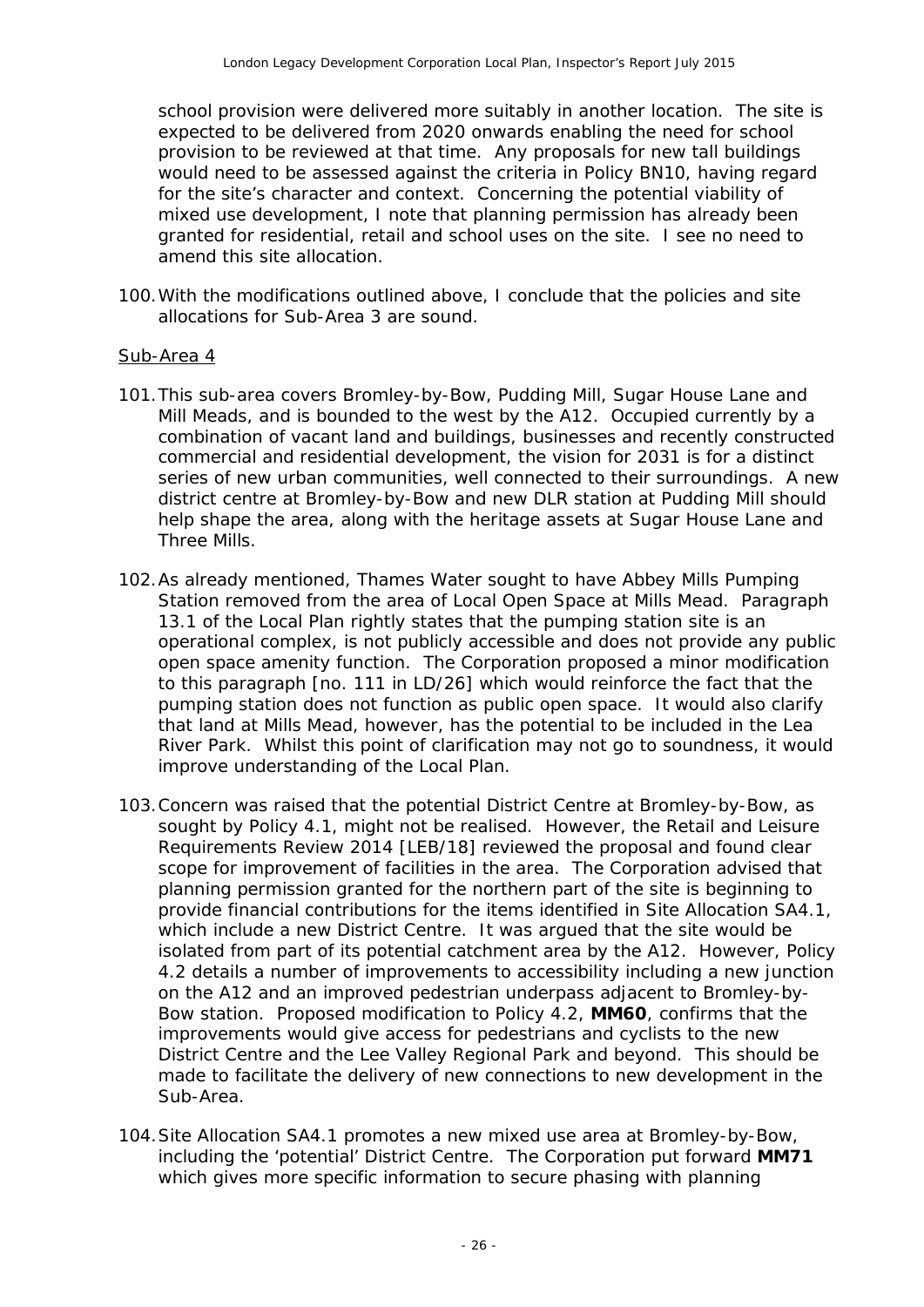conditions as well as s106 obligations, and to achieve the timely delivery of infrastructure and land uses. The wording has been agreed with landowners and the modification should be made to secure delivery of the site.

- 105.Paragraph 13.3 observes that *"the predominant height (of buildings) in the Sub Area is very low"*. The exception is Stratford High Street, but elsewhere and notably to the south, two and three storey buildings are the norm. The Strategic Allocations will permit taller buildings, for example up to 18m in SA4.1: Bromley-by-Bow. Proposed modification **MM59** would add new information as to prevailing and generally expected heights for the principal sites. I have seen no substantive evidence that these heights are unreasonable and would prevent the emergence of viable development proposals. The site allocations in Sub-Area 4 seek to provide new homes with a significant element of family housing. This housing mix and high quality residential communities are unlikely to be delivered through ubiquitous highrise developments. **MM61, MM62 & MM65** would direct the reader to Policy BN10 which explains the circumstances in which tall buildings will be acceptable. With these modifications, the approach to building heights and tall buildings in Sub-Area 4 is sound.
- 106.Site Allocation SA4.2: Sugar House Lane is for new medium-density, mixed use development. The site allocation does not specify the exact quantity of each use which should come forward. Planning permission was granted in 2012 for 1,200 homes, 34,000 sqm of offices and workshops and other uses, as described in the plan. It is unsurprising that an existing planning permission bears some similarity to the site allocation in my view; the final development should be a cohesive mix of uses consistent with the full range of Local Plan's policies. The northern part of this site is shown in Table 2 of the Local Plan as a locally significant industrial site. This fronts Stratford High Street, and should therefore have good accessibility favouring business use. The Corporation proposed an amendment to the policy box of the site allocation to clarify that business uses should include but not be limited to creative and cultural ones. **MM64**, which also confirms that comprehensive delivery will begin in 2015, should be made to allay fears that SA4.2 is too restrictive, and to assist delivery.
- 107.The Local Plan points out that development in SA4.2 will need to preserve or enhance the character or appearance of the Sugar House Lane and Three Mills Conservation Areas as well as their constituent listed buildings. These heritage assets are closely connected to the waterways. The Corporation proposes **MM63** which would introduce a new development principle to SA4.3 to improve the waterside environment. I support this to secure consistency with national policy and achieve high quality development.
- 108.I have seen no substantive evidence that a higher figure than 1,200 homes should be sought, given the aim to provide significant family housing and a high quality environment, with local open space and the protection of heritage assets. The approach reflects Policy SO7 of Newham's Local Plan [BPP/02] which sought *"medium density, high family"* residential development. The Corporation confirms that each site allocation should deliver residential densities no lower than expected for their PTAL. I consider that Site Allocation SA4.2 offers sufficient flexibility for a range of schemes and uses, with a proportionate contribution towards meeting London's housing needs.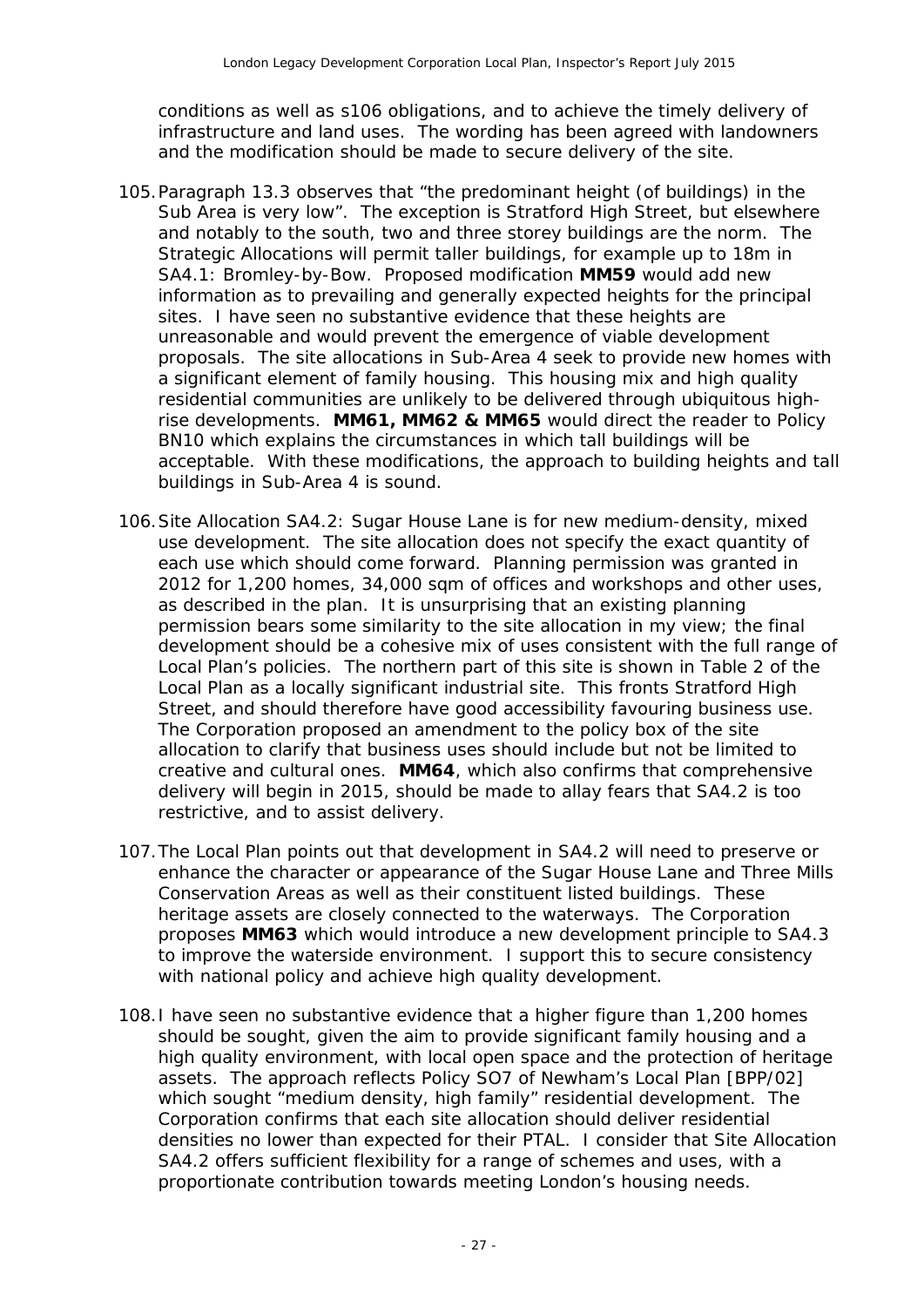- 109.Site Allocation SA4.3 seeks 25% non-residential floorspace across Pudding Mill with predominantly industrial floorspace to the west of Cooks Road and around the Crossrail portal. The site has a history of use for industrial and commercial purposes, and land for new employment uses to locate and grow alongside residential and community uses would be consistent with retaining the best aspects of the area's distinctive character, in my opinion. The policy is consistent with Policy SO9 of Newham's Local Plan [BPP/02], and underpinned by the LLDC Area Employment Land Review [LEB/06]. The Pudding Mill Land Use and Design Framework [LEB/16] sets out a masterplan vision for Pudding Mill which is reflected in SA4.3. Its authors state that they consulted all key stakeholders including landowners, engaged with the LB Newham, and presented draft proposals to the LLDC Quality Review Panel. It puts forward good design principles which should assist but not dictate future development.
- 110.The safeguarded rail site to the west of Pudding Mill should be protected from development in the surrounding area which could prejudice its operations. The NPPF and FALP support such safeguarding. In addition to rail related uses with associated handling and processing facilities, there is an extant permission at Bow Midland West for an asphalt plant and existing activities are not restricted by hours of operation. In this context, it is sensible to concentrate industries which might be detrimental to the amenity of neighbours to the area around the Crossrail portal and to the west of Cooks Road. At the latter, noise from the road system is likely to be high. **MM66**  should be made to reinforce the point that development should not prejudice the operation of the safeguarded rail freight site.
- 111.I am satisfied that the policy with its 25% non-residential aim is reasonable. It should not unduly restrict the amount of housing development that could take place, or render development of the site unviable. It gives some flexibility as to the mix and arrangement of uses. With the modifications above, I conclude that the policies and allocations for Sub-Area 4 are sound.

**Issue 7 – Whether the policies and proposals in the Local Plan are deliverable, having regard for costs and viability, the timely provision of infrastructure and collaboration with other bodies; whether the Local Plan is sufficiently flexible, and whether arrangements to monitor and manage the plan's effectiveness are in place.**

- 112.Section 14 of the Local Plan sets out the development management and other mechanisms which the Corporation will use to secure implementation of its Local Plan policies and site allocations. These include use of a Quality Review Panel to achieve high quality design in new buildings and outdoor space. Although the list of likely professional members does not include historic environment specialists, I would expect architects, landscape architects and urban designers to have relevant expertise and to ensure that appropriate attention would be given to conserving and enhancing local heritage assets.
- 113.The delivery of key infrastructure will be crucial for effective plan implementation. The role of the Infrastructure Delivery Plan (IDP) [LEB/20], to be reviewed annually and updated as necessary, is explained in paragraph 14.6 onwards. Table 9 helpfully provides the link between key infrastructure items in the IDP and policies in the Local Plan. The recently adopted CIL charging schedule [LEB/03] is accompanied by a Draft CIL Infrastructure List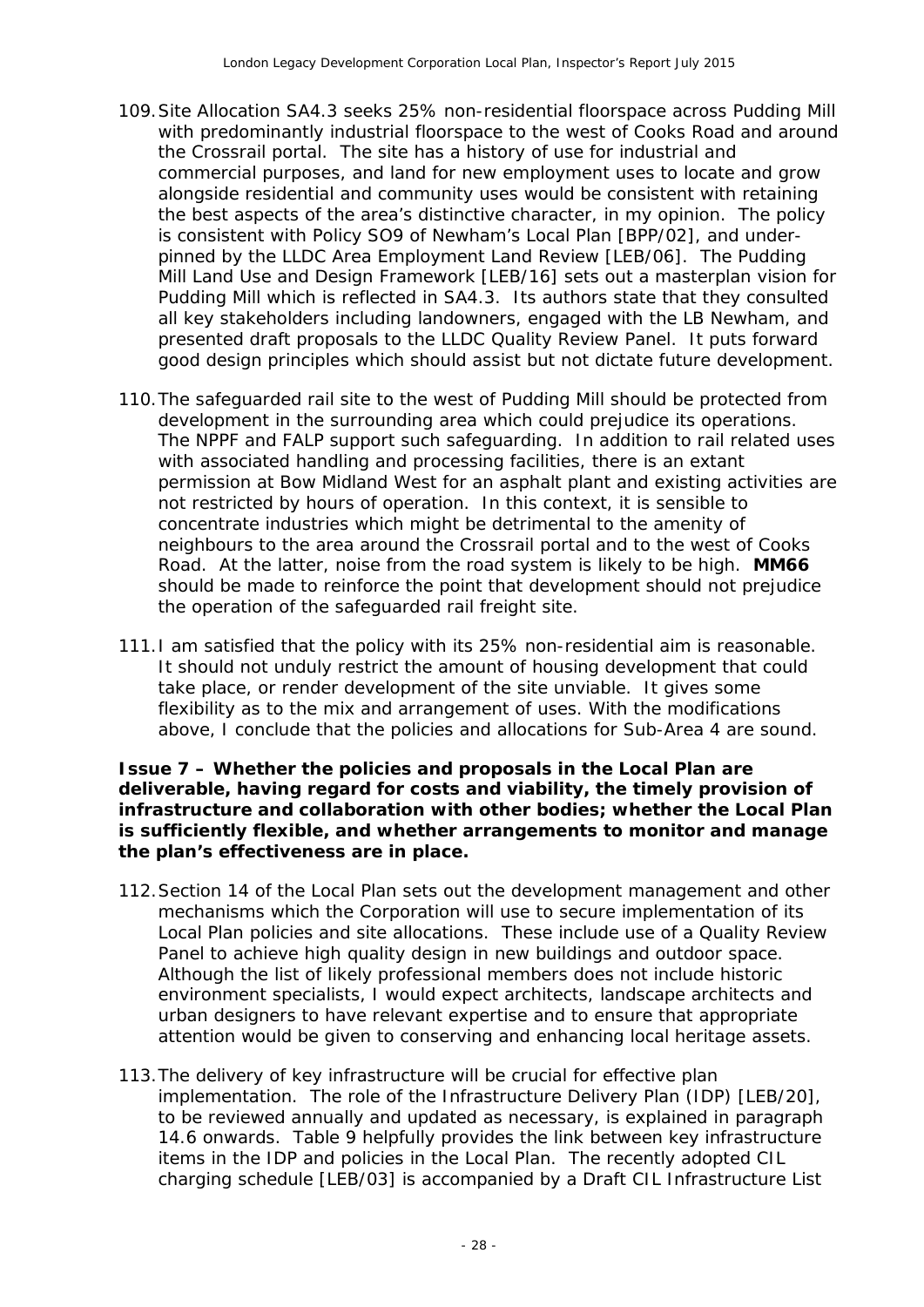[LEB/24] of the items expected to be funded from CIL receipts. The draft Planning Obligations Supplementary Planning Document [LEB/04] sets out the Corporation's proposed approach to securing planning agreements with developers and landowners. Other relevant Supplementary Planning Documents are mentioned in paragraph 14.13 and the use of conditions in making development acceptable is recognised by the Corporation. The approach to delivery is appropriate.

- 114.Monitoring is addressed in paragraph 14.19 of the Local Plan, to which the Corporation proposes a modification. **MM67** should secure two important outcomes and should be made to achieve an effective plan. These are (i) it specifies what would be likely to trigger a review of the Local Plan, and (ii) it links monitoring of the Local Plan to the regular reports by the Growth Boroughs on convergence performance.
- 115.Key Performance Indicators for monitoring (KPIs), which will be reported on annually in the Corporation's Authority Monitoring Report, are identified in Table 10. Appendix A of the Corporation's further representations/ responses to my questions on Matter 8 provides additional, illustrative information on definitions and data sources and expected frequency of reporting on monitoring. Indicators are designed to enable the cumulative effect at areawide level of policy implementation to be measured, and the effect of individual planning applications including specific features such as a scheme's scale and location.
- 116.It was suggested that Table 10 should also include KPIs on air quality, and should say more about energy and waste. It is clear that KPIs 16, 17 and 18, related to policies in section 08 of the Local Plan, will monitor health effects, carbon emissions and water efficiency. Co-operation with the Growth Boroughs on air quality monitoring will be essential, but it is unnecessary to set out more detail on monitoring practice in this plan.
- 117.I appreciate the concern that progress on new development in the Corporation Area needs to be carefully monitored, so that it does not prejudice the health and wellbeing of existing residents and local interests. Progress on convergence is a key consideration and its achievement will be reflected in socio-economic factors and lifestyle features. However, the Corporation will have finite resources and very detailed monitoring, eg. of use of the waterways, development of affordable workspace and gains and losses of every type of affordable dwelling could be too onerous. The Corporation put forward modifications to Table 10 to add references to changes in life expectancy, local jobs and training initiatives, and numbers of school places and health facilities **(MM68, MM69 & MM70)**. These should be made in order to assist the monitoring of progress towards convergence.
- 118.It was alleged that the KPI on carbon emissions should do more than merely monitor planning applications, and should assess actual emissions after construction. What is predicted at the design stage, it was argued, could be substantially different from actual performance of built developments. It seems to me that developments which do not accord with permitted development would have to be examined through development management and enforcement procedures. The Local Plan need not commit to additional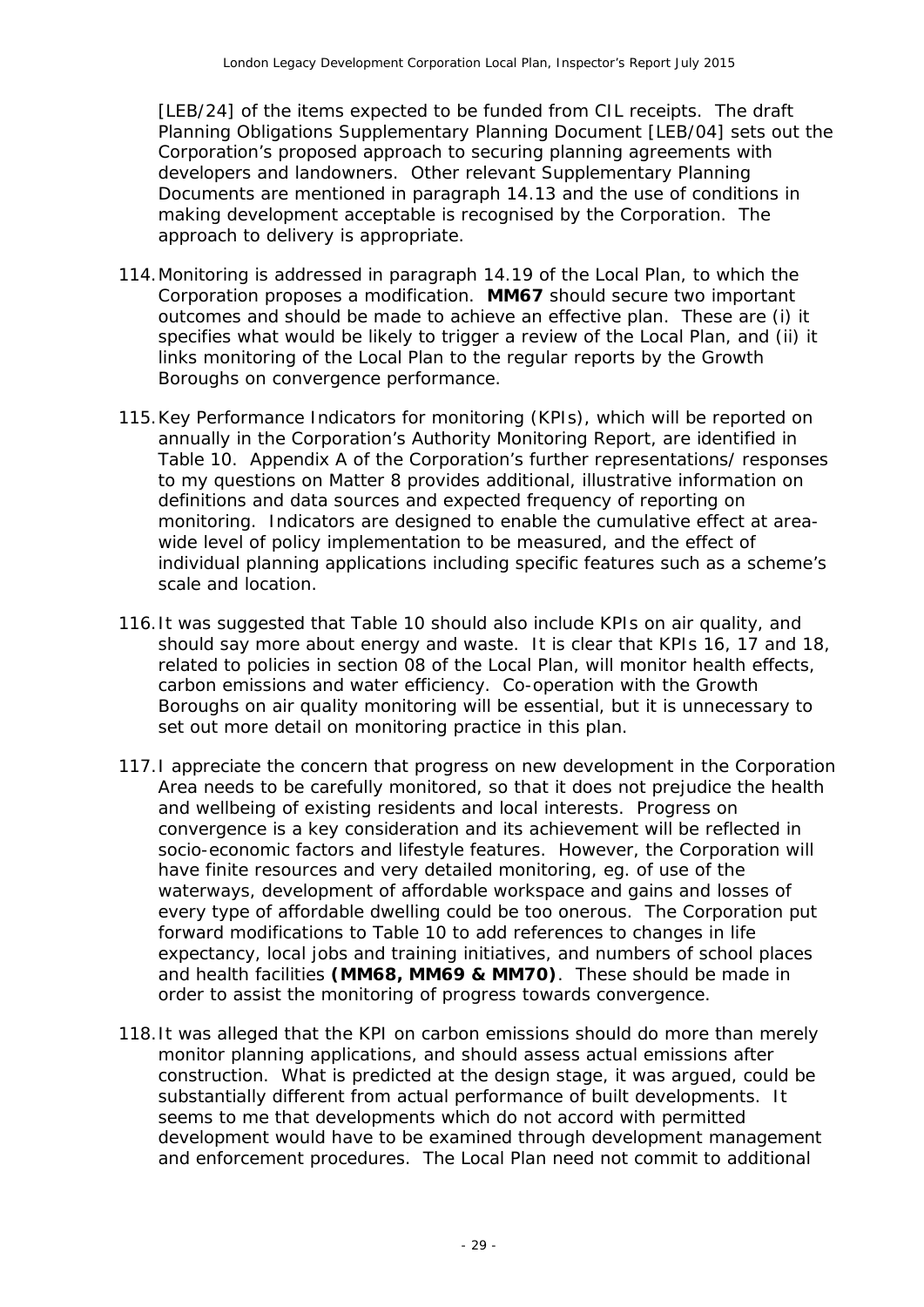monitoring on this matter, nor to more public involvement in the monitoring process.

- 119.The Hackney Wick Area Action Plan [BPP/5] included accommodation schedule/phasing strategy data. Much of the relevant information is identified in the Legacy Corporation Plan's site allocations, plus Table 3 and Appendix 2. However, details of residential and non-residential floor areas are not included in the Local Plan as these can influence land values, potentially leading to increases in land values, and speculative disposals which may not lead to optimum development outcomes.
- 120.Overall, I conclude that the policies and proposals in the Local Plan are deliverable, having regard for costs and viability, the timely provision of infrastructure and collaboration with other bodies. The Local Plan is sufficiently flexible and, with the above modifications, suitable arrangements to monitor and manage the plan's effectiveness are in place.

### **Assessment of Legal Compliance**

- 121.My examination of the compliance of the Plan with the legal requirements is summarised in the table below. The Local Plan Legal Compliance Checklist (April 2013) [LD/24] indicates in summary how legal requirements have been addressed.
- 122.I have had regard for the criticisms made of processes for consultation and engagement with some community groups. Gypsy and travellers' representatives suggested that, whilst their members in Hackney had been consulted adequately, those in the other LBs had received less attention. It was also alleged that occupiers of difficult to access housing estates and residents far from community centres might not have been informed of the Local Plan preparation. However, the Corporation states that it wrote to all residents, businesses and organisations at the start of the consultation process informing them of the plan-making process inviting them to get involved [Consultation Report LD/17, Page 8]. It followed up with a range of consultation and engagement procedures, including public meetings with residents' associations and community groups, focus groups and workshops.
- 123.I appreciate that the plan-making processes can appear complex and daunting to those unfamiliar with town planning, but consider that the Corporation has endeavoured to hear and engage with all local people. Some 1,125 representations from 145 parties and persons were made to the publication version Local Plan, and a significant number of people including gypsy and traveller representatives attended the examination hearings to speak on a wide range of views. I am satisfied that consultation on the Local Plan has been satisfactory and consistent with the Statement of Community Involvement [LD/20].
- 124.On sustainability appraisal (SA), I have had regard for the fact that existing development plans for London and the constituent Boroughs and outstanding planning permissions limit the range of reasonable alternatives for development over much of this area. I have seen negligible evidence that reasonable alternatives for future development of the Development Corporation's area were omitted; nor that achieving better health or protecting biodiversity were given insufficient attention in the SA.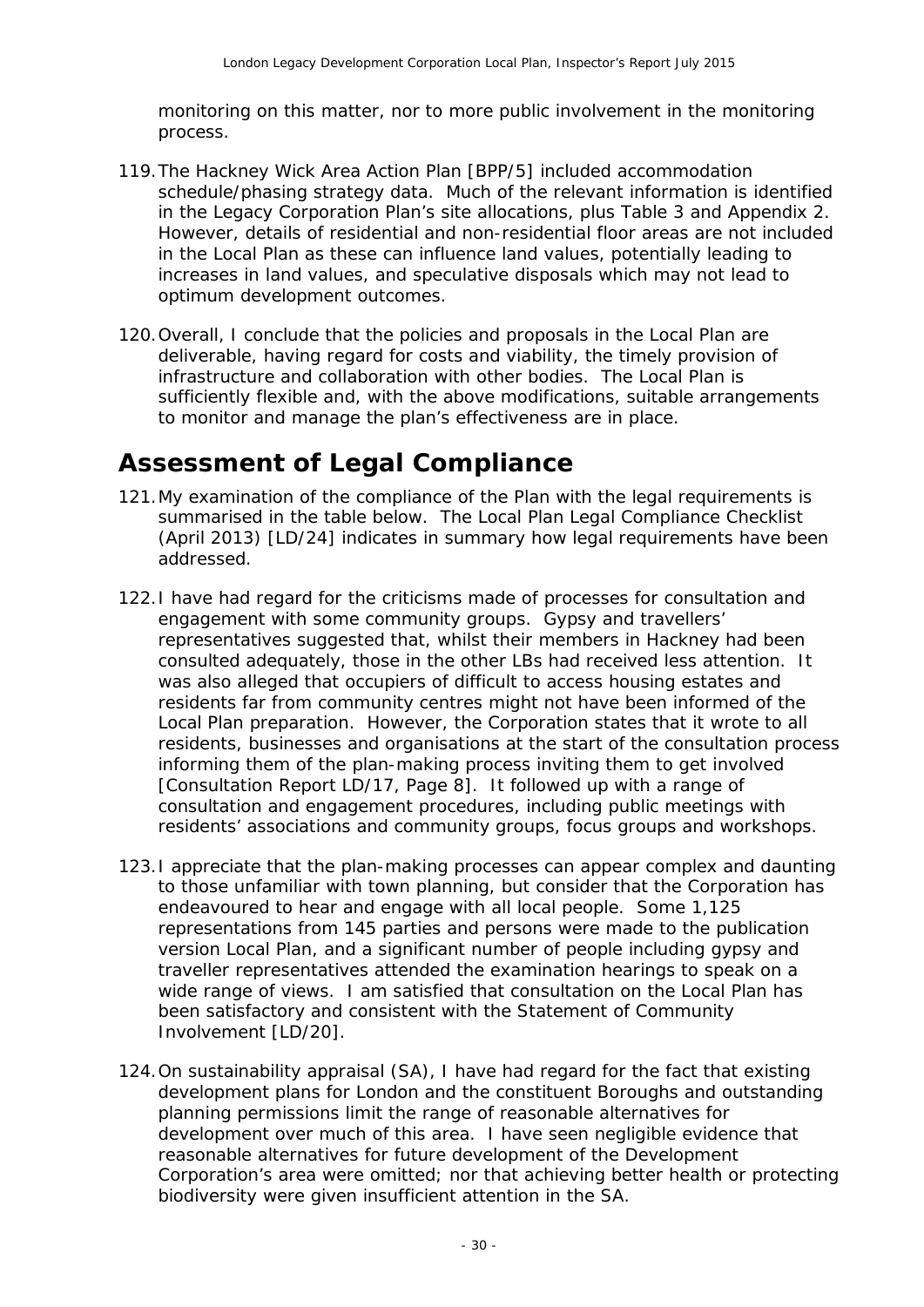125.The Mayor has indicated that he considers the Local Plan to be in general conformity with the London Plan [LD/25]. I conclude that the Local Plan meets all the legal requirements.

| <b>LEGAL REQUIREMENTS</b>                                                     |                                                                                                                                                                                                                                                                                                              |
|-------------------------------------------------------------------------------|--------------------------------------------------------------------------------------------------------------------------------------------------------------------------------------------------------------------------------------------------------------------------------------------------------------|
| Local<br>Development<br>Scheme (LDS)                                          | The Local Plan is identified within the approved LDS<br>(February 2014) which sets out an expected<br>adoption date of May 2015. The Local Plan's content<br>and timing are broadly compliant with the LDS.<br>[LD/21]                                                                                       |
| Statement of Community<br>(SCI)<br>Involvement<br>and<br>relevant regulations | The SCI was adopted in March 2013 [LD/20] and<br>been<br>compliant<br>consultation<br>has<br>with<br>the<br>requirements therein, including the consultation on<br>the post-submission proposed 'main modifications'.                                                                                        |
| Appraisal<br>Sustainability<br>(SA)                                           | SA has been carried out and is adequate [LD/05-<br>$11$ ].                                                                                                                                                                                                                                                   |
| Appropriate<br>Assessment<br>(AA)                                             | The Habitats Regulations AA Screening Report<br>(October 2013) [LD/12] sets out why AA is not<br>necessary, and Natural England agrees with this.                                                                                                                                                            |
| <b>National Policy</b>                                                        | The Local Plan complies with national policy except<br>indicated<br>and<br>modifications<br>where<br>are<br>recommended.                                                                                                                                                                                     |
| Sustainable<br>Community<br>Strategy (SCS)                                    | As the Legacy Corporation Area is not a Borough,<br>there is no single SCS.<br>However, links and<br>relationships with relevant SCSs are maintained<br>through<br>links<br>Boroughs.<br>The<br>Strategic<br>to<br>Regeneration Framework for East London 2009 is<br>relevant and regard has been had to it. |
| Public Sector Equality Duty<br>(PSED)                                         | The Local Plan complies with the Duty as explained<br>in its Equality Impact Assessment [LD/14].                                                                                                                                                                                                             |
| London Plan                                                                   | The Local Plan is in general conformity with the<br>London Plan (FALP) [RP/03]                                                                                                                                                                                                                               |
| 2004 Act (as amended)<br>and 2012 Regulations.                                | The Local Plan complies with the Act and the<br>Regulations.                                                                                                                                                                                                                                                 |

### **Overall Conclusion and Recommendation**

- **126. The Plan has a number of deficiencies in relation to soundness for the reasons set out above which mean that I recommend nonadoption of it as submitted, in accordance with Section 20(7A) of the 2004 Act. These deficiencies have been explored in the main issues set out above.**
- 127.The Legacy Corporation has requested that I recommend main modifications to make the Plan sound and legally compliant and capable of adoption. I conclude that, with the recommended main modifications set out in the Appendix, the London Legacy Development Corporation Local Plan satisfies the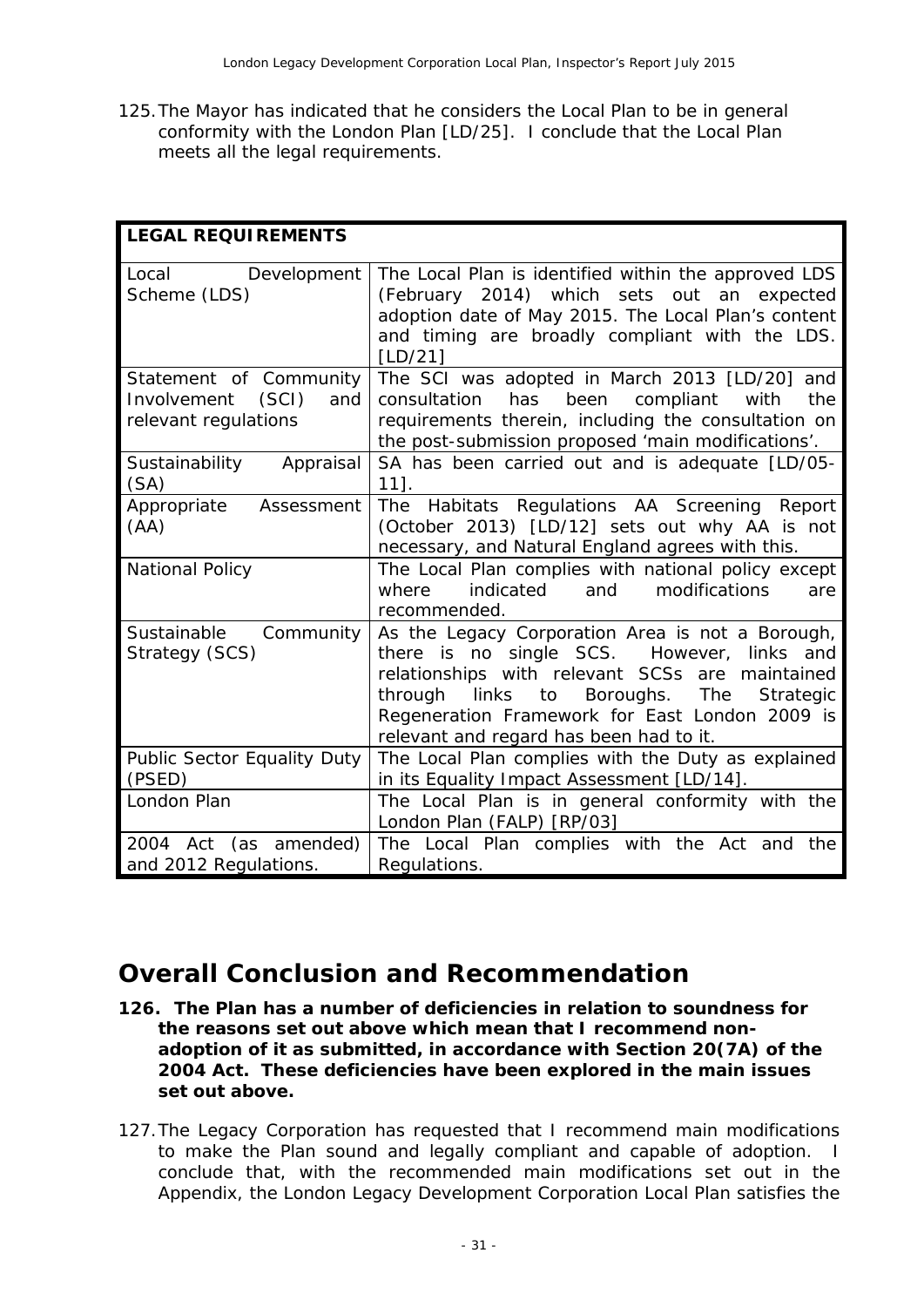requirements of Section 20(5) of the 2004 Act and meets the criteria for soundness in the National Planning Policy Framework.

*Jill Kingaby*

Inspector

**This report is accompanied by the Appendix containing the Main Modifications**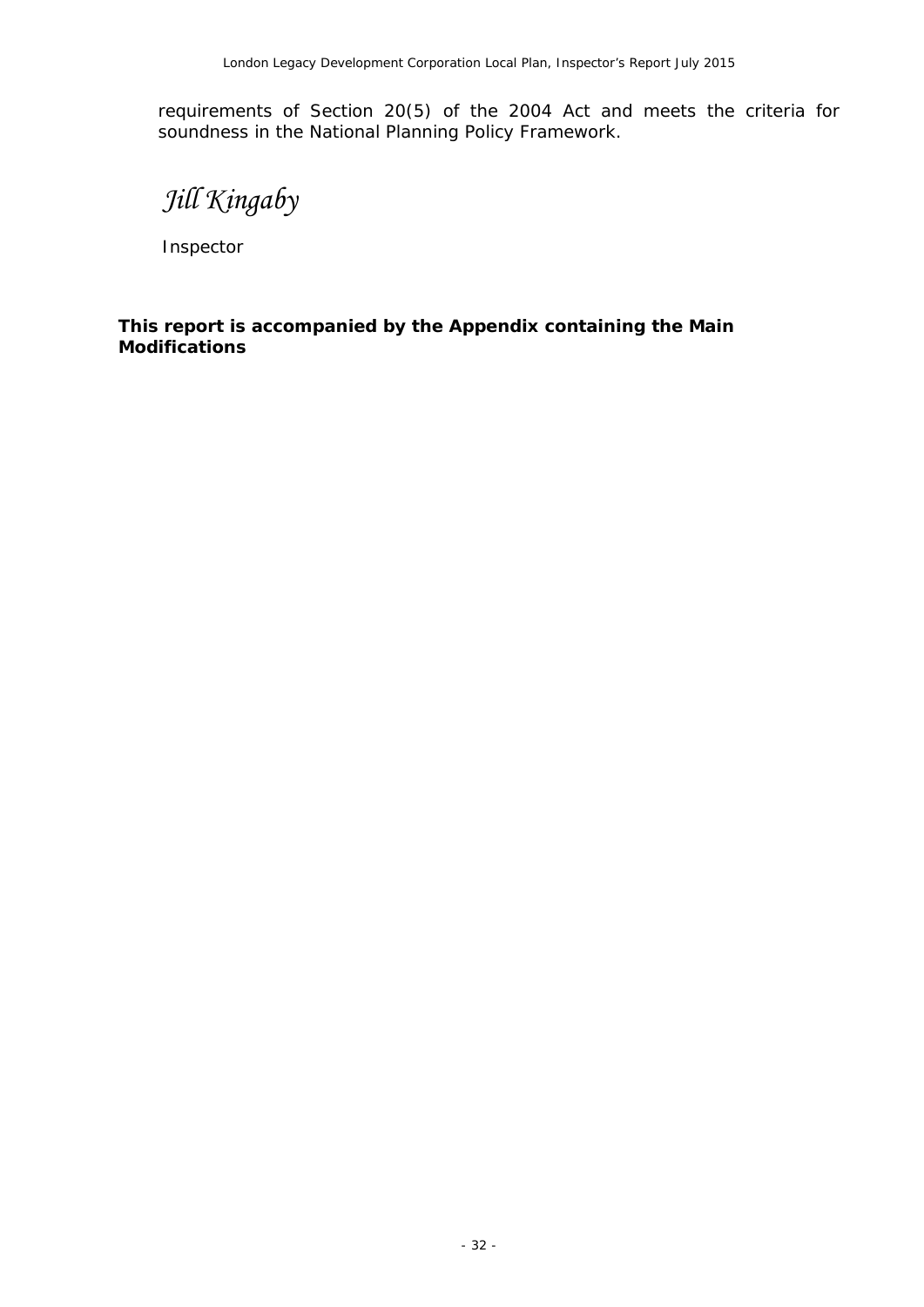## **Appendix – Main Modifications**

London Legacy Development Corporation Local Plan, Inspector's report, June 2015

|                 |          |                             |                                                                                 | <b>TABLE 1: TABLE OF MAIN MODIFICATIONS</b>                                                                                                                                                                                                                                                                   |                                                                                                                                                                                                                                                                                                                                                                                                                                                                                                                                                                                                                                                                                                                                                                                                                                                                                                                                                                                                                                       |
|-----------------|----------|-----------------------------|---------------------------------------------------------------------------------|---------------------------------------------------------------------------------------------------------------------------------------------------------------------------------------------------------------------------------------------------------------------------------------------------------------|---------------------------------------------------------------------------------------------------------------------------------------------------------------------------------------------------------------------------------------------------------------------------------------------------------------------------------------------------------------------------------------------------------------------------------------------------------------------------------------------------------------------------------------------------------------------------------------------------------------------------------------------------------------------------------------------------------------------------------------------------------------------------------------------------------------------------------------------------------------------------------------------------------------------------------------------------------------------------------------------------------------------------------------|
| No.             | Pag<br>е | <b>Para/tab</b><br>le etc   | <b>Tracked change</b>                                                           |                                                                                                                                                                                                                                                                                                               |                                                                                                                                                                                                                                                                                                                                                                                                                                                                                                                                                                                                                                                                                                                                                                                                                                                                                                                                                                                                                                       |
| MM <sub>1</sub> |          | Policies<br>Map             | See LD/32 map.                                                                  |                                                                                                                                                                                                                                                                                                               | Safeguarded Rail Sites to be included.                                                                                                                                                                                                                                                                                                                                                                                                                                                                                                                                                                                                                                                                                                                                                                                                                                                                                                                                                                                                |
| MM <sub>2</sub> | 13       | Objective<br>3              |                                                                                 | the historic environment                                                                                                                                                                                                                                                                                      | Create a high-quality built and natural environment that<br>integrates new development with waterways, green space and                                                                                                                                                                                                                                                                                                                                                                                                                                                                                                                                                                                                                                                                                                                                                                                                                                                                                                                |
| MM <sub>3</sub> | 23       | Policy<br>B.1(1)            |                                                                                 |                                                                                                                                                                                                                                                                                                               | Office uses should be located within the centres<br>and Requiring an impacts assessment required where B1a<br>office accommodation over 2,500 sqm is proposed outside<br>Stratford town centre Metropolitan Centre boundary                                                                                                                                                                                                                                                                                                                                                                                                                                                                                                                                                                                                                                                                                                                                                                                                           |
| MM4             | 27       | Table 2                     | <b>REFE</b><br><b>RENC</b><br>Е<br><b>B.1a2</b><br><b>B.1a3</b><br><b>B.1b8</b> | <b>EMPLOYM</b><br><b>ENT</b><br><b>CLUSTERS</b><br>Fish Island<br>South inclu<br>ding Bow<br>Midland<br><b>West Rail</b><br><b>Site</b><br>Strategic<br>Industrial<br>Location<br>(Preferred<br>Industrial<br>Location<br><b>Bow Goods</b><br>Yard<br>East and<br>West<br><b>Rick</b><br>Roberts<br>Way North | <b>CLUSTER FUNCTION</b><br>A range of significant B2 and B8 Use<br>Classes of industrial, warehousing,<br>transport, waste management and<br>distribution $a - A$ safeguarded rail<br>head and associated bulk freight<br>distribution use. Uses should make<br>effective use of the railhead, including<br>potential for aggregate<br>distribution and for concrete batching.<br>the manufacture of coated materials,<br>other concrete products and<br>handling, processing and distribution<br>of or aggregate material. Only small-<br>scale supporting ancillary uses will be<br>supported.<br>A safeguarded rail head and<br>associated bulk freight distribution<br>use. B2, B8 and waste management<br>uses are appropriate. Only<br>development supporting the rail-<br>related (and at Bow West aggregates<br>distribution uses) and small-scale<br>ancillary uses will be supported.<br>A cluster of existing high-quality<br>industrial design and manufacturing<br>uses of B2 and B8 Use Classes in<br>modern buildings. |
| MM <sub>5</sub> | 31       | Table 3<br>(footnote<br>13) |                                                                                 |                                                                                                                                                                                                                                                                                                               | (Footnote)13. Focused to the eastern part of Stratford<br>Metropolitan Centre (as extended) within the London Borough<br>of Newham's administrative area for planning purposes.                                                                                                                                                                                                                                                                                                                                                                                                                                                                                                                                                                                                                                                                                                                                                                                                                                                       |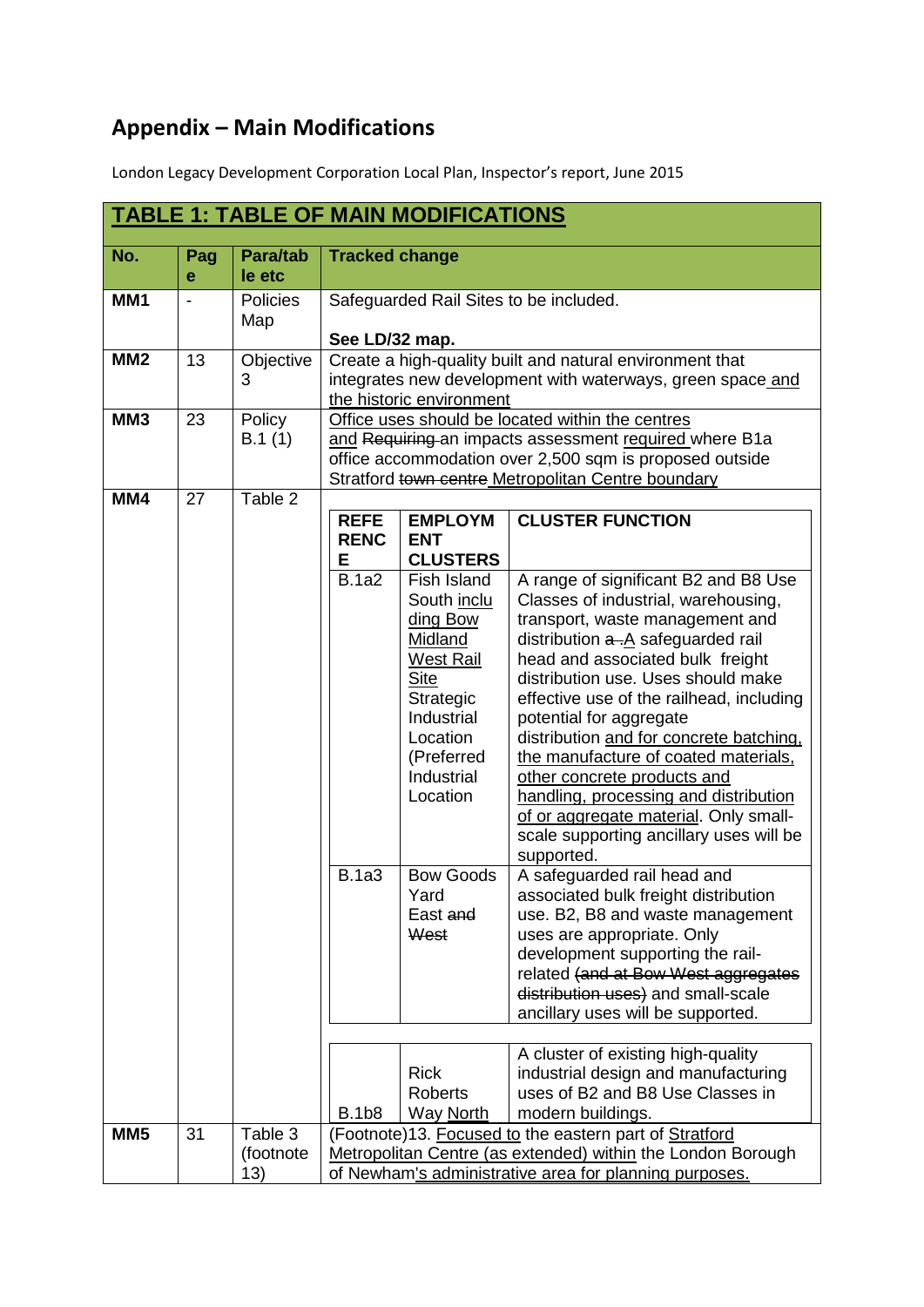|                 |          |                                                       | <b>TABLE 1: TABLE OF MAIN MODIFICATIONS</b>                                                                                                                                                                                                                                                                                                                                                                                                                                                                                                                                                                                                                                                                                                                                                                                                                                                                                                                                                                                                                                                                                                                                                                                                                                                                                                                                                                                                 |
|-----------------|----------|-------------------------------------------------------|---------------------------------------------------------------------------------------------------------------------------------------------------------------------------------------------------------------------------------------------------------------------------------------------------------------------------------------------------------------------------------------------------------------------------------------------------------------------------------------------------------------------------------------------------------------------------------------------------------------------------------------------------------------------------------------------------------------------------------------------------------------------------------------------------------------------------------------------------------------------------------------------------------------------------------------------------------------------------------------------------------------------------------------------------------------------------------------------------------------------------------------------------------------------------------------------------------------------------------------------------------------------------------------------------------------------------------------------------------------------------------------------------------------------------------------------|
| No.             | Pag<br>e | Para/tab<br>le etc                                    | <b>Tracked change</b>                                                                                                                                                                                                                                                                                                                                                                                                                                                                                                                                                                                                                                                                                                                                                                                                                                                                                                                                                                                                                                                                                                                                                                                                                                                                                                                                                                                                                       |
|                 |          |                                                       | The floorspace figure over whole plan period is indicative, and<br>is not considered to be a cap, with a confirmed requirement of<br>14,000 sqm to 2021 and with the requirement from 2021 to<br>2030 subject to review before 2021.                                                                                                                                                                                                                                                                                                                                                                                                                                                                                                                                                                                                                                                                                                                                                                                                                                                                                                                                                                                                                                                                                                                                                                                                        |
| MM <sub>6</sub> | 37       | Policy<br>B.5                                         | Section 106 Agreements will be sought for major development<br>proposals and where necessary, other applications to secure<br>appropriate commitments and targets for employment skills,<br>training and job opportunities for local residents.                                                                                                                                                                                                                                                                                                                                                                                                                                                                                                                                                                                                                                                                                                                                                                                                                                                                                                                                                                                                                                                                                                                                                                                             |
| MM7             | 38       | Paragrap<br>h 4.35<br>(add new<br>paragrap<br>h 4.26) | 4.35 The Legacy Corporation area is host to a range of further<br>and higher education establishments and a distinct graduate<br>and postgraduate sector is emerging within the wider local<br>economy. The enhancement of higher education, research and<br>development activity can contribute towards the aims of the<br>convergence agenda through the creation of job opportunities.<br>access to education, and the impacts of investment and spend<br>within the local economy, so will be pursued. The scale of<br>development proposed within the area presents an opportunity<br>to focus postgraduate study and research activity alongside the<br>existing and planned institutions to complement the developing<br>range of new industry and business activity.<br>(New paragraph) 4.36 New higher education, research and<br>development will provide thousands of direct jobs opportunities<br>for the high-skilled workforce but also lower-skilled jobs within<br>ancillary uses and servicing functions supporting the higher<br>education, research and development activities. Community<br>benefits will include access to facilities and education<br>opportunities, outreach work such as short courses and access<br>for those without traditional qualifications. In combination these<br>will provide a catalyst for further growth within the area enabling<br>other supporting businesses to locate and expand. |
| MM <sub>8</sub> | 41       | Objective<br>2                                        | Delivering approximately more than 24,000                                                                                                                                                                                                                                                                                                                                                                                                                                                                                                                                                                                                                                                                                                                                                                                                                                                                                                                                                                                                                                                                                                                                                                                                                                                                                                                                                                                                   |
| MM9             | 42       | Paragrap<br>h <sub>5.3</sub>                          | Figure 9, the housing trajectory, shows the ability to deliver<br>housing against the housing target over the Plan period. It<br>shows that within the last five years delivery is less certain;<br>however, London Plan targets will be reviewed by 2019/2020.<br>The five per cent buffer will be met for the first five years, but it<br>may not be possible on a rolling five-year basis. The London<br>Plan recognises the difficulty of this approach. Nonetheless, the<br>cumulative housing target is expected to be exceeded, with<br>more than 24,000 homes delivered over the Plan period<br>through the creation of additional capacity and greater delivery<br>on small sites than anticipated. The Legacy Corporation will<br>monitor and keep under review progress in seeking to achieve<br>and where possible exceed the housing target, in particular                                                                                                                                                                                                                                                                                                                                                                                                                                                                                                                                                                     |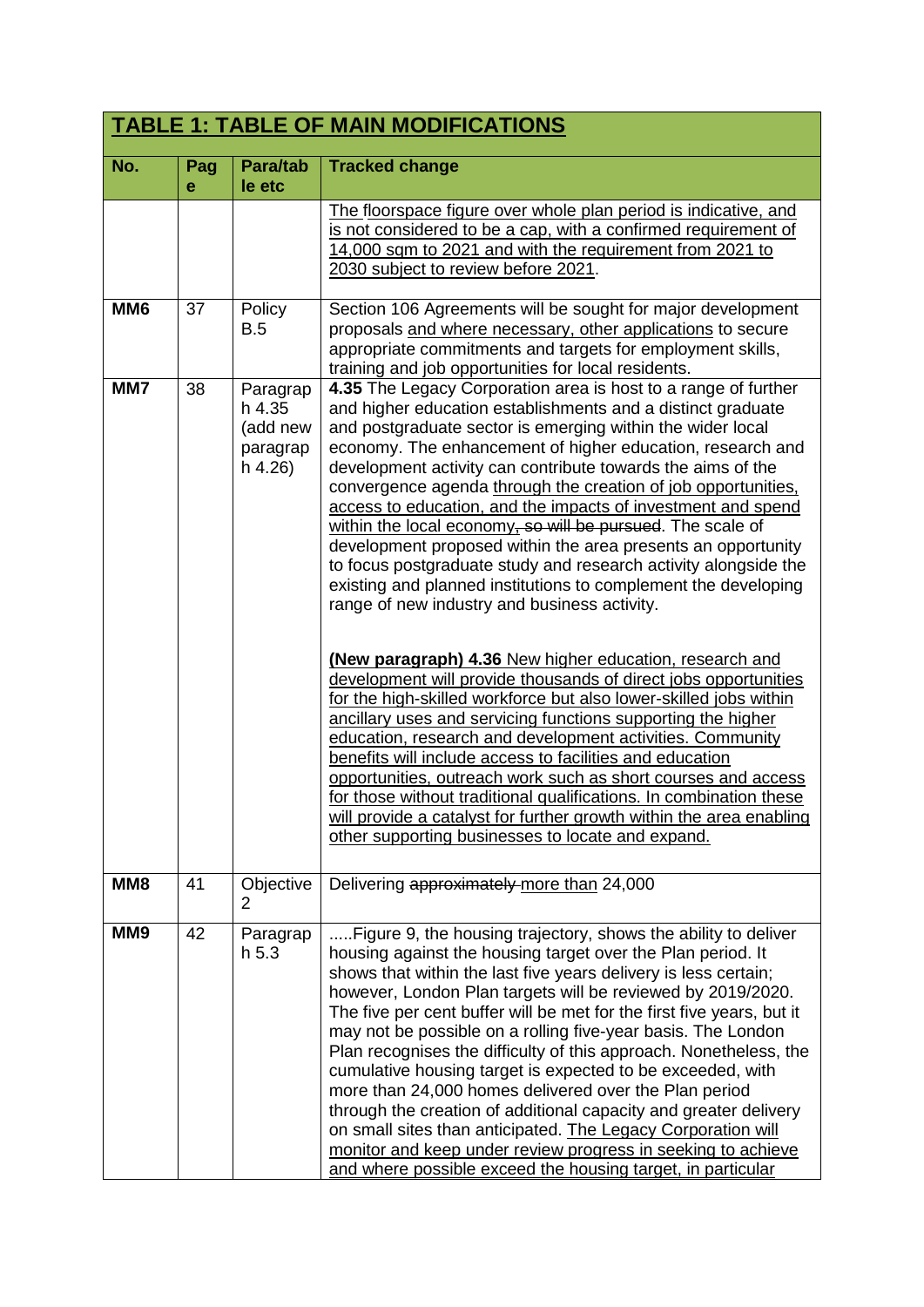|             |          |                           | <b>TABLE 1: TABLE OF MAIN MODIFICATIONS</b>                                                                                                                                                                                                                                                                                                                                                                                                                                                                                                                                                                                                                                                                                                                                                                                                                                  |
|-------------|----------|---------------------------|------------------------------------------------------------------------------------------------------------------------------------------------------------------------------------------------------------------------------------------------------------------------------------------------------------------------------------------------------------------------------------------------------------------------------------------------------------------------------------------------------------------------------------------------------------------------------------------------------------------------------------------------------------------------------------------------------------------------------------------------------------------------------------------------------------------------------------------------------------------------------|
| No.         | Pag<br>е | <b>Para/tab</b><br>le etc | <b>Tracked change</b>                                                                                                                                                                                                                                                                                                                                                                                                                                                                                                                                                                                                                                                                                                                                                                                                                                                        |
|             |          |                           | against potential sources contained within London Plan Policy<br>3.3, introducing measures to enhance delivery, update<br>evidence, investigate capacity requirements or amend targets<br>where required. The quantum and timescale of development<br>are subject to change. The trajectory and the list of key sites<br>available in Appendix 2 will be kept under review within the<br>Authority Monitoring Report (AMR), with delivery rates reflected<br>within the rolling five year target.                                                                                                                                                                                                                                                                                                                                                                            |
| <b>MM10</b> | 45       | Policy<br>H.1(4)          | Meet London Plan and applicable Housing SPG design<br>considerations, subject to Policy BN.4                                                                                                                                                                                                                                                                                                                                                                                                                                                                                                                                                                                                                                                                                                                                                                                 |
| <b>MM11</b> | 46       | Paragrap<br>h.5.12        | The Legacy Corporation is directed by the London Plan on a<br>range of housing policies which will be applied including: design<br>and access, play space, residential amenity, daylight and<br>sunlight, accessibility and space standard safety design<br>principles, many of which are detailed within the Mayor's<br>Housing SPG, including safety design principles Policies BN.4<br>and BN.5 set out how the Baseline Standards within the<br>Mayor's Housing SPG will be applied alongside optional<br>requirements of the Nationally Described Space Standards -<br>Technical Requirements. in relation to space and accessibility<br>standards. The London Plan's density matrix                                                                                                                                                                                    |
| <b>MM12</b> | 56       | Policy<br>H.5             | The Legacy Corporation will seek to provide for the needs of<br>gypsies and travellers generated within its area through working<br>strategically with adjoining neighbouring boroughs and co-<br>operating with gypsy and traveller communities to allocateion of<br>suitable sites.<br>Existing sites will be safeguarded and new sites for the needs<br>of gypsies and travellers will be acceptable where:<br>1. Location is suitable for conventional residential<br>development;<br>2. Access can be gained to amenities, social and community<br>facilities,<br>3. Residential amenity for both existing and potential<br>residents is not adversely affected, including potential for<br>noise, light, smells and over-looking; and<br>4. No other planning policy constraints identified within this<br>Local Plan with reference to local amenity and environment. |
| <b>MM13</b> | 56       | Paragrap<br>h 5.25        | This site is only expected to be able to meet the lower end<br>of the first five-year pitch target of up to approximately nine<br>pitches. It is not yet known how anticipated that the identified<br>needs over the whole of the Plan period can will be met. In<br>order to do so t <sub>The Legacy</sub> Corporation will work-continue<br>to cooperate with neighbouring authorities under the duty to<br>cooperate and to explore potential to meet need associated<br>with its area at a strategic level. The Legacy Corporation will                                                                                                                                                                                                                                                                                                                                  |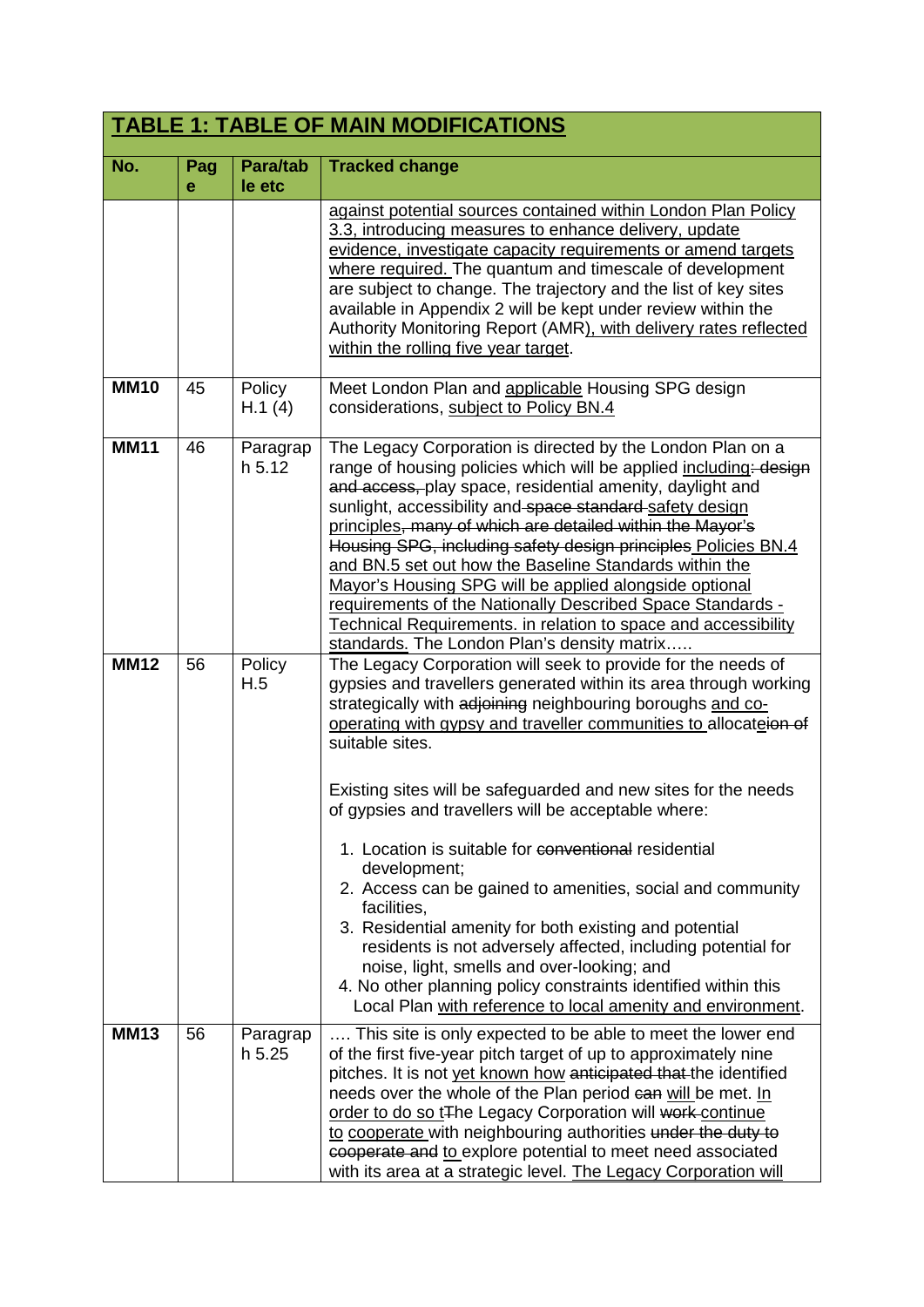|             | <b>TABLE 1: TABLE OF MAIN MODIFICATIONS</b> |                               |                                                                                                                                                                                                                                                                                                                                                                                                                                                                                                                                                                                                                                                                                                                                                                                                                                                                                                                                                                                                                                                                                                                 |  |
|-------------|---------------------------------------------|-------------------------------|-----------------------------------------------------------------------------------------------------------------------------------------------------------------------------------------------------------------------------------------------------------------------------------------------------------------------------------------------------------------------------------------------------------------------------------------------------------------------------------------------------------------------------------------------------------------------------------------------------------------------------------------------------------------------------------------------------------------------------------------------------------------------------------------------------------------------------------------------------------------------------------------------------------------------------------------------------------------------------------------------------------------------------------------------------------------------------------------------------------------|--|
| No.         | Pag<br>е                                    | Para/tab<br>le etc            | <b>Tracked change</b>                                                                                                                                                                                                                                                                                                                                                                                                                                                                                                                                                                                                                                                                                                                                                                                                                                                                                                                                                                                                                                                                                           |  |
|             |                                             |                               | therefore identify and update on an annual basis the availability<br>of sites to meet the first five years' supply of sites against the<br>pitch target; identify specific sites or broad locations of sites to<br>meet supply for years 6 to 10, and thereafter; and monitor<br>performance against these targets and review Local Plan Policy<br>H.5 if these aims are not being met by 2018/19.                                                                                                                                                                                                                                                                                                                                                                                                                                                                                                                                                                                                                                                                                                              |  |
| <b>MM14</b> | 57                                          | Paragrap<br>h 5.26            | Where any additional sites can be identified for potential gypsy<br>and traveller use within the area, suitability will be assessed on<br>the same grounds as conventional housing in general, including<br>deliverability and developability tests. The policy criteria shall<br>be used to assess proposals for potential sites within the plan-<br>making and development management processes where<br>potential arises. The Legacy Corporation will monitor any unmet<br>need through the monitoring and review process which will<br>include updating evidence, investigating capacity requirements<br>or amending targets where required and will cooperate with<br>each of the Growth Boroughs to address wider strategic issues<br>of accommodating need for gypsy and traveller accommodation<br>once they have reached an appropriate point of review for their<br>local plans. Where small sites are proposed, viability will be a<br>strong consideration alongside proximity to existing sites to<br>ensure the cohesion of the gypsy and traveller community will<br>be is considered positively |  |
| <b>MM15</b> | 69                                          | Objective<br>3                | Create a high-quality built and natural environment that<br>integrates new development with waterways, green space and<br>the historic environment                                                                                                                                                                                                                                                                                                                                                                                                                                                                                                                                                                                                                                                                                                                                                                                                                                                                                                                                                              |  |
| <b>MM16</b> | 70                                          | Policy<br>SP.3<br>(Title) (2) | Integrating the built and natural, built and historic environment<br>Bullet 2- Enhances its built, historic and landscape context                                                                                                                                                                                                                                                                                                                                                                                                                                                                                                                                                                                                                                                                                                                                                                                                                                                                                                                                                                               |  |
| <b>MM17</b> | 70                                          | Policy<br>SP <sub>3</sub>     | The Legacy Corporation will create a high-quality built and<br>natural environment that integrates new development with<br>waterways and green space and the historic environment, by<br>ensuring development:<br>1. Gives primary consideration to the creation of 'place'<br>2. Enhances its built, historic and landscape context<br>3. Maintains and promotes local distinctiveness<br>4. Protects biodiversity and provides green infrastructure<br>networks where possible<br>5. Facilitates safe access for all waterside and green<br>environments<br>6. Is at least air quality neutral and minimises impact from<br>noise<br>Supports the delivery of the Sub Area priorities<br>7.<br>Respects the Legacy Corporation's Design Quality<br>8.<br>Policy                                                                                                                                                                                                                                                                                                                                               |  |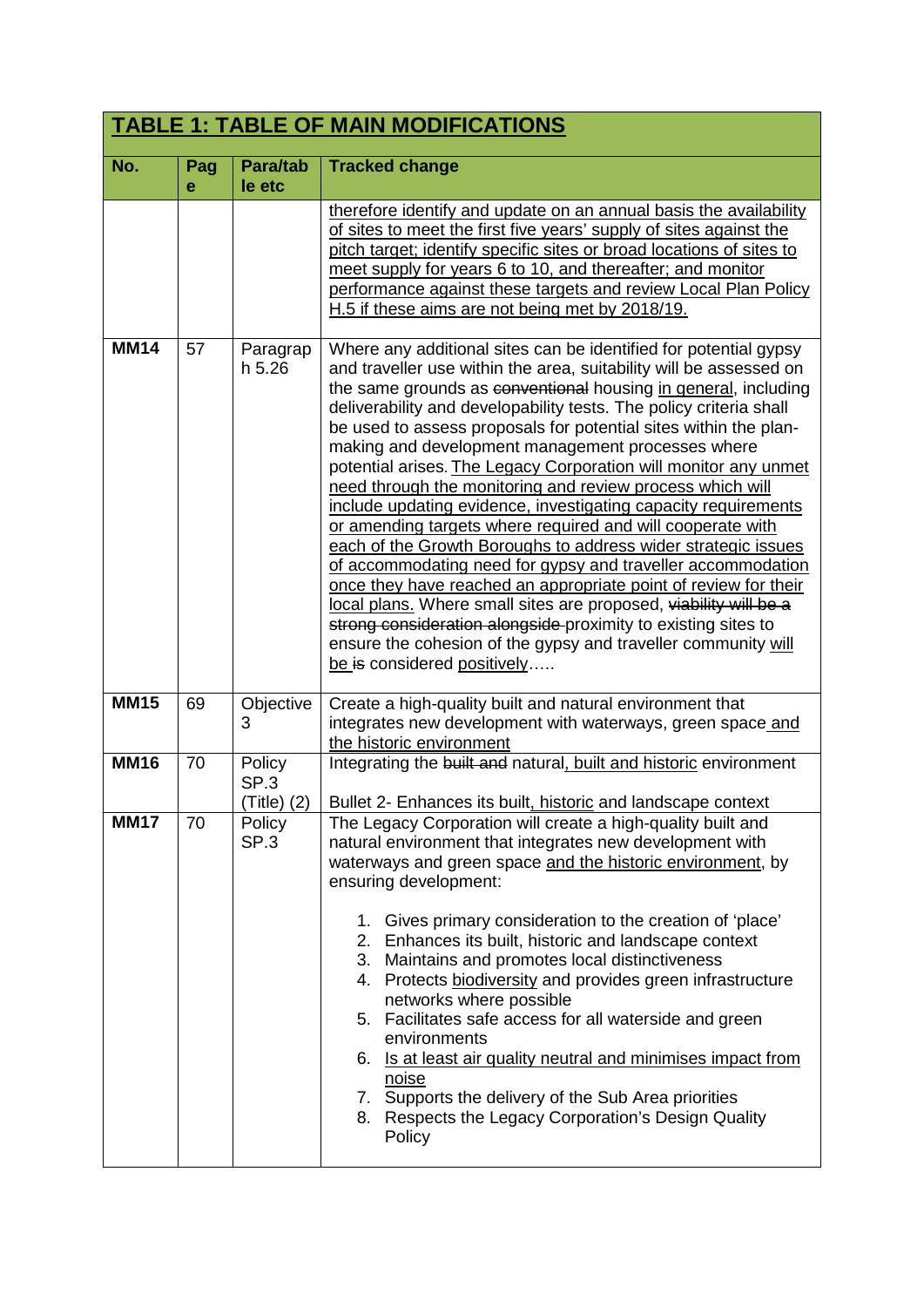|             |          |                           | <b>TABLE 1: TABLE OF MAIN MODIFICATIONS</b>                                                                                                                                                                                                                                                                                                                                                                                                                                                                                                                                                                                                                                                                                                                                                                                                                                                                                                                                                                                                    |
|-------------|----------|---------------------------|------------------------------------------------------------------------------------------------------------------------------------------------------------------------------------------------------------------------------------------------------------------------------------------------------------------------------------------------------------------------------------------------------------------------------------------------------------------------------------------------------------------------------------------------------------------------------------------------------------------------------------------------------------------------------------------------------------------------------------------------------------------------------------------------------------------------------------------------------------------------------------------------------------------------------------------------------------------------------------------------------------------------------------------------|
| No.         | Pag<br>e | Para/tab<br>le etc        | <b>Tracked change</b>                                                                                                                                                                                                                                                                                                                                                                                                                                                                                                                                                                                                                                                                                                                                                                                                                                                                                                                                                                                                                          |
| <b>MM18</b> | 72       | Policy<br>BN.1 (2)<br>(3) | Bullet 2- Urban fabric: respect existing typologies, including<br>those of heritage value, and draw design cues from the form of<br>the area<br>Bullet 3- Architectural and historic context: enhance the<br>architectural and historic setting within which development is<br>proposed. Careful consideration should be given to<br>architectural and historic style, materials                                                                                                                                                                                                                                                                                                                                                                                                                                                                                                                                                                                                                                                               |
| <b>MM19</b> | 74       | Policy<br>BN.2 (4)        | Introduce recreational, visitor and residential moorings and<br>improve existing moorings where suitable.                                                                                                                                                                                                                                                                                                                                                                                                                                                                                                                                                                                                                                                                                                                                                                                                                                                                                                                                      |
| <b>MM20</b> | 78       | Policy<br><b>BN.4</b>     | All residential development will be required as a minimum to<br>meet the Nationally Described Space Standards - Technical<br>Requirements. Proposals will be considered acceptable where<br>residential elements meet the 'Baseline' Quality and Design<br>Standards outlined with Annex 1 of the Mayor of London's<br>Housing Supplementary Planning Guidance (November<br>2012)("Annex 1 Baseline Standards"), including any future<br>revisions or superseding guidance save that the following<br>elements of Annex 1 Baseline Standards shall not apply:<br>1. To any elements of the Annex 1 Baseline Standards<br>that are addressed by the Nationally Described Space<br>Standards - Technical Requirements unless they are<br>equivalent.<br>2. Any elements of the Annex 1 Baseline Standards that<br>are addressed by other policies in this Plan.<br>(Amend numbering for the rest of the policy)                                                                                                                                  |
| <b>MM21</b> | 79       | Policy<br><b>BN.5</b>     | Non-residential pProposals will be considered acceptable<br>where they respond to the needs of all users, and provide an<br>accessible and inclusive environment by incorporating all<br>applicable elements of the Legacy Corporation's Inclusive<br>Design Standards.<br>Residential proposals will be considered acceptable where they<br>respond to the needs of all users, and provide an accessible<br>and inclusive environment by providing 90 % of dwellings in<br>accordance with Optional Requirement M4 (2) Category 2 of<br>Part M of the Building Regulations, and 10% of dwellings in<br>accordance with Regulation 4 (3) 2 (b) of Optional Requirement<br>M4 (3) Category 3 of Part M of the Building Regulations.<br>The relevant elements of the Mayor of London's Housing<br>Supplementary Planning Guidance (November 2012) ("Annex 1<br>Baseline Standards"), will only be applied where they are<br>equivalent to the Optional Requirements in Part M of the<br><b>Building Regulations (as applied by this policy).</b> |
| <b>MM22</b> | 79       | Paragrap<br>h 6.19        | The Legacy Corporation is committed to continuing the<br>significant accessibility and inclusive design work that was<br>undertaken in delivering Queen Elizabeth Olympic Park and its                                                                                                                                                                                                                                                                                                                                                                                                                                                                                                                                                                                                                                                                                                                                                                                                                                                         |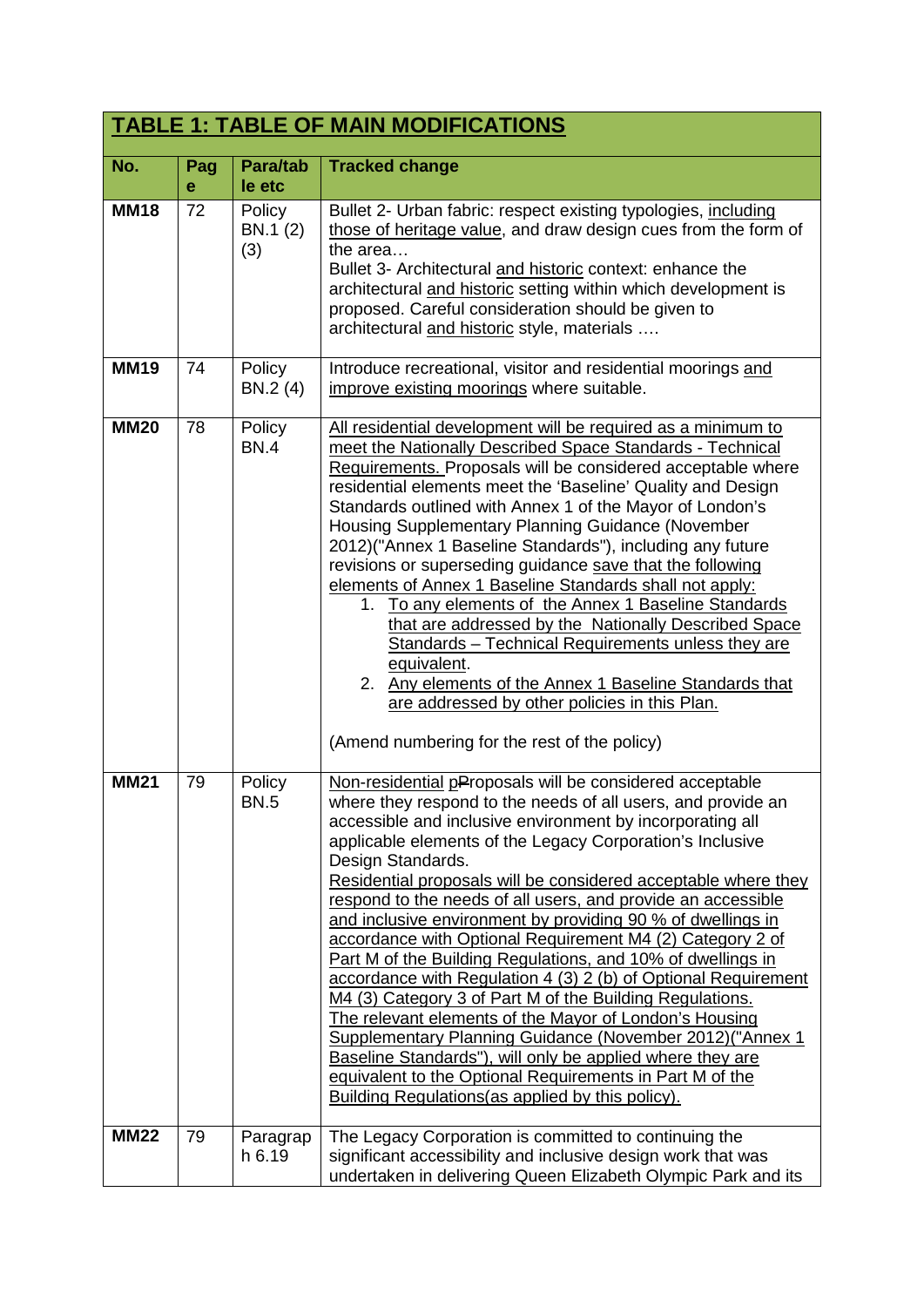| <b>TABLE 1: TABLE OF MAIN MODIFICATIONS</b> |         |                             |                                                                                                                                                                                                                                                                                                                                                                                                                                                                                                                                                                                                                                                                                                                                                                                                                                                                                                                                                                                                                                                                                                                                                                                                                                                                                                                                                                                                                                                                                                                                                                                                                                           |  |
|---------------------------------------------|---------|-----------------------------|-------------------------------------------------------------------------------------------------------------------------------------------------------------------------------------------------------------------------------------------------------------------------------------------------------------------------------------------------------------------------------------------------------------------------------------------------------------------------------------------------------------------------------------------------------------------------------------------------------------------------------------------------------------------------------------------------------------------------------------------------------------------------------------------------------------------------------------------------------------------------------------------------------------------------------------------------------------------------------------------------------------------------------------------------------------------------------------------------------------------------------------------------------------------------------------------------------------------------------------------------------------------------------------------------------------------------------------------------------------------------------------------------------------------------------------------------------------------------------------------------------------------------------------------------------------------------------------------------------------------------------------------|--|
| No.                                         | Pag     | Para/tab                    | <b>Tracked change</b>                                                                                                                                                                                                                                                                                                                                                                                                                                                                                                                                                                                                                                                                                                                                                                                                                                                                                                                                                                                                                                                                                                                                                                                                                                                                                                                                                                                                                                                                                                                                                                                                                     |  |
| <b>MM23</b>                                 | e<br>80 | le etc<br>Paragrap<br>h6.20 | legacy venues. The aim of this is to create wholly inclusive<br>'Lifetime' neighbourhoods that can be enjoyed by everyone,<br>regardless of disability, age, gender, sexual orientation, race or<br>faith. To help achieve this, the Legacy Corporation has<br>developed its own standards that set a recognised benchmark<br>for Inclusive Design. The Greater London Authority has<br>identified these as a model of good practice that should be<br>followed in all developments outside Queen Elizabeth Olympic<br>Park. Applicants must therefore reference these standards<br>within their Design and Access Statements in order to<br>demonstrate how they have been met and incorporated within<br>their proposals. This will help deliver the highest standards of<br>inclusive design and more usable and openly accessible urban<br>environments, both within and outside Queen Elizabeth<br>Olympic Park.<br>In order to promote the creation of inclusive places, developers<br>will be encouraged to engage with the individuals who will use<br>those places when designing their proposals. Applicants for<br>non-residential development must reference the Legacy<br>Corporation's Inclusive Design Standards within their Design<br>and Access Statements in order to demonstrate how they have<br>been met and incorporated within their proposals. Applicants for<br>residential development must reference Category 2 and<br>Category 3 Optional Requirements within their Design and<br>Access statements in order to demonstrate how they have been<br>met and incorporated, and are encouraged to also reference |  |
| <b>MM24</b>                                 | 81      | BN.7 (3)                    | the Legacy Corporation's Inclusive Design Standard. This will<br>help deliver the highest standards of inclusive design and more<br>usable and openly accessible urban environments, both within<br>and outside Queen Elizabeth Olympic Park.<br>Aligning with Lee Valley Regional Park, Lea River Park and                                                                                                                                                                                                                                                                                                                                                                                                                                                                                                                                                                                                                                                                                                                                                                                                                                                                                                                                                                                                                                                                                                                                                                                                                                                                                                                               |  |
|                                             |         |                             | Leaway area                                                                                                                                                                                                                                                                                                                                                                                                                                                                                                                                                                                                                                                                                                                                                                                                                                                                                                                                                                                                                                                                                                                                                                                                                                                                                                                                                                                                                                                                                                                                                                                                                               |  |
| <b>MM25</b>                                 | 89      | Policy<br><b>BN.10</b>      | <b>Policy BN.10: Proposals for tall buildings</b><br>Proposals for tall buildings will be considered acceptable where<br>they:<br>1. Exhibit outstanding architecture and incorporate high-quality<br>materials, finishes and details<br>2. Respect the scale and grain of their context<br>3. Relate well to street widths and make a positive contribution<br>to the streetscape<br>4. Generate an active street frontage<br>5. Provide accessible public space within their curtilage<br>6. Incorporate sufficient communal space<br>7. Contribute to defining public routes and spaces<br>8. Promote legibility<br>9. Create new or enhance existing views, vistas and sightlines<br>10. Preserve or enhance heritage assets and the views to/from                                                                                                                                                                                                                                                                                                                                                                                                                                                                                                                                                                                                                                                                                                                                                                                                                                                                                    |  |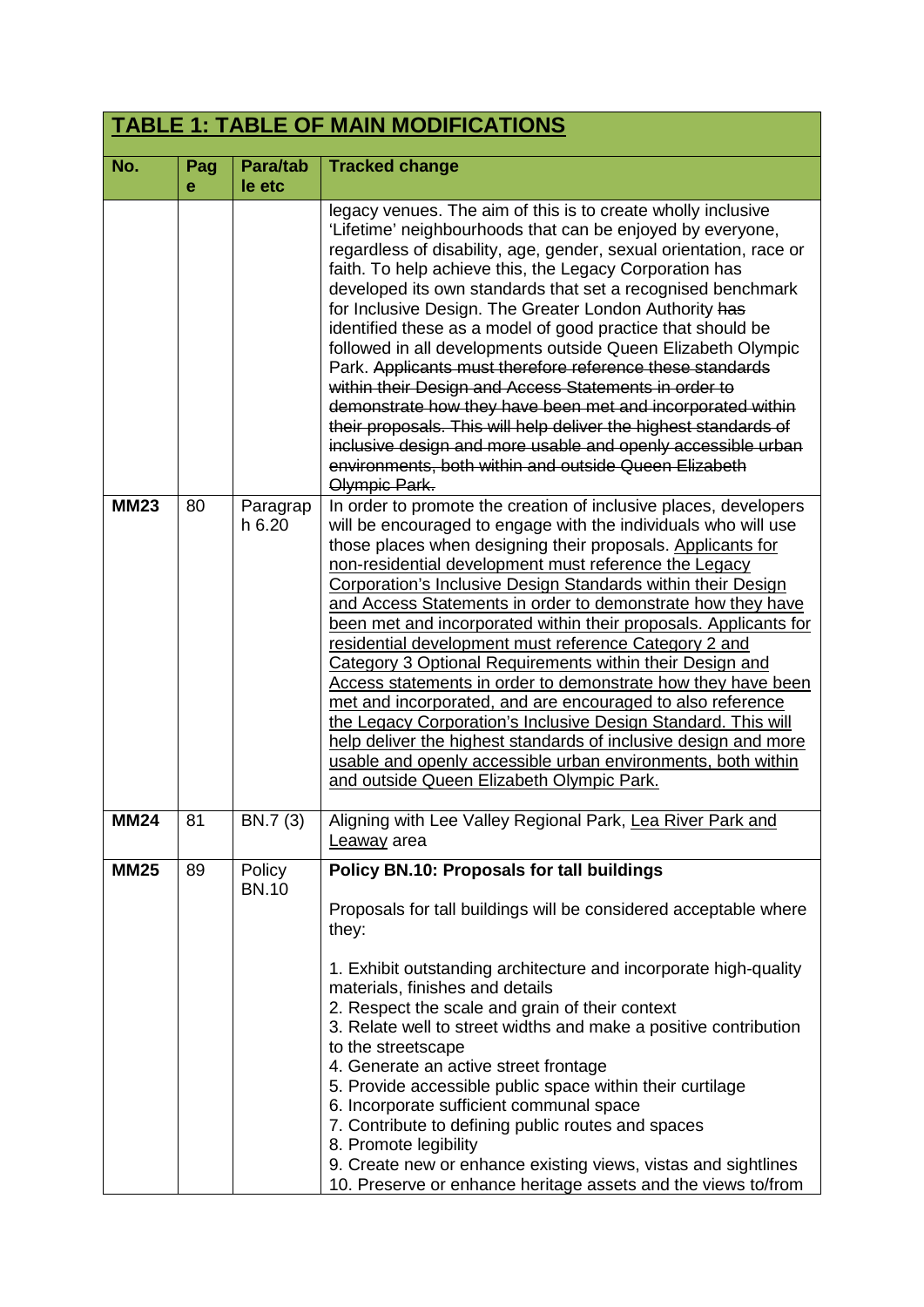|             | <b>TABLE 1: TABLE OF MAIN MODIFICATIONS</b> |                        |                                                                                                                                                                                                                                                                                                                                                                                                                           |  |
|-------------|---------------------------------------------|------------------------|---------------------------------------------------------------------------------------------------------------------------------------------------------------------------------------------------------------------------------------------------------------------------------------------------------------------------------------------------------------------------------------------------------------------------|--|
| No.         | Pag<br>е                                    | Para/tab<br>le etc     | <b>Tracked change</b>                                                                                                                                                                                                                                                                                                                                                                                                     |  |
|             |                                             |                        | these, and contribute positively to the setting of heritage assets,<br>including conservation areas.<br>Proposals for tall buildings that are likely to have a significant                                                                                                                                                                                                                                                |  |
|             |                                             |                        | adverse impact on one or more of the following will<br>be refused considered unacceptable:<br>11. Micro-climatic conditions (specifically down-draughts and<br>lateral winds over public spaces)                                                                                                                                                                                                                          |  |
|             |                                             |                        | 12. Amenity: Impacts to the surrounding area (including open<br>spaces and other buildings and waterways) that relate to:<br>• Overlooking<br>• Daylight<br>• Overshadowing<br>• Light spill/reflection                                                                                                                                                                                                                   |  |
|             |                                             |                        | · Wider amenity<br>13. Existing views of landmarks, parkland, heritage assets,<br>waterways, and views along street corridors (in accordance with<br>the policy on Protecting Key Views).                                                                                                                                                                                                                                 |  |
|             |                                             |                        | Tall buildings should be located within the Centre boundaries<br>outlined within this Local Plan.                                                                                                                                                                                                                                                                                                                         |  |
|             |                                             |                        | In order of hierarchy, these are:                                                                                                                                                                                                                                                                                                                                                                                         |  |
|             |                                             |                        | • Stratford Town Metropolitan Centre (parts within the Legacy<br><b>Corporation Area) Extension</b><br>• Bromley-by-Bow District Centre<br>• Hackney Wick Neighbourhood Centre<br>• Pudding Mill Local Centre<br>• East Village Local Centre<br>Tall buildings are defined by the Legacy Corporation as those<br>that are higher than<br>a Sub Area's prevailing or generally expected height as set out<br>in this plan. |  |
|             |                                             |                        | Proposals for tall buildings outside the Centre boundaries will<br>be assessed against Criteria 1-13 of Policy BN.10.                                                                                                                                                                                                                                                                                                     |  |
|             |                                             |                        | Cross-reference to policies: BN.1; BN.2; BN.4; BN.9; BN.16<br>Sub Area Policies: 1.2; 1.4; 1.6; 3.1; 4.4<br>London Plan policy: 7.7                                                                                                                                                                                                                                                                                       |  |
|             |                                             |                        | <b>Prevailing or generally expected heights for each sub area</b><br>are defined within Policy 1.6 (page x); Table 8 (page x);<br>Policy 3.1 (page x); Paragraph 12.5 (page x); and Table 8a<br><u>(page x).</u>                                                                                                                                                                                                          |  |
| <b>MM26</b> | 94                                          | Policy<br><b>BN.13</b> | Insert fourth bullet: Take account of the impacts from any<br>existing consented hazardous substances installation                                                                                                                                                                                                                                                                                                        |  |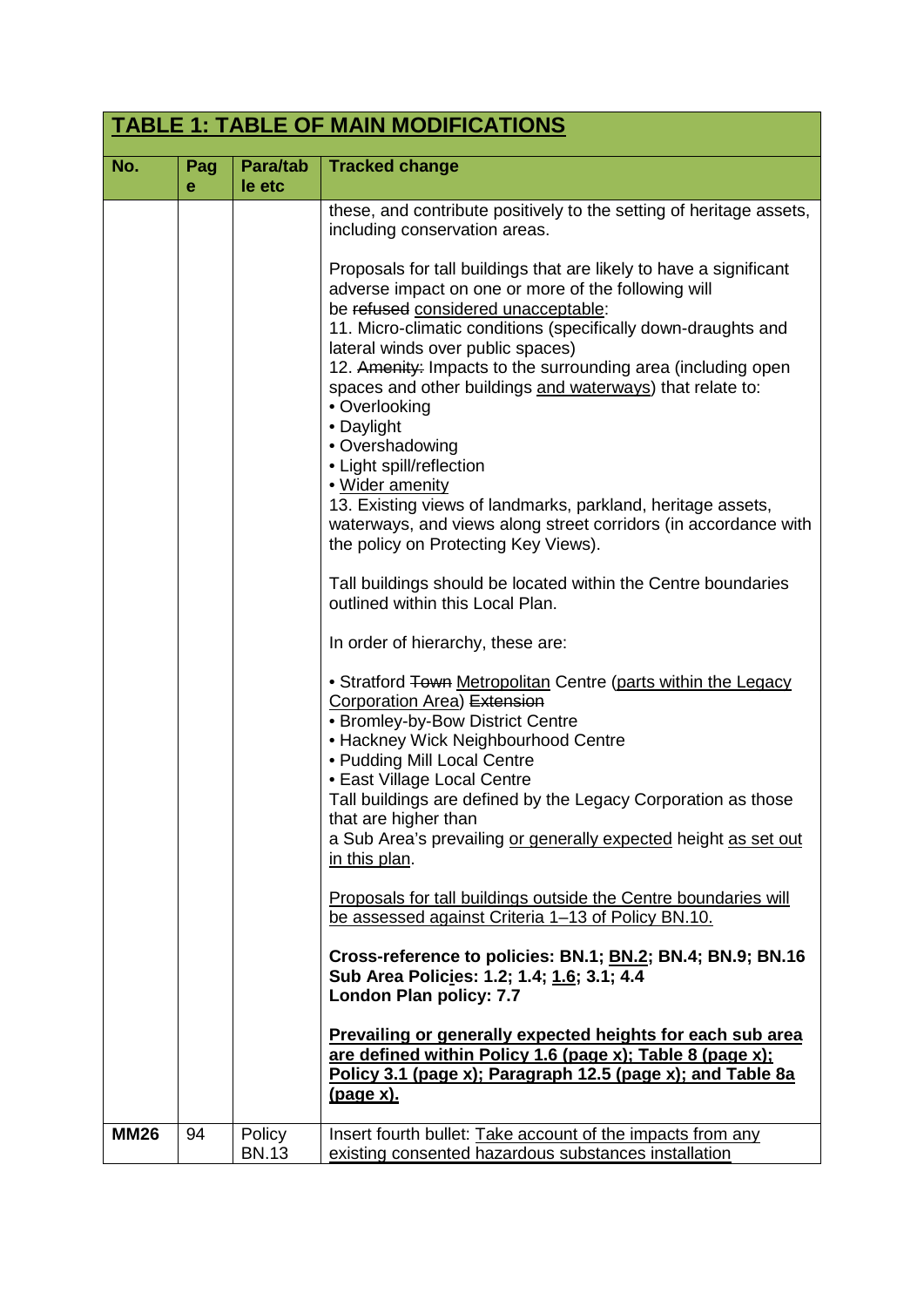|             |          |                                       | <b>TABLE 1: TABLE OF MAIN MODIFICATIONS</b>                                                                                                                                                                                                                                                                                                                                                                                                                                                                                                                                                                                          |
|-------------|----------|---------------------------------------|--------------------------------------------------------------------------------------------------------------------------------------------------------------------------------------------------------------------------------------------------------------------------------------------------------------------------------------------------------------------------------------------------------------------------------------------------------------------------------------------------------------------------------------------------------------------------------------------------------------------------------------|
| No.         | Pag<br>e | Para/tab<br>le etc                    | <b>Tracked change</b>                                                                                                                                                                                                                                                                                                                                                                                                                                                                                                                                                                                                                |
| <b>MM27</b> | 103      | Policy<br>IN.1                        | to be located. Where Possible, the Legacy Corporation will<br>require new telecommunications_and radio_equipment to be<br>located on existing masts, buildings and other structures to<br>minimise the number of installations, unless the need for a new<br>site has been justified. rather than having new stand-alone<br>equipment.                                                                                                                                                                                                                                                                                               |
| <b>MM28</b> | 105      | Insert<br>before<br>paragrap<br>h 7.6 | It is acknowledged that the LLDC as a planning authority relies<br>on waste facilities outside its area to manage waste generated<br>within its area and the Local Plan assumes this pattern will<br>continue. Similarly, the surrounding boroughs may rely on<br>waste facilities in the LLDC area.                                                                                                                                                                                                                                                                                                                                 |
| <b>MM29</b> | 105      | Paragrap<br>$h$ 7.6                   | The Legacy Corporation is the waste planning authority for its<br>area by virtue of its role as a planning authority. The Four<br>Boroughs have responsibility for waste planning authorities for<br>the Legacy Corporation area are the four Boroughs (Hackney,<br>Newham, Tower Hamlets and Waltham Forest) within the<br>remainder of their area. Each borough has, or will have within<br>the lifetime of this Local Plan, an adopted waste plan or waste<br>planning policies. The adopted  The Legacy<br>Corporation will work closely with these two Boroughs the North<br>London Boroughs and other key stakeholders to make |
| <b>MM30</b> | 105      | Paragrap<br>h.7.7                     | The London Plan identifies waste apportionment targets<br>However, the Legacy Corporation will cooperate with the four<br>Boroughs in seeking to meet the Borough apportionment<br>targets and strategy for waste. When determining planning<br>applications, these targets However, the Legacy<br>Corporation will cooperate with the four Boroughs, the GLA and<br>TfL in seeking to meet the Borough apportionment targets and<br>strategy for waste. When determining planning applications,<br>these targets                                                                                                                    |
| <b>MM31</b> | 111      | Policy<br>T.3                         | Add 'and' after point 5                                                                                                                                                                                                                                                                                                                                                                                                                                                                                                                                                                                                              |
| <b>MM32</b> | 112      | Policy<br>T.4(6)<br>(8)(9)            | Bullet 6- Require new developments to include on site spaces<br>or satisfactory arrangements for car clubs, facilities for electric<br>vehicle charging and stands for cycle hire, as where<br>appropriate.'<br>Bullet 8: Require new developments to use target-based Travel<br>Plans to encourage smarter travel, incentivised through S106<br>Agreements.'<br>Bullet 9: Encourage the use of the waterways in the area for<br>transport and leisure and the towpaths as routes for<br>pedestrians and cyclists, as appropriate, managing any<br>potential conflict through design.                                                |
| <b>MM33</b> | 116      | Figure<br>24                          | Note- For all changes made within Figure 24, corresponding<br>changes will also be made to Figure 28 (page 155), Figure 32<br>(page 180), Figure 34 (page 194) and Figure 36 (page 211).<br>See LD/33 map.                                                                                                                                                                                                                                                                                                                                                                                                                           |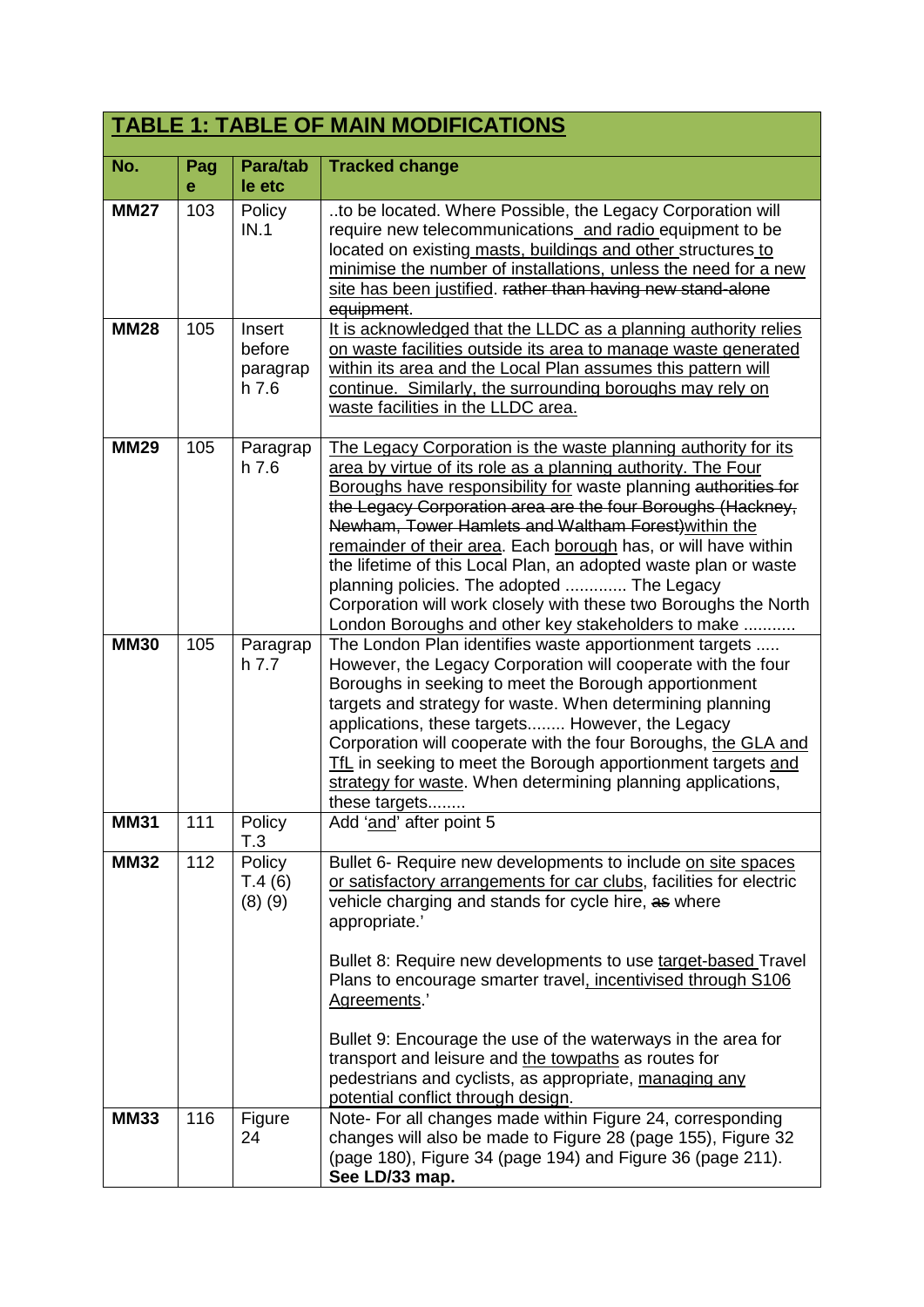|             | <b>TABLE 1: TABLE OF MAIN MODIFICATIONS</b> |                    |                                                                                                                                                                                                                                                                                                                                                                                                                                                                                                                                                                                                                                                                                                                                                                                                                                                                                                                                                                                                                                                                                                                                                                                                                                                                                                                                                                                                                                                                                                                                                                                                                           |  |
|-------------|---------------------------------------------|--------------------|---------------------------------------------------------------------------------------------------------------------------------------------------------------------------------------------------------------------------------------------------------------------------------------------------------------------------------------------------------------------------------------------------------------------------------------------------------------------------------------------------------------------------------------------------------------------------------------------------------------------------------------------------------------------------------------------------------------------------------------------------------------------------------------------------------------------------------------------------------------------------------------------------------------------------------------------------------------------------------------------------------------------------------------------------------------------------------------------------------------------------------------------------------------------------------------------------------------------------------------------------------------------------------------------------------------------------------------------------------------------------------------------------------------------------------------------------------------------------------------------------------------------------------------------------------------------------------------------------------------------------|--|
| No.         | Pag<br>e                                    | Para/tab<br>le etc | <b>Tracked change</b>                                                                                                                                                                                                                                                                                                                                                                                                                                                                                                                                                                                                                                                                                                                                                                                                                                                                                                                                                                                                                                                                                                                                                                                                                                                                                                                                                                                                                                                                                                                                                                                                     |  |
|             |                                             |                    | 1.<br>Change within the Principal Connection Improvement<br>circle, and solid red line within SA1.1 and SA1.3 to key<br>connections to be enhanced (off-road)<br>Place principal connection improvement over Old Ford<br>2.<br>link<br>3.<br>Change central and right connection over the Hertford<br>Union to key connection to be enhanced 'off-road' within<br>the Principal Connection Improvement circle<br>Delete key connection to be enhanced (on-road) within<br>4.<br>SA1.7<br>5.<br>Amend area at southern SA1.7 to key connection to be<br>enhanced (on-road)<br>Change within the Principal Connection Improvement to<br>6.<br>key connections to be enhanced (off-road) at crossing<br>south of Roach Road<br>7.<br>Delete area of key connections to be enhanced (on<br>road) at the south of SA1.8.<br>Add new circle to connection across A12 by Bromley by<br>8.<br><b>Bow Station</b><br>Extend Key Connections to be Enhanced eastwards<br>9.<br>towards river within SA4.3<br>Amend two thick horizontal lines across SA4.1 to Key<br>10.<br>Connection to be enhanced (on-road)<br>Amend three Principal Connection Improvements within<br>11.<br>SA4.1 and SA4.2 to show within the circles that they are<br>Key connections to be enhanced (off-road)<br>Amend to include a footpath on the south side of Bow<br>12.<br>Back River as Key connection (off-road)<br>13.<br>Amend routes around stadium to continue Key<br>Connections (off-Road)<br>Change connection along Wansbeck Road from the<br>14.<br>Monier Road roundabout to Rothbury Road to key<br>connection to be enhanced (on-road) |  |
| <b>MM34</b> | 122                                         | Policy<br>T.10     | biodiversity and drainage functions, potential conflicts<br>between user groups and impact on navigation and river<br>regime.                                                                                                                                                                                                                                                                                                                                                                                                                                                                                                                                                                                                                                                                                                                                                                                                                                                                                                                                                                                                                                                                                                                                                                                                                                                                                                                                                                                                                                                                                             |  |
| <b>MM35</b> | 122                                         | Policy<br>T.10     | Where appropriate, and to help facilitate projects such as the<br><b>Leaway</b> , the Legacy Corporation will require development<br>proposals to provide new or improved access to along the<br>waterways and improvements to towpaths and footpaths, and<br>facilitate the introduction of a range of moorings and other<br>waterway -related infrastructure where these do not<br>compromise the other functions of those waterways.                                                                                                                                                                                                                                                                                                                                                                                                                                                                                                                                                                                                                                                                                                                                                                                                                                                                                                                                                                                                                                                                                                                                                                                   |  |
| <b>MM36</b> | 130                                         | Policy<br>S.3      | Add text to third paragraph: "Applications for major<br>development should demonstrate that opportunities to connect<br>to existing energy networks in the Legacy Corporation area or<br>construct and connect to new energy networks, and to facilitate<br>connections from existing development to those networks, have                                                                                                                                                                                                                                                                                                                                                                                                                                                                                                                                                                                                                                                                                                                                                                                                                                                                                                                                                                                                                                                                                                                                                                                                                                                                                                 |  |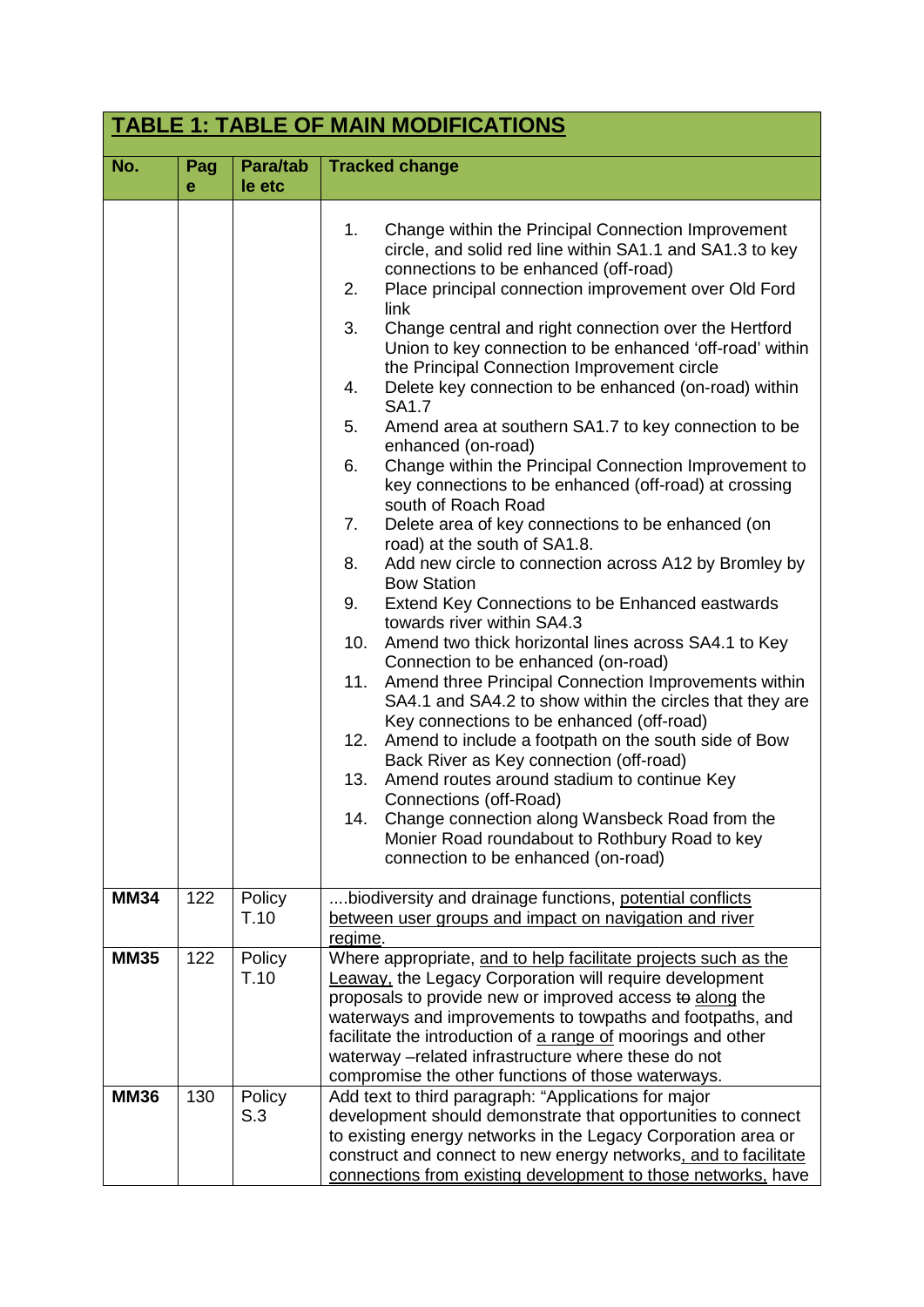|             |          |                    | <b>TABLE 1: TABLE OF MAIN MODIFICATIONS</b>                                                                                                                                                                                                                                                                                                                                                                                                                                                                                           |
|-------------|----------|--------------------|---------------------------------------------------------------------------------------------------------------------------------------------------------------------------------------------------------------------------------------------------------------------------------------------------------------------------------------------------------------------------------------------------------------------------------------------------------------------------------------------------------------------------------------|
| No.         | Pag<br>е | Para/tab<br>le etc | <b>Tracked change</b>                                                                                                                                                                                                                                                                                                                                                                                                                                                                                                                 |
|             |          |                    | been maximised through provision of localised network<br>connections and through provision of heat and cooling network<br>infrastructure within buildings, where it is viable to do so."<br>Correct last sentence of policy to read: "Proposals for new<br>development, including bridges, will be required to demonstrate<br>that provision is included to accommodate utilities networks,<br>including where appropriate, heat and, where appropriate,<br>cooling network pipes."                                                   |
| <b>MM37</b> | 133      | Policy<br>S.4      | (Last paragraph) Residential development proposals will be<br>required to demonstrate that they will be capable of achieving<br>at least a Code for Sustainable Homes Level 4 score (or any<br>future nationally recognised equivalent). Non-domestic space<br>within development will be required to demonstrate that it is<br>capable of achieving a minimum of BREEAM 2011 Very Good,<br>while achieving a maximum score for water use (or an<br>equivalent in any future nationally recognised assessment<br>scheme)."            |
| <b>MM38</b> | 134      | Policy<br>S.5      | (Second paragraph) Proposals for major development will be<br>expected to demonstrate that they maximise opportunities to<br>reduce water demand and use. Where feasible and viable, for<br>domestic use it should be demonstrated that those measures<br>are capable of achieving a design standard of water use of less<br>than 405 110 litres per person per day (including an external<br>water use of 5 litres of water per person per day).                                                                                     |
| <b>MM39</b> | 139      | Policy<br>S.8      | setting living accommodation finished floor levels 300mm<br>above the predicted flood level for the 1 in 100 chance in any<br>year including an allowance for climate change                                                                                                                                                                                                                                                                                                                                                          |
| MM40        | 140      | Policy<br>S.8      | Add following to first sentence of final paragraph within the<br>policy:<br>" can be shown that sustainable drainage methods are not<br>feasible in that location, particularly in areas where a localised<br>surface water drainage problem has been identified within a<br>Surface Water Management Plan (including potential flooding<br>from sewers)" (See Also appended Statement of Common<br>Ground between the Environment Agency and Legacy<br>Corporation, introducing a further recommended minor change<br>to Policy S8)" |
| <b>MM41</b> | 151      | Policy<br>1.1(3)   | Restore and reuse buildings of heritage value assets for<br>employment or other uses.                                                                                                                                                                                                                                                                                                                                                                                                                                                 |
| <b>MM42</b> | 151      | Strategic<br>Links | Safeguarding the Bow Midland West Rail site for rail use and<br>promoting access to the surrounding road network. Further<br>south in Fish Island, there is a Strategic Industrial Location<br>(SIL) designation that incorporates the safeguarded Bow<br>Midland West Rail site (as identified on the Policies Map). New<br>development should not adversely affect existing businesses<br>and should be designed to take account of their existence                                                                                 |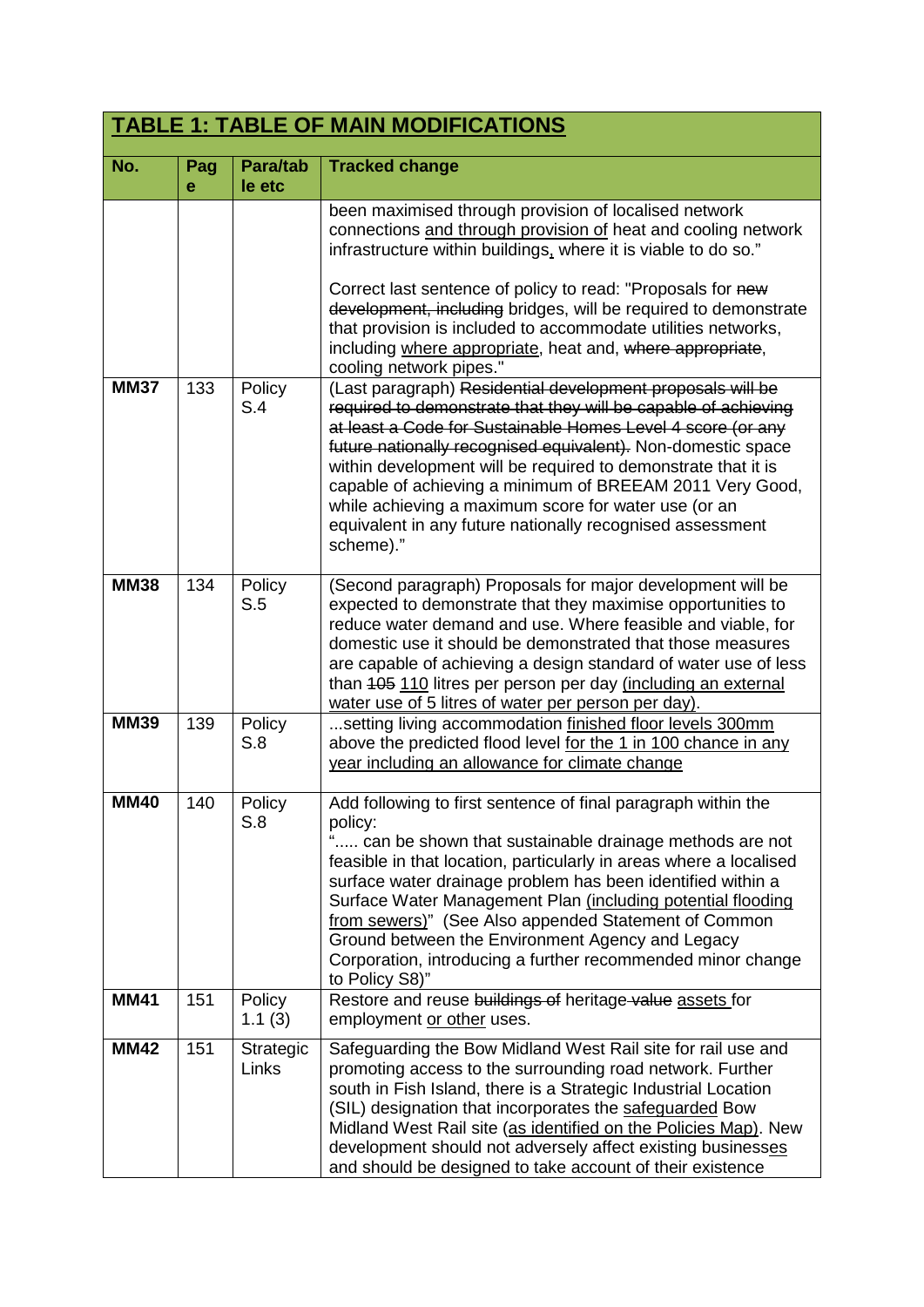| <b>TABLE 1: TABLE OF MAIN MODIFICATIONS</b> |                |                                |                                                                                                                                                                                                                                                                                                                                                                                                                                                                                                                                                           |
|---------------------------------------------|----------------|--------------------------------|-----------------------------------------------------------------------------------------------------------------------------------------------------------------------------------------------------------------------------------------------------------------------------------------------------------------------------------------------------------------------------------------------------------------------------------------------------------------------------------------------------------------------------------------------------------|
| No.                                         | Pag<br>e       | Para/tab<br>le etc             | <b>Tracked change</b>                                                                                                                                                                                                                                                                                                                                                                                                                                                                                                                                     |
|                                             |                |                                | and their existing and future operational requirements,<br>particularly where those businesses are located within the<br>designated employment clusters.                                                                                                                                                                                                                                                                                                                                                                                                  |
| <b>MM43</b>                                 | 151            | Paragrap<br>h 10.3             | Flooding: Parts of Hackney Wick and Fish Island are at risk of<br>fluvial flooding from the River Lee Navigation. To ensure future<br>growth in this area is sustainable, development proposals will<br>need to incorporate appropriate flood mitigation measures in<br>accordance with Policy S.8 and the guidance within the most up<br>to date strategic flood risk assessments for this area (see<br>evidence base list at page 141 for the current assessments)<br>and the most up to date flood modelling held by the<br><b>Environment Agency.</b> |
| <b>MM44</b>                                 | 155            | Figure<br>29                   | Place principal connection improvement over Old Ford link;<br>change central and right connection over the Hertford Union to<br>'off-road'.<br>Amend to reflect changes made to Figure 24 (see number 89)<br>above)                                                                                                                                                                                                                                                                                                                                       |
| <b>MM45</b>                                 | $161 -$<br>218 | <b>Site</b><br>Allocatio<br>ns | Change title for all site allocations: Supporting Ddevelopment<br>principles<br>Amendments to presentation of the site allocations to clarify<br>policy text. All site allocation boxes - remove grey background<br>from all supporting text, keeping this only for the site allocation<br>policy box                                                                                                                                                                                                                                                     |
| <b>MM46</b>                                 | 164            | SA1.3                          | Amend site allocation text: "residential, and creative and<br>cultural uses., and a linear park."                                                                                                                                                                                                                                                                                                                                                                                                                                                         |
| <b>MM47</b>                                 | 164            | SA1.3                          | Correction to bullet point 9: Development should preserve or<br>enhance the setting of the Conservation Area, and retain and<br>reuse buildings of heritage value. These buildings should<br>anchor new routes, frontages and public spaces. where<br>outside, enhance its setting.                                                                                                                                                                                                                                                                       |
| <b>MM48</b>                                 | 164            | SA1.3                          | Insert new bullet point: . Retain and reuse buildings of heritage<br>value. These buildings should anchor new routes, frontages<br>and public spaces.                                                                                                                                                                                                                                                                                                                                                                                                     |
| <b>MM49</b>                                 | 166            | SA1.5                          | Correct bullet point 3: ". Development should preserve or<br>enhance the setting of the Conservation Area"                                                                                                                                                                                                                                                                                                                                                                                                                                                |
| <b>MM50</b>                                 | 167            | <b>SA1.6</b>                   | Correction to site allocation text: "medium density residential<br>development incorporating public open space"                                                                                                                                                                                                                                                                                                                                                                                                                                           |
| <b>MM51</b>                                 | 167            | SA1.6                          | Correction to bullet point 6 . Building heights must provide a<br>transition from a maximum frontage height of six storeys along<br>the Hertford Union Canal down to four to six five storeys along<br>Wyke Road.                                                                                                                                                                                                                                                                                                                                         |
| <b>MM52</b>                                 | 168            | <b>SA1.7</b>                   | Amend site allocation text: "Employment cluster and<br>comprehensive, phased mixed-use development, including                                                                                                                                                                                                                                                                                                                                                                                                                                             |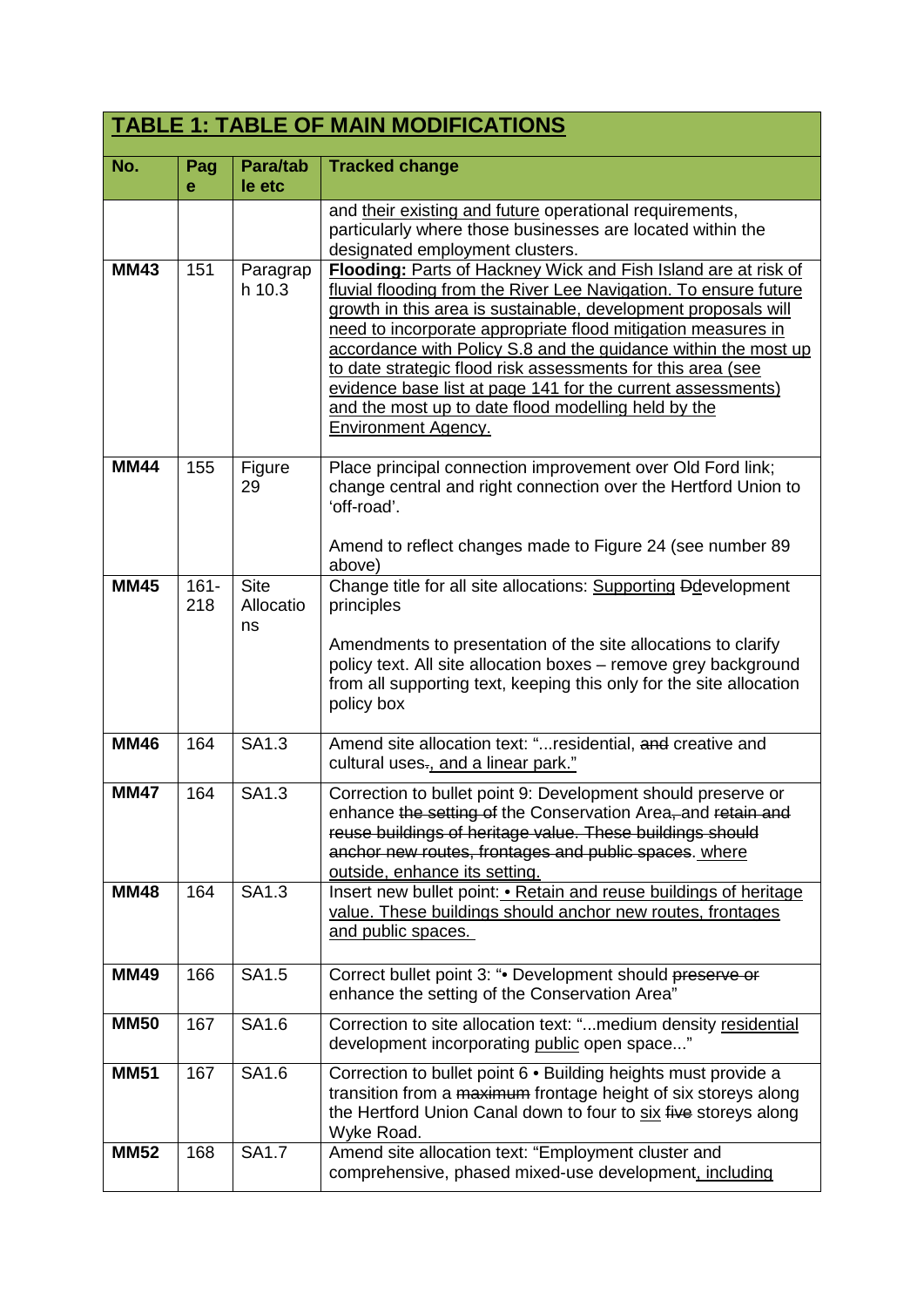| <b>TABLE 1: TABLE OF MAIN MODIFICATIONS</b> |          |                                                                   |                                                                                                                                                                                                                                                                                                                                                                                                                    |                                                                                                                                                                                                                                                                                                                                                                                              |
|---------------------------------------------|----------|-------------------------------------------------------------------|--------------------------------------------------------------------------------------------------------------------------------------------------------------------------------------------------------------------------------------------------------------------------------------------------------------------------------------------------------------------------------------------------------------------|----------------------------------------------------------------------------------------------------------------------------------------------------------------------------------------------------------------------------------------------------------------------------------------------------------------------------------------------------------------------------------------------|
| No.                                         | Pag<br>e | Para/tab<br>le etc                                                | <b>Tracked change</b>                                                                                                                                                                                                                                                                                                                                                                                              |                                                                                                                                                                                                                                                                                                                                                                                              |
|                                             |          |                                                                   | residential, employment, retail, leisure and community<br>floorspace (incorporating a new primary school and two<br>nurseries)."                                                                                                                                                                                                                                                                                   |                                                                                                                                                                                                                                                                                                                                                                                              |
| <b>MM53</b>                                 | 169      | <b>SA1.8</b>                                                      | Amend site allocation text: "Comprehensive, phased mixed-use<br>development-, including residential, employment, retail and<br>community floorspace (incorporating a new primary school,<br>nursery, health centre and library)."                                                                                                                                                                                  |                                                                                                                                                                                                                                                                                                                                                                                              |
| <b>MM54</b>                                 | 181      | Table 8:<br>Prevailin<br>g heights<br>in Sub<br>Area <sub>2</sub> | <b>Chobham Farm (see site</b><br>20 metres<br>allocation SA2.1)<br>Leyton Road North (area<br>20 metres<br>north of Henrietta Street)<br>East Village (see Site<br>Allocation SA2.2)<br><b>Chobham Manor (see Site</b><br>Allocation SA2.3)                                                                                                                                                                        | 20 metres, with higher<br>elements on the southern<br>and northern edge<br>30 metres, with tall buildings<br>on undeveloped plots<br>closest to the boundary with<br>the Metropolitan Centre<br>30 metres, with tall buildings<br>on undeveloped plots<br>closest to the boundary with<br>the Metropolitan Centre<br>20 metres, with higher<br>elements on the southern<br>and northern edge |
| <b>MM55</b>                                 | 189      | Paragrap<br>h 12.5                                                | Insert section heading: Prevailing height<br>Unless specific building heights are stipulated within Policy 3.1,<br>within this Sub Area where any development is proposed<br>above the prevailing height of 30m from ground level, the Tall<br>Buildings policy (BN.10) will apply.                                                                                                                                |                                                                                                                                                                                                                                                                                                                                                                                              |
| <b>MM56</b>                                 | 196      | SA3.1                                                             | Potential for a A range of town centre uses and residential<br>accommodation appropriate to the scale and form of the<br>Metropolitan Centre designation. The Ssite will form an<br>extension to the Town Metropolitan Centre Boundary of<br>Stratford with the eastern parcel providing access to the town<br>centre by a Link Bridge. Active uses shall be on the ground<br>floor along enhanced key connections |                                                                                                                                                                                                                                                                                                                                                                                              |
| <b>MM57</b>                                 | 197      | SA3.1                                                             | Bullet 5- Eastern parcel should provide a large-scale town<br>centre use with supporting elements and reflect the constrained<br>access including access to town centre by Link Bridge<br>Bullet 8- Points where key connections meet the<br>allocation will shall be gateways for enhancement<br>Bullet 9- Active uses shall be on the ground floor along key                                                     |                                                                                                                                                                                                                                                                                                                                                                                              |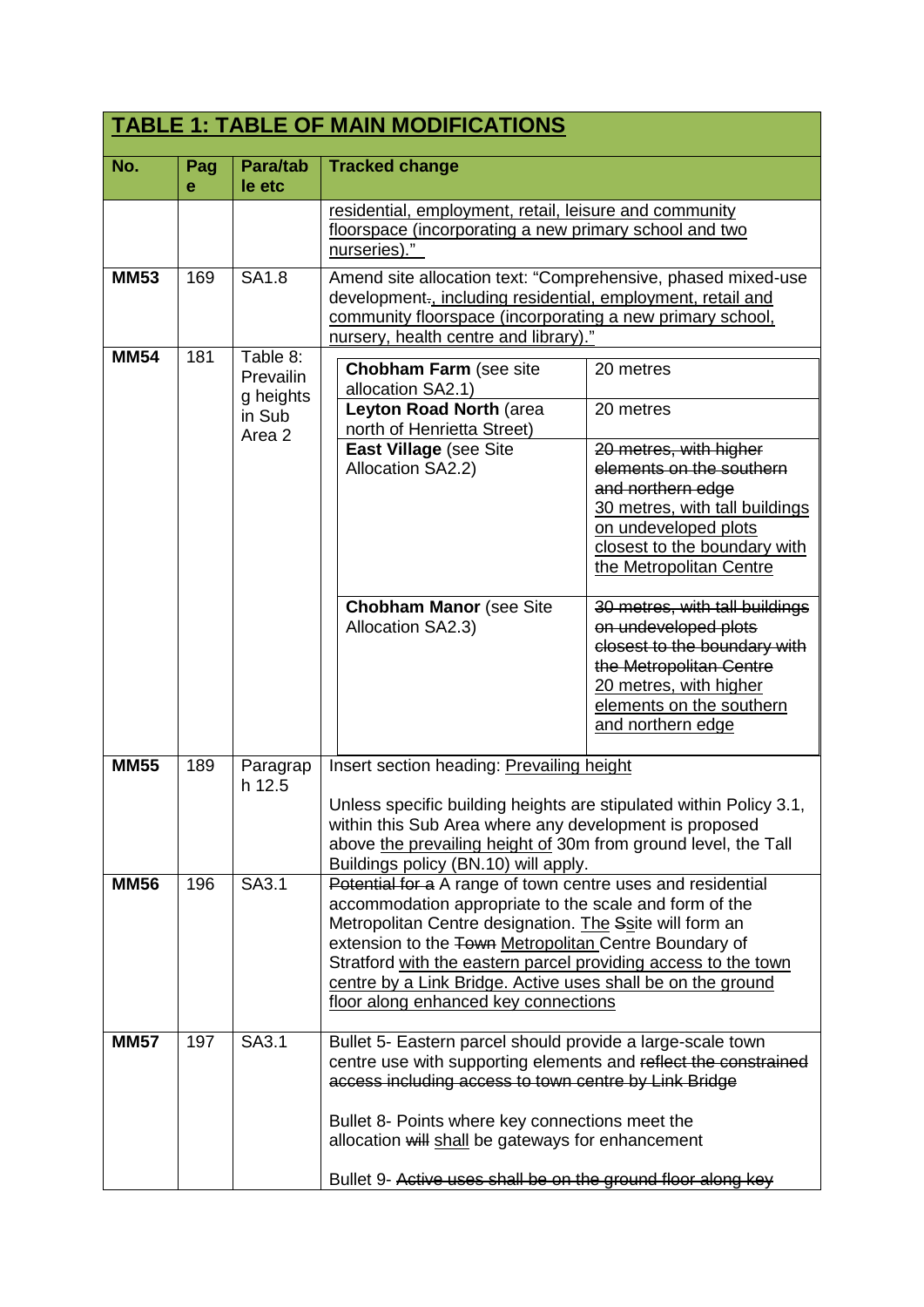| <b>TABLE 1: TABLE OF MAIN MODIFICATIONS</b> |          |                    |                                                                                                                                                                                                                                                                        |                 |
|---------------------------------------------|----------|--------------------|------------------------------------------------------------------------------------------------------------------------------------------------------------------------------------------------------------------------------------------------------------------------|-----------------|
| No.                                         | Pag<br>е | Para/tab<br>le etc | <b>Tracked change</b>                                                                                                                                                                                                                                                  |                 |
|                                             |          |                    | connections and routes<br>Bullet 11- Safeguarding Inclusion of land for new platforms at<br>Stratford Station to support enhanced rail links to the<br>north where required.                                                                                           |                 |
|                                             |          |                    | Phasing bullet 3- The housing development of 1,105 units at<br>Cherry Park will be delivered from 2015                                                                                                                                                                 |                 |
| <b>MM58</b>                                 | 200      | SA3.4              | Add three further bullets to the 'Supporting Development<br>Principles":                                                                                                                                                                                               |                 |
|                                             |          |                    | Bullet 11- Consider retention of existing low-rise family housing<br>where this does not prevent the achievement of wider<br>regeneration objectives                                                                                                                   |                 |
|                                             |          |                    | Bullet 12- Ensure early community consultation where specific<br>development proposals or regeneration plans are brought<br>forward                                                                                                                                    |                 |
|                                             |          |                    | Bullet 13- Support the preparation of a Neighbourhood Plan<br>where this conforms to the requirements of this site allocation<br>and involves cooperation with the Council in its roles as<br>landowner and housing authority.                                         |                 |
| <b>MM59</b>                                 | 208      | Paragrap<br>h 13.3 | Amend first sentence of paragraph 13.3 as follows: "The Site<br>Allocations within this Sub Area set out the generally<br>expected predominant height of new development in each<br>allocation."                                                                       |                 |
|                                             |          |                    | Change predominant in 4 <sup>th</sup> sentence to prevailing                                                                                                                                                                                                           |                 |
|                                             |          |                    | Insert new sub heading after paragraph 13.3: "Prevailing<br>building heights and generally expected building heights"<br>Insert new number after  Streimer Road.<br>13.3a                                                                                              |                 |
|                                             |          |                    | Add new sentence at 13.3a: "Table 8 a below sets out the<br>prevailing heights that exist within the sub area outside the site<br>allocations and the generally expected heights of development<br>within the site allocations and Stratford High Street policy area." |                 |
|                                             |          |                    | Insert new table: Table 8a Prevailing and generally expected<br>heights in Sub Area 4 (heights in metres above existing ground<br>level)                                                                                                                               |                 |
|                                             |          |                    | <b>Bromley-by-Bow (Site Allocation</b><br>SA4.1) (generally expected<br>height)                                                                                                                                                                                        | 18 <sub>m</sub> |
|                                             |          |                    | <b>Sugar House Lane (Site)</b>                                                                                                                                                                                                                                         | 15 <sub>m</sub> |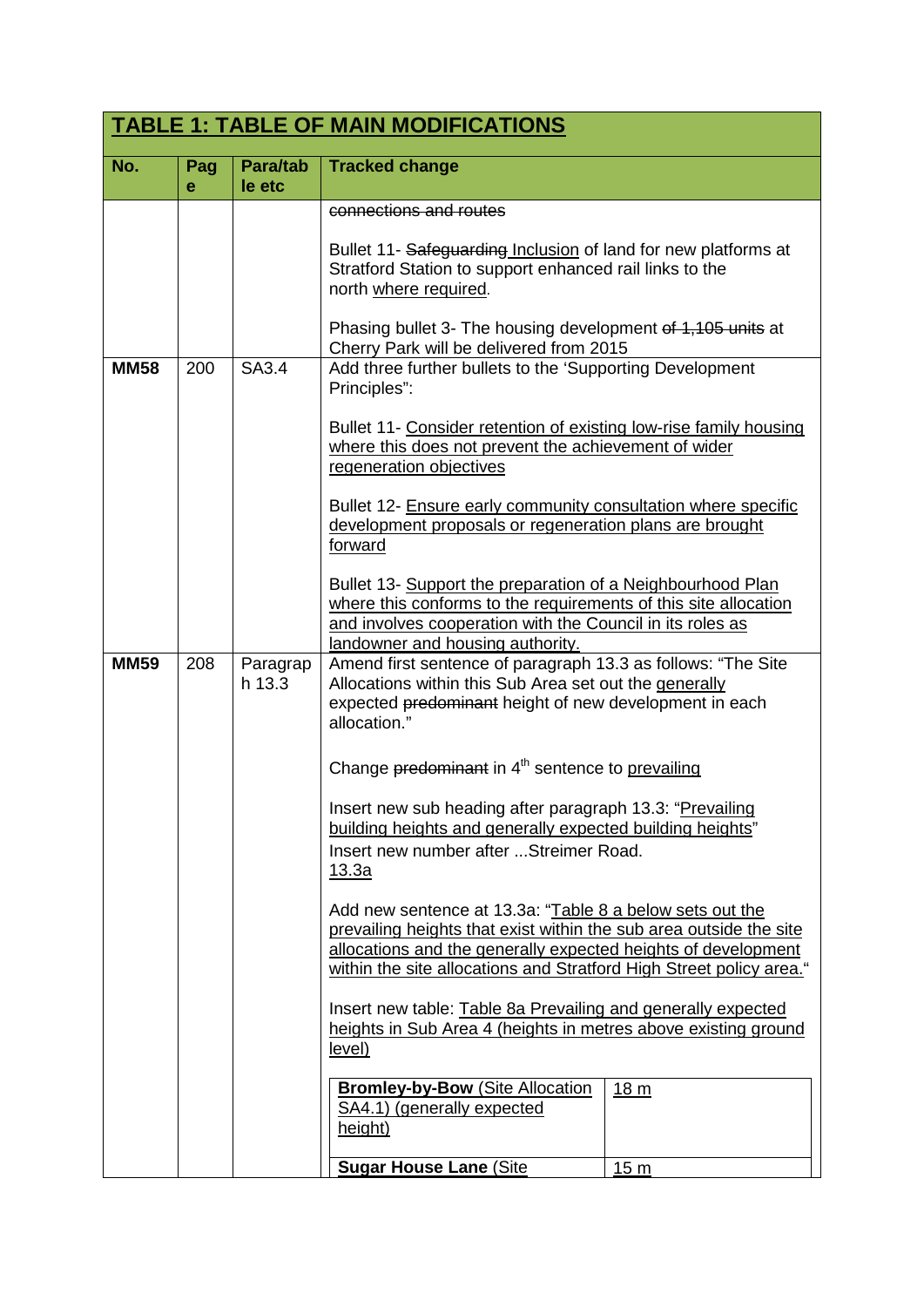| <b>TABLE 1: TABLE OF MAIN MODIFICATIONS</b> |          |                                 |                                                                                                                                                                                                                                                                                                                                                                                                                                                                                                                                    |                 |
|---------------------------------------------|----------|---------------------------------|------------------------------------------------------------------------------------------------------------------------------------------------------------------------------------------------------------------------------------------------------------------------------------------------------------------------------------------------------------------------------------------------------------------------------------------------------------------------------------------------------------------------------------|-----------------|
| No.                                         | Pag<br>е | Para/tab<br>le etc              | <b>Tracked change</b>                                                                                                                                                                                                                                                                                                                                                                                                                                                                                                              |                 |
|                                             |          |                                 | Allocation SA4.2) ((generally<br>expected height)                                                                                                                                                                                                                                                                                                                                                                                                                                                                                  |                 |
|                                             |          |                                 | <b>Pudding Mill (Site Allocation</b><br>SA4.3) (generally expected<br>height)                                                                                                                                                                                                                                                                                                                                                                                                                                                      | 21 <sub>m</sub> |
|                                             |          |                                 | <b>Stratford High Street Policy</b><br>Area (generally expected height)<br>(Policy 3.1)                                                                                                                                                                                                                                                                                                                                                                                                                                            | 27 <sub>m</sub> |
|                                             |          |                                 | <b>Other Areas (Prevailing height)</b>                                                                                                                                                                                                                                                                                                                                                                                                                                                                                             | 10 <sub>m</sub> |
| <b>MM60</b>                                 | 210      | Policy<br>4.2(2)<br>(3)         | 2 <sup>nd</sup> bullet- Improving the pedestrian underpass adjacent to<br>Bromley by Bow Station and linking pedestrian and cycle routes<br>to allow access to the new District Centre and the Lee Valley<br>Regional Park beyond.<br>3rd bullet- Change A11 to A118<br>6 <sup>th</sup> bullet- Delivery of a west-east pedestrian and cycle route,<br>parallel with Stratford High Street, through Pudding Mill, across<br>the Greenway and through the Greater Carpenters area parallel<br>to Stratford Town Metropolitan Centre |                 |
| <b>MM61</b>                                 | 215      | SA4.1                           | Bullet 4-The predominant height of new buildings across the<br>area should be 18 metres, subject to meeting other policies in<br>this Local Plan                                                                                                                                                                                                                                                                                                                                                                                   |                 |
|                                             |          |                                 | Insert: Proposals for development above 18 metres above<br>ground level will only be acceptable subject to the provisions of<br>Policy BN.10                                                                                                                                                                                                                                                                                                                                                                                       |                 |
| <b>MM62</b>                                 | 216      | <b>SA4.2</b>                    | up to 1,200 new homes, with a significant number of family<br>homes, Local Open Space, playspace and public realm. A new<br>all-movements junction to enable access to the area and<br>new and enhanced bridges to link the area to surrounding<br>communities will be required alongside development. Proposals<br>for development above 15 metres above ground level will only<br>be acceptable subject to the provisions of Policy BN.10.                                                                                       |                 |
| <b>MM63</b>                                 | 216      | <b>SA4.2</b>                    | Add new development principle "Improve the waterside<br>environment of the River Lea, Waterworks River and Bow Back<br>River."                                                                                                                                                                                                                                                                                                                                                                                                     |                 |
| <b>MM64</b>                                 | 216      | SA4.2<br>Sugar<br>House<br>Lane | Following changes are suggested:<br>Site Allocation text Policy Box minor change to first<br>sentence:<br>A new medium-density, mixed use area including of business<br>(including cultural and creative) and local retail space focused<br>on the northern and southern part of the site "                                                                                                                                                                                                                                        |                 |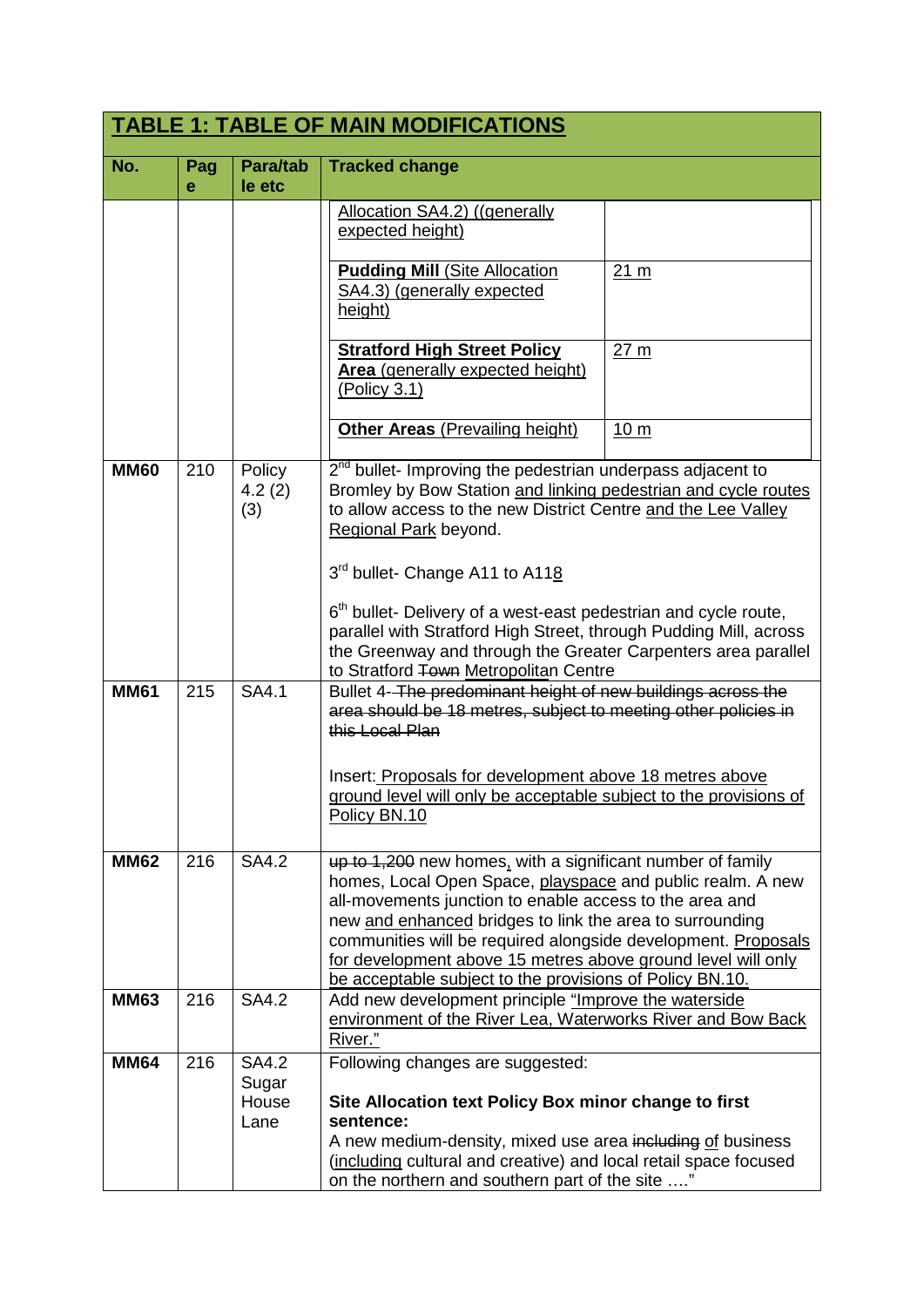| <b>TABLE 1: TABLE OF MAIN MODIFICATIONS</b> |          |                            |                                                                                                                                                                                                                                                                                                                                                                                                                                                                                                                                                                                                                                                                                                                                                                                                                                                                                                                                                                  |
|---------------------------------------------|----------|----------------------------|------------------------------------------------------------------------------------------------------------------------------------------------------------------------------------------------------------------------------------------------------------------------------------------------------------------------------------------------------------------------------------------------------------------------------------------------------------------------------------------------------------------------------------------------------------------------------------------------------------------------------------------------------------------------------------------------------------------------------------------------------------------------------------------------------------------------------------------------------------------------------------------------------------------------------------------------------------------|
| No.                                         | Pag<br>e | Para/tab<br>le etc         | <b>Tracked change</b>                                                                                                                                                                                                                                                                                                                                                                                                                                                                                                                                                                                                                                                                                                                                                                                                                                                                                                                                            |
|                                             |          |                            | Amended text to phasing and implementation section.<br>Phasing and implementation<br>Comprehensive delivery of the site allocation development<br>beginning in 2015. As part of this, Nnew pedestrian and<br>vehicular access to the site will need to be provided. In<br>particular, bridges linking the peninsula to Bromley-by-Bow and<br>to Three Mills will need to be provided/enhanced. These have<br>been secured through an existing planning permission. And<br>Equivalent provision would need to be made if any other new<br>application comes forward, or the permitted scheme is<br>amended as it is developed.                                                                                                                                                                                                                                                                                                                                    |
| <b>MM65</b>                                 | 218      | SA4.3                      | Bullet 1-Heights of up to 21 metres from ground level are<br>appropriate on this site, except for some taller elements in the<br>Local Centre (see Policies B.2 and BN.10)<br>Insert: Proposals for development above 21 metres above<br>ground level will only be acceptable subject to the provisions of<br>Policy BN.10                                                                                                                                                                                                                                                                                                                                                                                                                                                                                                                                                                                                                                       |
| <b>MM66</b>                                 | 218      | SA4.3                      | Add new development principle: Regard will need to be had to<br>not prejudicing the operation of the safeguarded rail freight site<br>to the west (for example by ensuring that noise sensitive uses<br>are located away from the site)                                                                                                                                                                                                                                                                                                                                                                                                                                                                                                                                                                                                                                                                                                                          |
| <b>MM67</b>                                 | 226      | Paragrap<br>h 14.19        | In order to measure the success of the strategy and policies<br>within this Local Plan and help to identify any potential need for<br>a review of all or part of the Local Plan, the Key Performance<br>Indicators (KPI's) set out in Table 10 below will be used. A<br>review of the Plan is likely to be triggered where this monitoring<br>shows that key elements of the Plan, such as delivery against<br>housing targets, would not be met to a significant or on-going<br>extent, or in 2018/19 in any event. Monitoring of these<br>indicators will be reported within the Legacy Corporation's<br>annual Authorities Monitoring Report. This report will also<br>include annual updates of the activities undertaken in relation to<br>the Duty to Cooperate. In addition to Local Plan monitoring the<br>Growth Boroughs produce regular Convergence progress<br>reports which report on performance against the Convergence<br>themes and indicators. |
| <b>MM68</b>                                 | 227      | Table 10<br>criteria<br>16 | Add Changes in life expectancy for residents within Wards that<br>fall within the Legacy Corporation area.                                                                                                                                                                                                                                                                                                                                                                                                                                                                                                                                                                                                                                                                                                                                                                                                                                                       |
| <b>MM69</b>                                 | 227      | Table 10<br>(2)            | • Number of jobs/local jobs/opportunities within employment<br>training initiatives created.                                                                                                                                                                                                                                                                                                                                                                                                                                                                                                                                                                                                                                                                                                                                                                                                                                                                     |
| <b>MM70</b>                                 | 227      | Table 10<br>criteria 4     | Add number of school places provided and /or granted planning<br>permission<br>Add number and capacity of new health facilities approved                                                                                                                                                                                                                                                                                                                                                                                                                                                                                                                                                                                                                                                                                                                                                                                                                         |